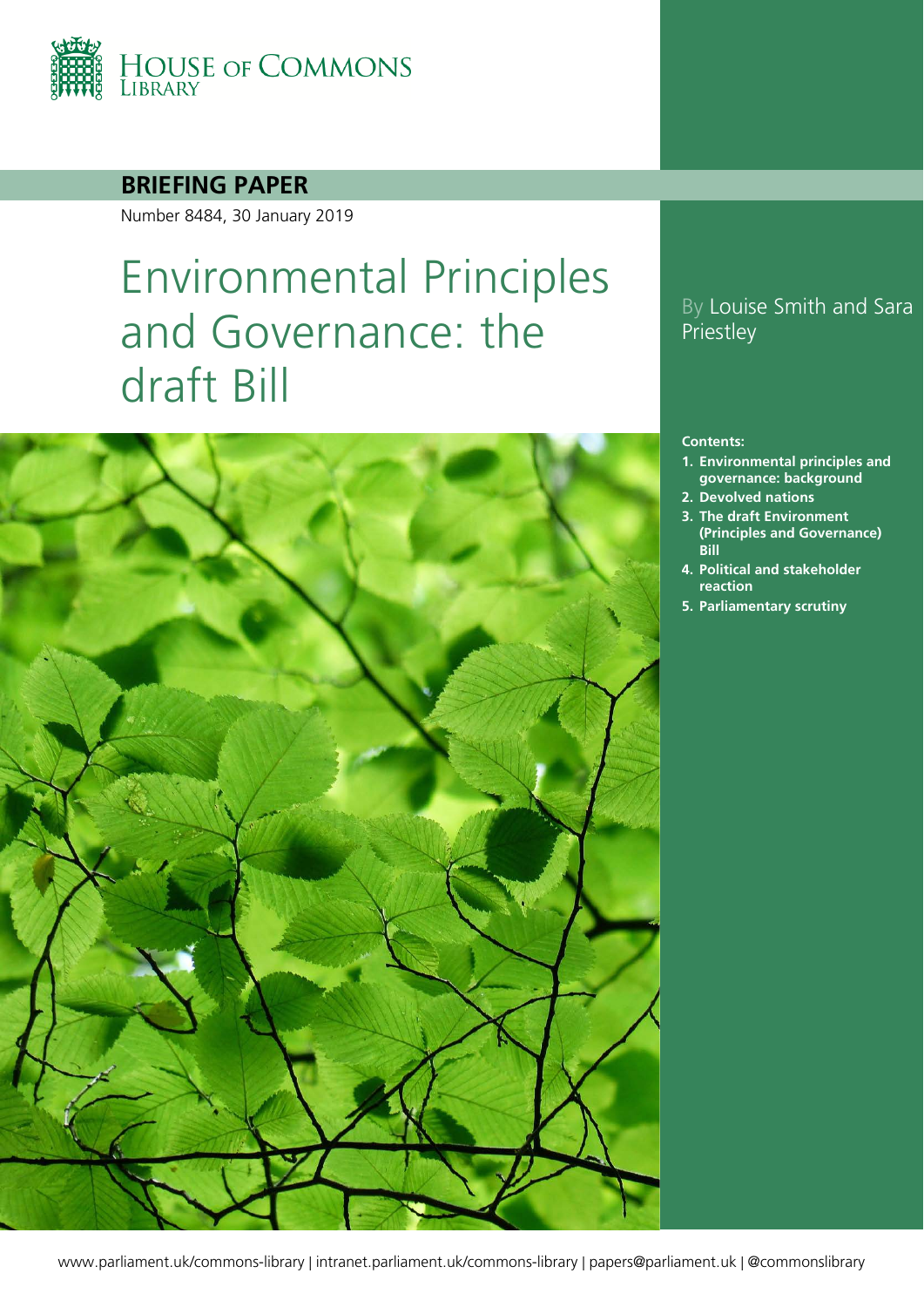# **Contents**

|                                                            | <b>Summary</b>                                                                                                                                                                                                                                                                                                                                                                                                                                                                                                                                                                                                                                                                                      |                                                                                                                      |
|------------------------------------------------------------|-----------------------------------------------------------------------------------------------------------------------------------------------------------------------------------------------------------------------------------------------------------------------------------------------------------------------------------------------------------------------------------------------------------------------------------------------------------------------------------------------------------------------------------------------------------------------------------------------------------------------------------------------------------------------------------------------------|----------------------------------------------------------------------------------------------------------------------|
| 1.<br>1.1<br>1.2                                           | <b>Environmental principles and governance: background</b><br>Environmental principles<br>What are environmental principles?<br>European Union (Withdrawal) Act 2018. maintenance of environmental principles<br>Previous debate on environmental principles<br>Environmental governance<br>EU environmental governance<br>European Union (Withdrawal) Act 2018: establishing a new governance body<br>Previous debate on environmental governance                                                                                                                                                                                                                                                  | <b>5</b><br>5<br>5<br>$\,$ 6 $\,$<br>$\overline{7}$<br>9<br>9<br>10<br>10                                            |
| 2.                                                         | <b>Devolved nations</b><br>UK Government approach<br>Devolved Administrations' approach                                                                                                                                                                                                                                                                                                                                                                                                                                                                                                                                                                                                             | 12<br>12<br>12                                                                                                       |
| 3.<br>3.1<br>3.2<br>3.3<br>3.4<br>3.5<br>3.6<br>3.7<br>3.8 | The draft Environment (Principles and Governance) Bill<br>Wider Environment Bill later in 2019<br>Overview of draft Bill<br>Territorial extent and application<br>Environmental principles<br>Policy statement<br>List of environmental principles<br>Definition of "natural environment" and "environmental law"<br>Natural environment<br>Environmental law<br>Environmental Improvement Plans<br>Environmental monitoring and reports<br>A new Office for Environmental Protection (OEP)<br>Membership and funding<br>Failure of public authorities to comply with environmental law<br>OEP enforcement functions<br>Legal proceedings<br>Other key points<br>Climate change<br>No deal scenario | 14<br>14<br>15<br>15<br>15<br>16<br>19<br>19<br>19<br>19<br>21<br>21<br>22<br>23<br>28<br>29<br>34<br>35<br>35<br>37 |
| 4.<br>4.1<br>4.2                                           | <b>Political and stakeholder reaction</b><br>Political reaction<br>Stakeholder reaction                                                                                                                                                                                                                                                                                                                                                                                                                                                                                                                                                                                                             | 38<br>38<br>39                                                                                                       |
| 5.<br>5.1<br>5.2<br>5.3                                    | <b>Parliamentary scrutiny</b><br>Pre-legislative scrutiny<br>EAC Report on principles and governance (July 2018)<br>House of Lords EU Energy and Environment Sub-Committee                                                                                                                                                                                                                                                                                                                                                                                                                                                                                                                          | 42<br>42<br>42<br>43                                                                                                 |

Cover page image copyright Attribution: [leaves-167478\\_1920](https://pixabay.com/en/leaves-canopy-green-color-167478/) by [Hans.](https://pixabay.com/en/users/Hans-2/) Licensed by [Creative Commons CC0 1.0 Universal \(CC0 1.0\)](https://creativecommons.org/publicdomain/zero/1.0/deed.en) / image cropped.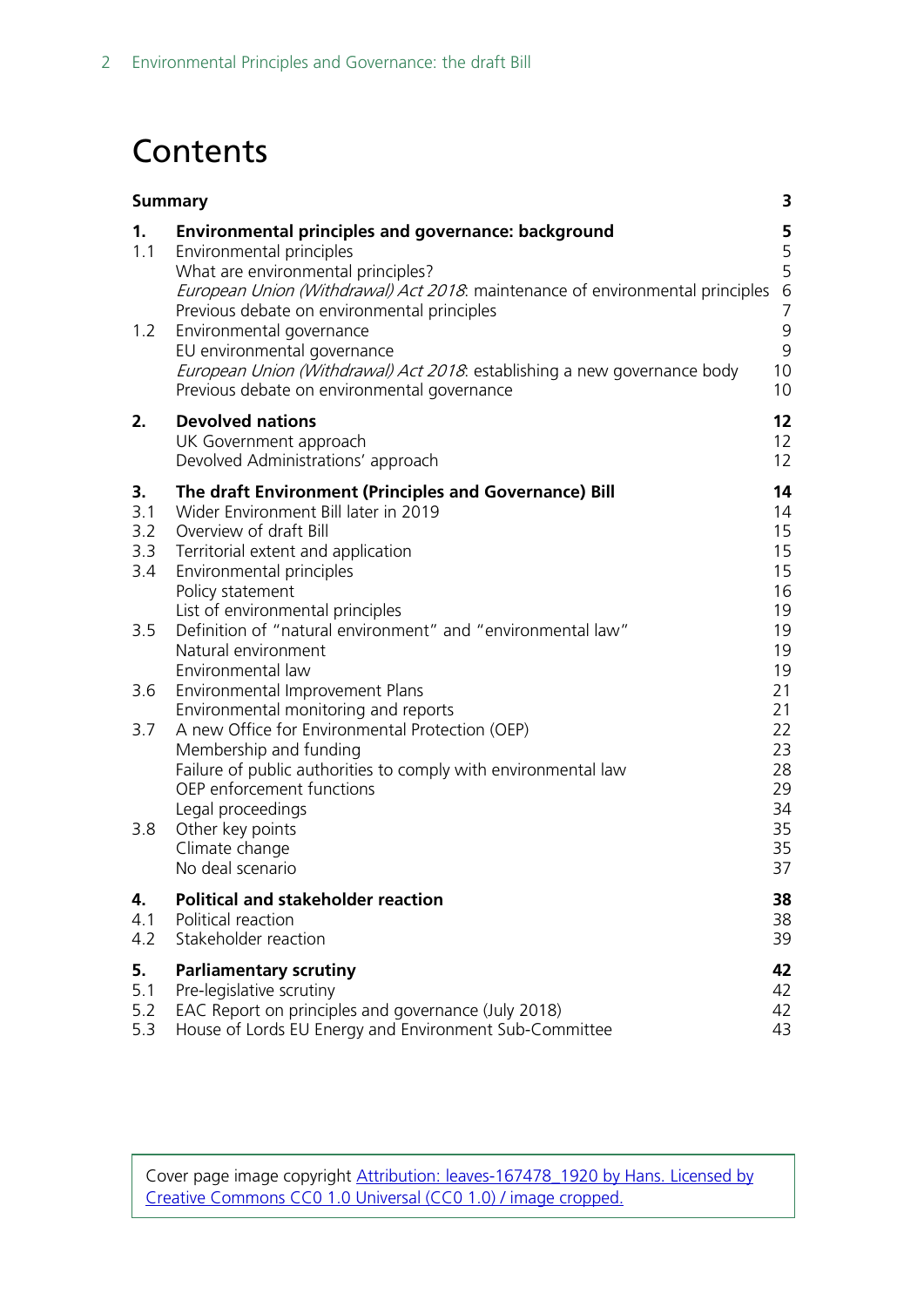# <span id="page-2-0"></span>Summary

### **Environmental principles and governance after Brexit**

Following the UK's June 2016 referendum result to leave the EU, concerns were raised both in Parliament and by stakeholders that environmental standards in the UK could be weakened. These included concerns that: a.) the enforcement mechanisms provided for by European Union institutions (and predominantly used in relation to EU environmental law) would be lost following EU exit; and b.) there would no longer be the same legal requirement to ensure environmental policy was based on environmental principles. The Government published a consultation on [Environmental Principles and Governance](https://consult.defra.gov.uk/eu/environmental-principles-and-governance/) in May 2018 with initial proposals to allay these concerns.

### **Legal requirement to publish draft legislation**

Section 16 of the *European Union (Withdrawal) Act 2018* was introduced by the Government following debate in Parliament on the above concerns and the Government's initial proposals. The Act required the Government to publish a draft Bill by December 2018 containing particular provisions on environmental principles and governance, including a specific list of environmental principles; and to set up a new body with powers to take proportionate enforcement action (including legal proceedings if necessary) where a Minister of the Crown was not complying with environmental law.

### **Aim of the draft Bill**

The Government published the [draft Environment \(Principles and Governance\) Bill](https://www.gov.uk/government/publications/draft-environment-principles-and-governance-bill-2018/environment-bill-policy-paper) and a number of [related documents](https://www.gov.uk/government/publications/draft-environment-principles-and-governance-bill-2018/environment-bill-policy-paper) on 19 December 2018. This draft Bill fulfilled the statutory requirements of section 16 of the EU (Withdrawal) Act 2018. On publication, the [Government summarised](https://www.gov.uk/government/publications/draft-environment-principles-and-governance-bill-2018/environment-bill-policy-paper) the purpose and main features of the draft Bill as follows:

The draft Environment (Principles and Governance) Bill sets out how the government will maintain environmental standards as we leave the EU. It also details how we will build on the vision of the 25 Year Environment Plan.

This includes creating an independent body - the Office for Environmental Protection (OEP) – which will:

- scrutinise environmental law and the government's environmental improvement plan (EIP)
- investigate complaints on environmental law
- take enforcement action on environmental law

The draft Bill commits the government to publishing a policy statement which will set out how ministers should interpret and apply environmental principles. It also commits government to have a plan for environmental improvement.

#### **The wider Environment Bill**

The draft clauses will form part of a wider Environment Bill, which has not yet been published. The Government has set out broadly the "wider ambition of the Bill" in "four other key areas: air, wildlife, water and waste", which are likely to be included in the full Bill. The wider Environment Bill is expected to be introduced in the second Parliamentary session in 2019.

### **Reaction to the draft Bill**

The ambition and aims of the draft Bill were broadly welcomed as a step in the right direction, but specific concerns have been raised on particular provisions, focusing on: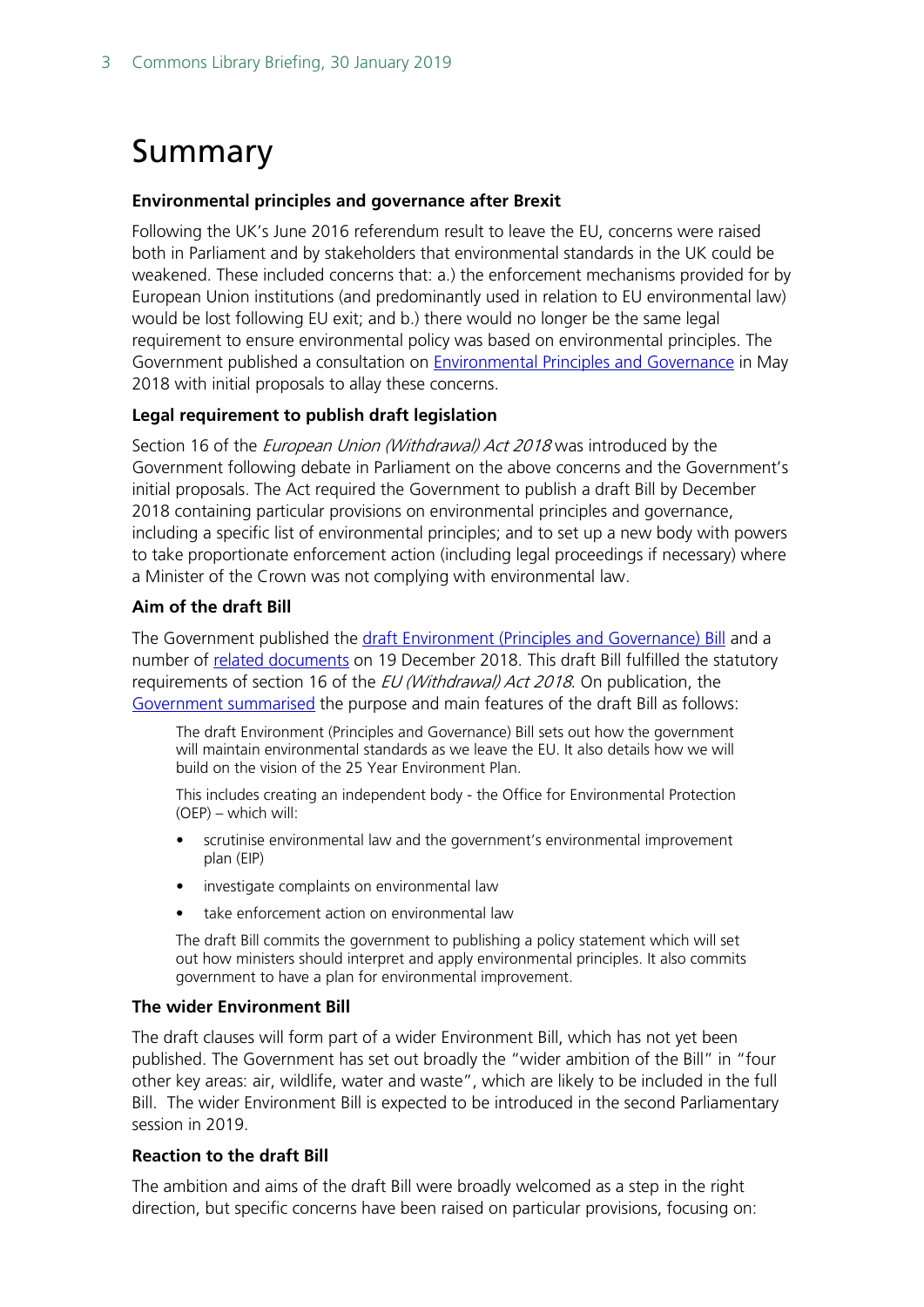- the independence of the new body (the OEP), specifically that it will be funded by Defra and that the non-executive members of the board (including the Chair) are to be appointed by the Secretary of State;
- the lack of provision in the draft Bill to give the OEP the power to issue fines for a breach of environmental law;
- the strength of the duty on Ministers of the Crown to "have regard to" the policy statement on environmental principles and whether this achieves equivalence with the existing EU situation;
- the scope of a number of delegated powers given to the Secretary of State, including in relation to amending the definition of "environmental law" and to set out additional exemptions relating to "any other matter" from the scope of the policy statement;
- the exclusion of climate change mitigation (greenhouse gas emissions) from the scope of the definition of environmental law, and thus the scope of the OEP's powers.

### **Pre-legislative scrutiny of the draft Bill**

The draft Bill will undergo select Committee pre-legislative scrutiny. The House of Commons Environment, Food and Rural Affairs Committee and the Environmental Audit Committee launched a [joint call for written evidence for pre-legislative scrutiny of the](https://www.parliament.uk/business/committees/committees-a-z/commons-select/environment-food-and-rural-affairs-committee/news-parliament-2017/scrutiny-of-the-draft-environment-bill-inquiry-launch-17-19/)  [draft Environment \(Principles and Governance\) Bill](https://www.parliament.uk/business/committees/committees-a-z/commons-select/environment-food-and-rural-affairs-committee/news-parliament-2017/scrutiny-of-the-draft-environment-bill-inquiry-launch-17-19/) on 20 December 2018.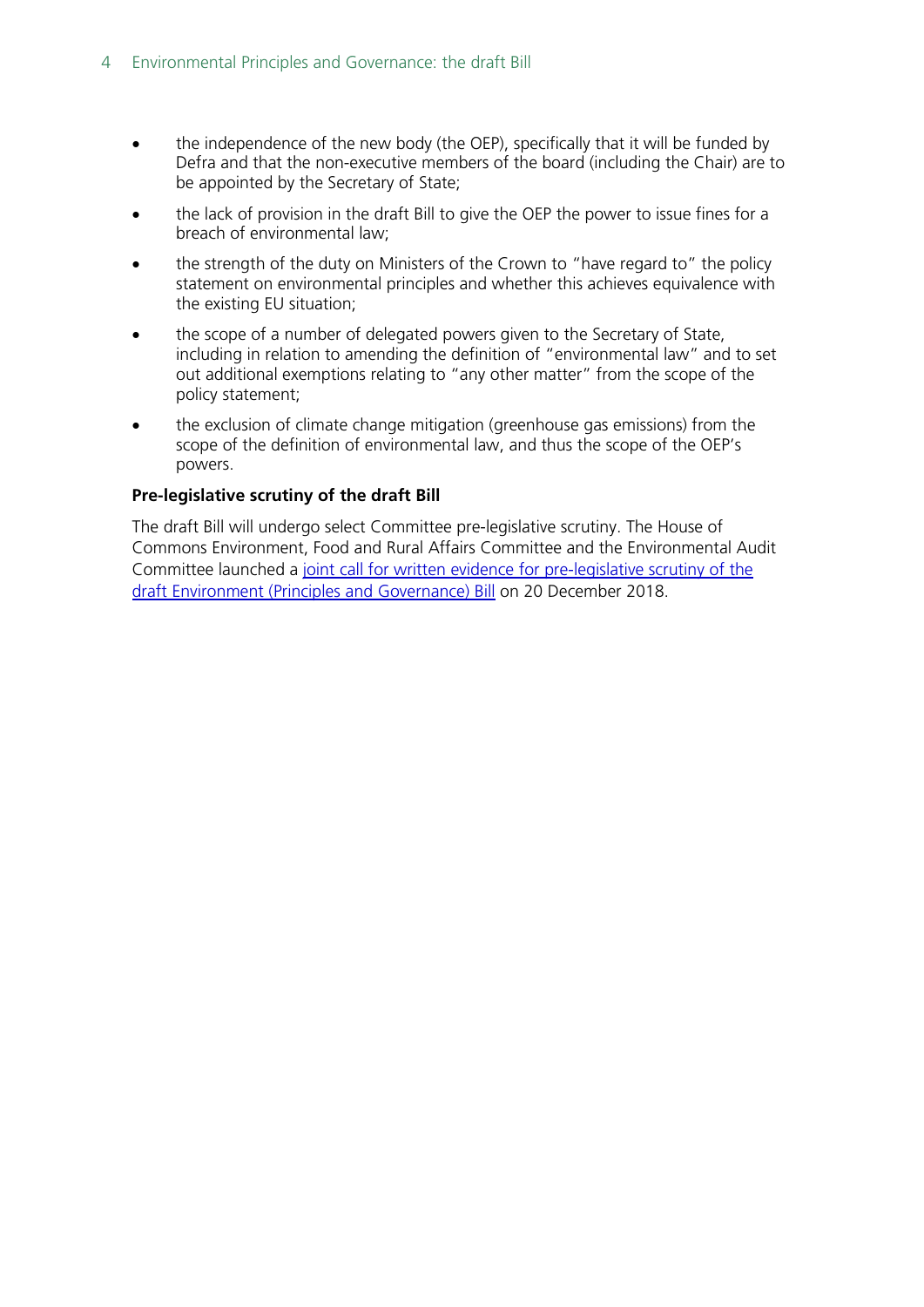# <span id="page-4-0"></span>1. Environmental principles and governance: background

# <span id="page-4-1"></span>1.1 Environmental principles

### **Box 1: Environmental principles: selected briefings**

- House of Commons Library Briefing Paper on [Brexit and the Environment 8](https://researchbriefings.parliament.uk/ResearchBriefing/Summary/CBP-8132) August 2018
- POSTnote, [EU Environmental Principles,](https://researchbriefings.parliament.uk/ResearchBriefing/Summary/POST-PN-0590) 28 November 2018
- Client Earth [What are environmental principles?](https://www.clientearth.org/what-are-environmental-principles-brexit/) 27 June 2018

### <span id="page-4-2"></span>What are environmental principles?

There is no single agreed definition of environmental principles, nor is there an agreed list or set of principles. [1](#page-4-3) Environmental principles in the UK stem from a number of different sources, including international agreements, EU Treaties, or both.

The [Treaty on the Functioning of the EU](https://eur-lex.europa.eu/legal-content/EN/TXT/?uri=CELEX%3A12012E%2FTXT) (TFEU) states that policy on the environment shall be based on the "precautionary principle and on the principles that preventive action should be taken, that environmental damage should as a priority be rectified at source and that the polluter should pay". [2](#page-4-4) See Box 2 for further explanation of the "precautionary principle". Further examples of environmental principles are set out in Annex A of the Government consultation on [Environmental Principles](https://consult.defra.gov.uk/eu/environmental-principles-and-governance/)  [and Governance after EU Exit.](https://consult.defra.gov.uk/eu/environmental-principles-and-governance/)

As to the status and legal effect of these principles in EU law, a legal journal article explains as follows:

These principles have, therefore, been given legal effect in EU law, but it is equally clear that they are not free-standing principles which can be invoked independently, but are expressed as the basis of any Community policy, including legislation, that is taken on the environment. But even with that limitation, they have provided significant leverage for the Court of Justice of the European Union in how it interprets EU environmental legislation.[3](#page-4-5)

Client Earth's page on [What are environmental principles?](https://www.clientearth.org/what-are-environmental-principles-brexit/) explains the breadth of their application:

They act as guidance for judges and decision-makers, giving laws shape and meaning. They are used in a whole host of government and public authority decisions, including planning applications, management of marine protected areas and dealing with contaminated land.[4](#page-4-6)

<span id="page-4-3"></span><sup>&</sup>lt;sup>1</sup> HM Government, **Environmental Principles and Governance after the United** [Kingdom leaves the European Union Consultation on environmental principles and](https://consult.defra.gov.uk/eu/environmental-principles-and-governance/supporting_documents/Environmental%20Principles%20and%20Governance%20after%20EU%20Exit%20%20Consultation%20Document.pdf)  [accountability for the environment,](https://consult.defra.gov.uk/eu/environmental-principles-and-governance/supporting_documents/Environmental%20Principles%20and%20Governance%20after%20EU%20Exit%20%20Consultation%20Document.pdf) May 2018, para 149

<span id="page-4-5"></span><span id="page-4-4"></span><sup>&</sup>lt;sup>2</sup> EU, *[Treaty on the Functioning of the European Union](http://eur-lex.europa.eu/legal-content/EN/TXT/?uri=CELEX%3A12012E%2FTXT)*, 2012/C 326/01, article 191 <sup>3</sup> Journal of Planning & Environment Law, Environmental Principles: Will They Have a

Legal Role After Brexit, Richard Macrory, Justine Thornton QC [2017] Issue 9

<span id="page-4-6"></span><sup>4</sup> Client Earth, [What are environmental principles?](https://www.clientearth.org/what-are-environmental-principles-brexit/) 27 June 2018 [accessed 7 August 2018]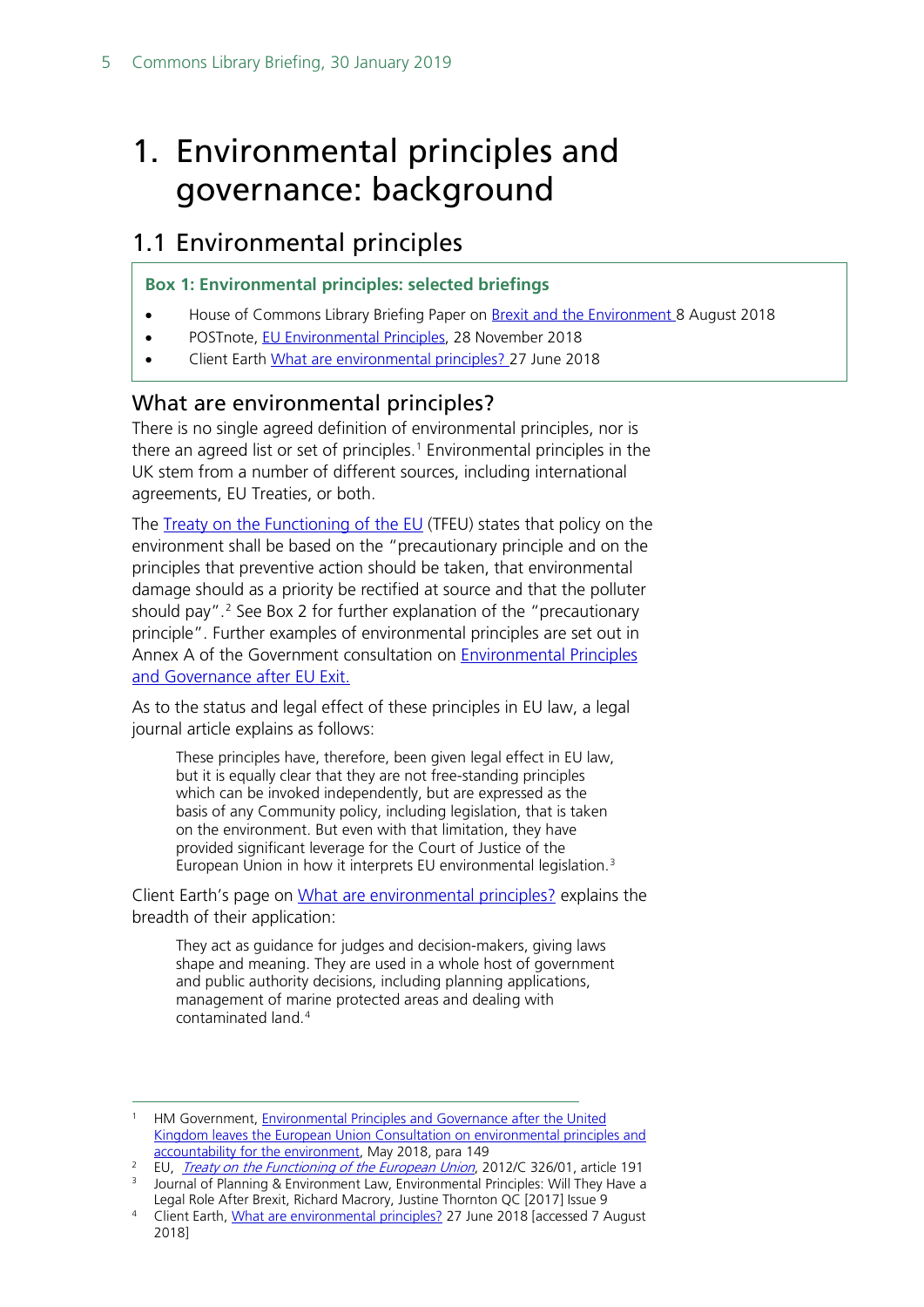### **Box 2: The 'precautionary principle'**

The Precautionary Principle is one of the key elements for policy decisions concerning environmental protection and management. It aims at ensuring a higher level of environmental protection through preventative decision-taking in the case of risk. The precautionary principle is detailed in Article 191 of the Treaty on the Functioning of the EU. The EC Treaty however does not define it.

In 2000, the European Commission adopted a Communication on the use of the Precautionary [Principle.](http://eur-lex.europa.eu/legal-content/EN/TXT/?uri=celex:52000DC0001)<sup>[5](#page-5-1)</sup> This explained that the precautionary principle may only be invoked when the three preliminary conditions are met:

- identification of potentially negative effects;
- evaluation of the scientific data available relevant to the risks;
- the extent of scientific uncertainty.

## <span id="page-5-0"></span>*European Union (Withdrawal) Act 2018*: maintenance of environmental principles

The *European Union [\(Withdrawal\) Act 2018](http://www.legislation.gov.uk/ukpga/2018/16/contents/enacted)* was designed to provide legal continuity after the UK leaves the EU by providing the framework to copy over the entire body of EU law onto the UK's post-exit statute book. In broad terms, this means that all EU environmental law will be converted into domestic law. This would include any specific environmental principles which are contained in specific pieces of EU legislation e.g. the precautionary principle as set out in the EU REACH chemicals regulation.<sup>[6](#page-5-2)</sup>

However, the *EU (Withdrawal) Act 2018* does not roll over the overarching EU environmental principles into national law. Schedule 1 of the Act rules out any general principles of EU law as a basis for challenge in UK courts following exit day. The potential loss of these principles was identified during the passage of the 2018 Act through Parliament as significant for the future of environmental decisionmaking in the UK.

Following lobbying from stakeholders and amendments laid during the passage of the *EU (Withdrawal) Bill* by both MPs and Peers (see more below), a late stage amendment was made which provided for the maintenance of environment principles in a subsequent draft Bill.

Section 16 of the EU (Withdrawal) Act 2018 (Maintenance of environmental principles etc) required the Secretary of State to publish a draft Bill by 26 December 2018 consisting of a set of environmental principles (as specified by section 16(2)) and the following duties on the Secretary of State and Ministers of the Crown:

[…]

(b) a duty on the Secretary of State to publish a statement of policy in relation to the application and interpretation of those

<span id="page-5-1"></span> <sup>5</sup> EUR-Lex, [Communication \(COM\(2000\) 1final\) on the precautionary principle,](http://eur-lex.europa.eu/legal-content/EN/TXT/?uri=LEGISSUM%3Al32042) 2 February 2000

<span id="page-5-2"></span><sup>6</sup> HM Government, [Environmental Principles and Governance after the United](https://consult.defra.gov.uk/eu/environmental-principles-and-governance/supporting_documents/Environmental%20Principles%20and%20Governance%20after%20EU%20Exit%20%20Consultation%20Document.pdf)  [Kingdom leaves the European Union Consultation on environmental principles and](https://consult.defra.gov.uk/eu/environmental-principles-and-governance/supporting_documents/Environmental%20Principles%20and%20Governance%20after%20EU%20Exit%20%20Consultation%20Document.pdf)  [accountability for the environment,](https://consult.defra.gov.uk/eu/environmental-principles-and-governance/supporting_documents/Environmental%20Principles%20and%20Governance%20after%20EU%20Exit%20%20Consultation%20Document.pdf) May 2018, paras 24 and 26. Further information on REACH is available in the [Library Briefing Paper on Brexit and](https://researchbriefings.parliament.uk/ResearchBriefing/Summary/CBP-8403)  [chemicals regulation \(REACH\).](https://researchbriefings.parliament.uk/ResearchBriefing/Summary/CBP-8403)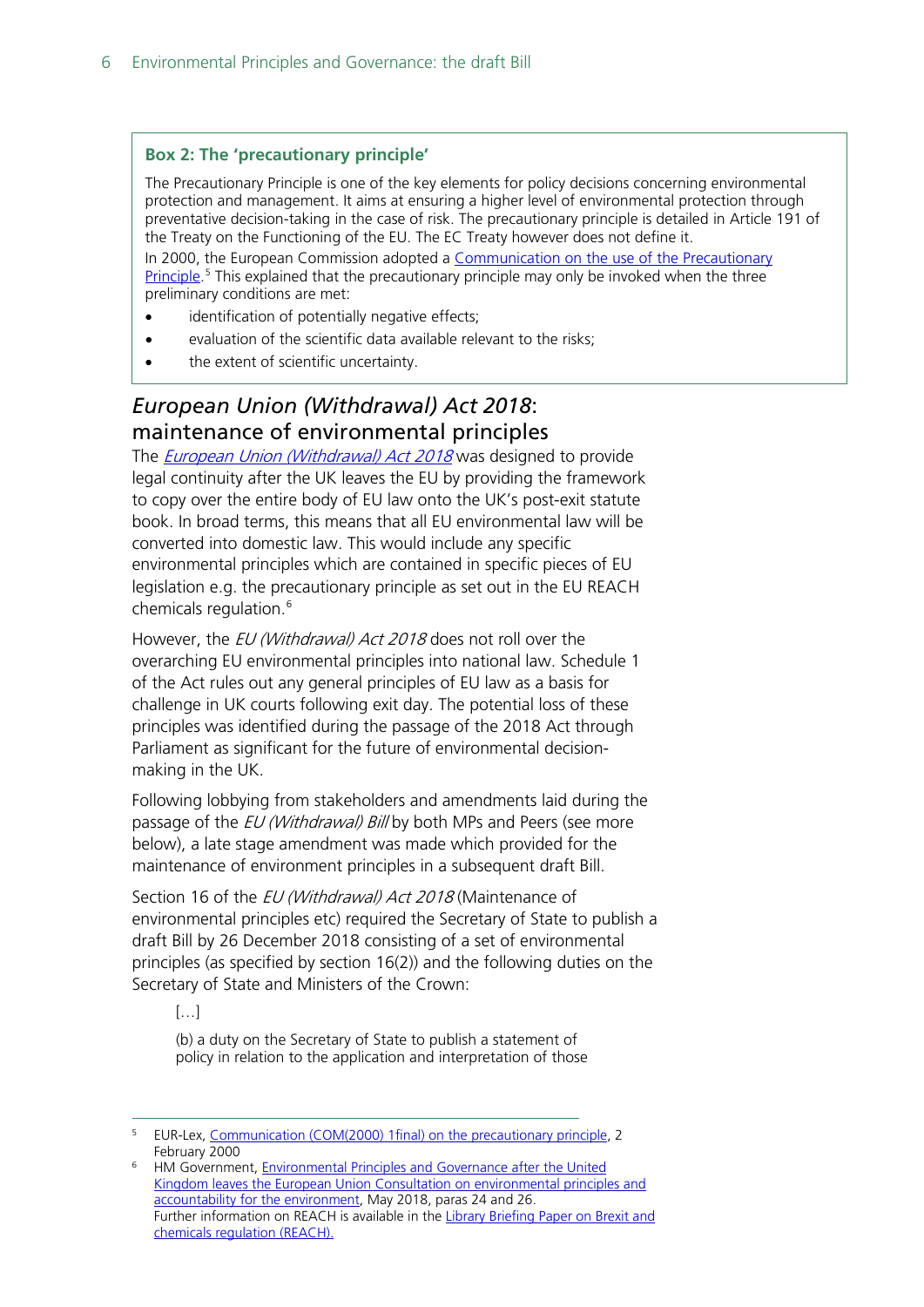principles in connection with the making and development of policies by Ministers of the Crown,

(c) a duty which ensures that Ministers of the Crown must have regard, in circumstances provided for by or under the Bill, to the statement mentioned in paragraph (b),

 $[...]$ 

(e) such other provisions as the Secretary of State considers appropriate.

Section 16(2) lists the following set of environmental principles which must be included as a minimum:

(2) The set of environmental principles mentioned in subsection (1)(a) must (however worded) consist of—

(a) the precautionary principle so far as relating to the environment,

(b) the principle of preventative action to avert environmental damage,

(c) the principle that environmental damage should as a priority be rectified at source,

(d) the polluter pays principle,

(e) the principle of sustainable development,

(f) the principle that environmental protection requirements must be integrated into the definition and implementation of policies and activities,

(g) public access to environmental information,

(h) public participation in environmental decision-making, and

(i) access to justice in relation to environmental matters.

### <span id="page-6-0"></span>Previous debate on environmental principles

During the passage of the EU (Withdrawal) Act 2018 through Parliament, a number of MPs, Peers and stakeholders (including ClientEarth and Greener UK) called for the Act to convert all EU environmental law including environmental principles into UK law.[7](#page-6-1) Client Earth explained the importance of retaining environmental principles in UK law as follows:

The potential loss of these principles from UK law is significant. EU environmental principles have been used in the European courts and in the UK as interpretive aids for statutes and policies, have provided a basis for scrutiny and challenge of Government actions in court, and have guided administrative decision-making and policy. They have therefore operated in a number of ways to shape the UK environment and environmental decision-making […]

Ensuring that these principles continue to operate in the UK after Brexit is important so that they carry on shaping the UK's

<span id="page-6-1"></span>Greener UK, [Great Repeal Bill Briefing,](http://greeneruk.org/resources/GRBill_Briefing.pdf) June 2017 [accessed 31 October 2017]; Client Earth, [Withdrawal Bill Report:](https://www.documents.clientearth.org/wp-content/uploads/library/2017-09-04-withdrawal-bill-report-ce-en.pdf) Destination and Journey, September 2017 [accessed 31 October 2017]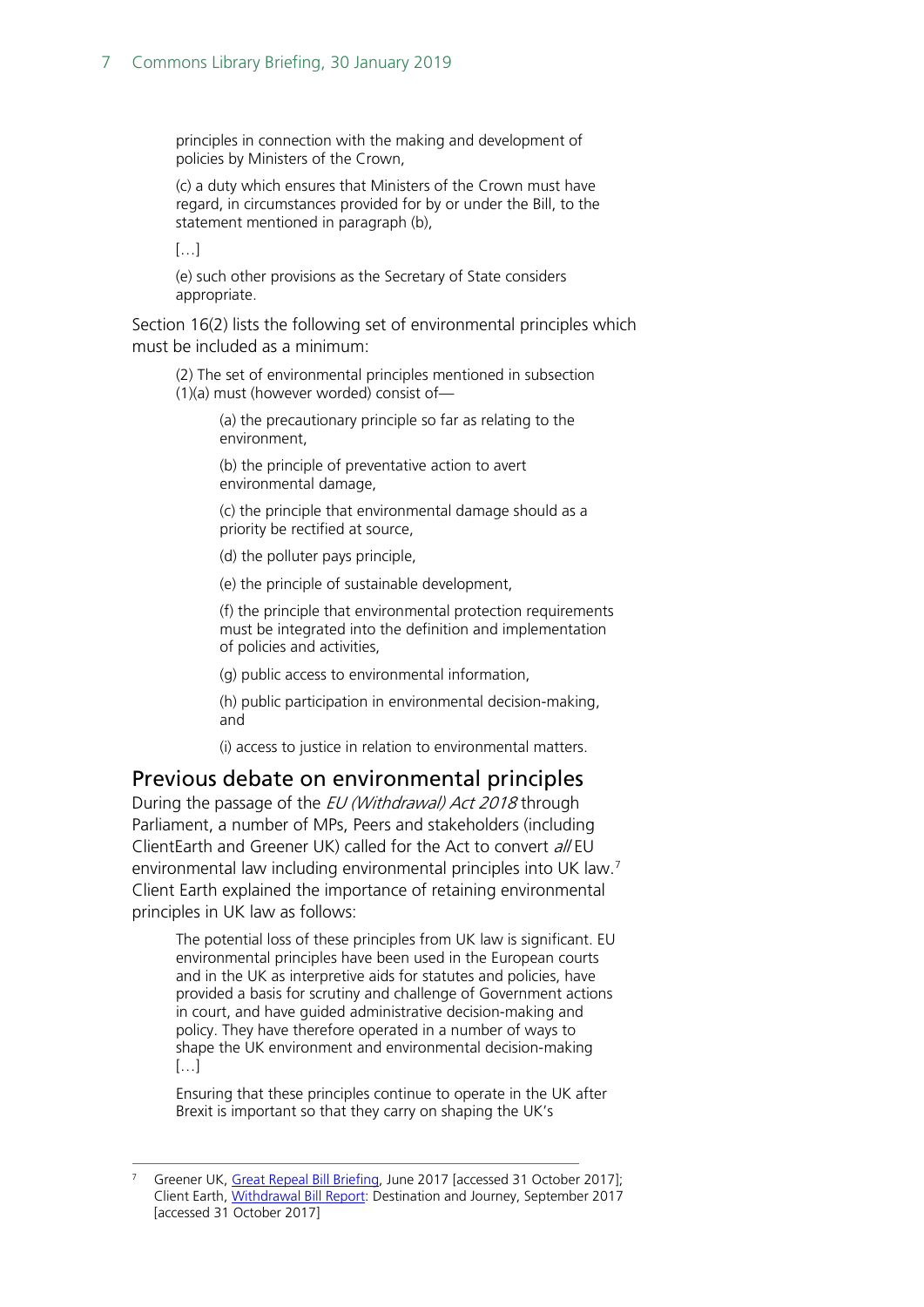approach both domestically and internationally to environmental issues and challenges.<sup>[8](#page-7-0)</sup>

Before this, in evidence to House of Commons Environmental Audit Committee (EAC) on 1 November 2017, the Secretary of State for Environment, Food and Rural Affairs (Michael Gove) stated that environmental principles would not be transferred into UK law, but would instead be embodied in policy guidance. He explained that they are "interpretative principles…to govern how policy is designed and devised" and should not be put on a statutory basis.<sup>[9](#page-7-1)</sup>

Following this, on 10 May 2018, the Government published a consultation on [Environmental Principles and Governance after EU Exit](https://consult.defra.gov.uk/eu/environmental-principles-and-governance/) which explored "the scope and content of a new policy statement to ensure environmental principles underpin policy making".[10](#page-7-2) The consultation set out the Government's commitment to creating a new, "comprehensive policy statement" to provide the environmental principles which will "guide our environmental policy-making and legislation, in a similar way to existing EU principles."<sup>[11](#page-7-3)</sup> However, environmental groups such as the Green Alliance continued to express concern over the possibility that post-Brexit environmental principles could be set out in a policy statement rather than enshrined in legislation, calling for the principles to be binding on the Government.<sup>[12](#page-7-4)</sup>

Client Earth published [a Report: Environmental principles in UK law after](https://www.documents.clientearth.org/library/download-info/environmental-principles-in-uk-law-after-brexit/)  [Brexit](https://www.documents.clientearth.org/library/download-info/environmental-principles-in-uk-law-after-brexit/) (26 June 2018) which provided detailed discussion of the principles and recommended ways that environmental principles should be incorporated into UK law post-Brexit. It argued for a hybrid approach between primary legislation and a policy statement with corresponding legal duties attached to public bodies:

There are several possible ways that the principles could be enshrined. They could be incorporated into primary legislation (either as a bare list or with added detail) with corresponding duties attaching to public authorities. They could also be contained within a policy statement. This report recommends a hybrid approach whereby the principles are listed in statute and then elaborated in a policy statement, with two corresponding legal duties attached to public bodies.<sup>[13](#page-7-5)</sup>

More detailed background on this is included in the [Library Briefing](https://researchbriefings.parliament.uk/ResearchBriefing/Summary/CBP-8132)  [Paper on Brexit and the environment.](https://researchbriefings.parliament.uk/ResearchBriefing/Summary/CBP-8132) Further discussion of the consultation responses and Government position is included in Section [3](#page-13-0) below.

<span id="page-7-0"></span><sup>&</sup>lt;sup>8</sup> ClientEarth, **Environmental principles in UK law after Brexit**, 26 June 2018 [accessed 7 August 2018]

<span id="page-7-1"></span><sup>&</sup>lt;sup>9</sup> Environmental Audit Committee Oral evidence: The Government's Environmental Policy[, HC 544,](http://data.parliament.uk/writtenevidence/committeeevidence.svc/evidencedocument/environmental-audit-committee/the-governments-environmental-policy/oral/72503.pdf) 1 November 2017, Q15 [accessed 7 November 2017]

<span id="page-7-2"></span><sup>&</sup>lt;sup>10</sup> Gov.uk, [New environmental protections to deliver a Green Brexit,](https://www.gov.uk/government/news/new-environmental-protections-to-deliver-a-green-brexit) 12 November 2017

<span id="page-7-3"></span><sup>&</sup>lt;sup>11</sup> Defra, *Environmental Principles and Governance after the United Kingdom leaves* [the European Union: Consultation on environmental principles and accountability for](https://consult.defra.gov.uk/eu/environmental-principles-and-governance/)  [the environment,](https://consult.defra.gov.uk/eu/environmental-principles-and-governance/) 10 May 2018, para 28

<span id="page-7-4"></span><sup>&</sup>lt;sup>12</sup> "Concerns mount over future status of green principles" [ENDS Report](https://www.endsreport.com/article/59878/concerns-mount-over-future-status-of-green-principles), 31 May 2018 [subscription required]

<span id="page-7-5"></span><sup>&</sup>lt;sup>13</sup> ClientEarth, [Environmental principles in UK law after Brexit,](https://www.documents.clientearth.org/library/download-info/environmental-principles-in-uk-law-after-brexit/) 26 June 2018 [accessed 7 August 2018]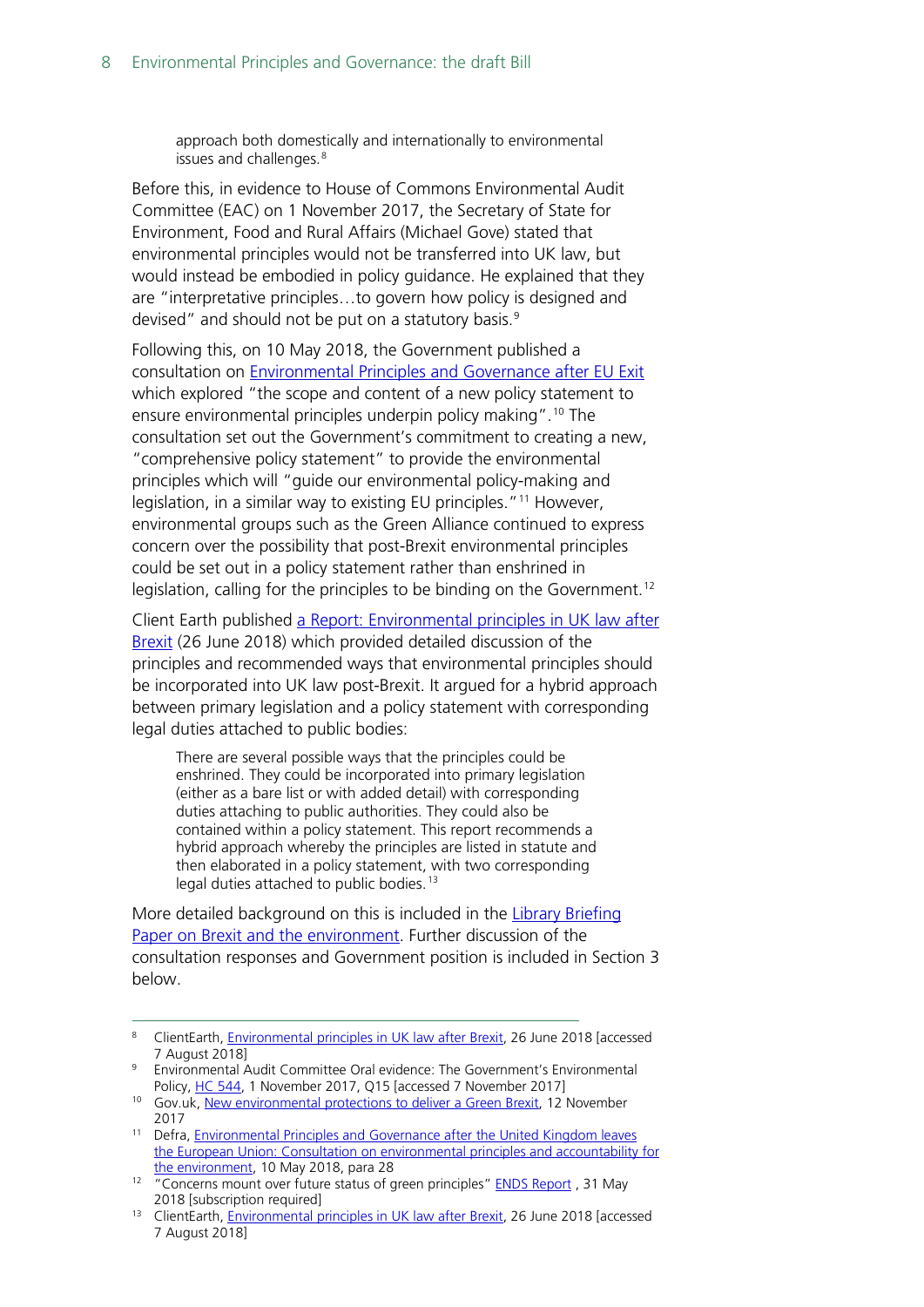# <span id="page-8-0"></span>1.2 Environmental governance

#### **Box 3: Environmental governance: selected briefings**

- House of Commons Library Briefing Paper on [Brexit and the Environment 8](https://researchbriefings.parliament.uk/ResearchBriefing/Summary/CBP-8132) August 2018
- UKELA, [Brexit and Environmental Law: Enforcement and Political Accountability Issues,](https://www.ukela.org/content/doclib/317.pdf) July 2017
- Society for the Environment, [Environmental Governance Post-Brexit](https://socenv.org.uk/page/envgovernance)

### <span id="page-8-1"></span>EU environmental governance

EU law is monitored and enforced by the European Commission under Article 258 TFEU, as the "Guardian of the Treaties". It is overseen by the Court of Justice of the European Union (CJEU), which can levy fines on Member States that are found to be in breach of EU law. A briefing from the UK Environmental Law Association (UKELA) explains that these powers are available in all areas of EU law, "but the majority of infringement proceedings have been brought in the environmental field"<sup>[14](#page-8-2)</sup> (see Box 5).

The European Commission uses information from a variety of sources to carry out its enforcement role, including reports from Member States, reports from the European Environment Agency and a free-of-charge citizen's complaint procedure (see Box 5). An example of the Commission taking the UK to court is set out in Box 4. However, the vast majority of EU infringement proceedings are settled in discussion and negotiation without leading to court action.

#### **Box 4: Air Quality: an example of EU Commission enforcement**

The Commission stated in 2013 that it would like to "to achieve full compliance with [its] existing air quality standards by 2020 at the latest".<sup>[15](#page-8-3)</sup> In February 2014 the EU Commission began infraction [proceedings](http://europa.eu/rapid/press-release_IP-14-154_en.htm) against the UK for its failure to meet Air Quality Directive targets for  $NO<sub>2</sub>$  in 16 of its air quality zones.[16](#page-8-4) On 17 May 2018 the EU Commission referred the UK (along with France, Germany, Hungary, Italy and Romania) to the Court of Justice of the EU (CJEU) for "for failure to respect limit values for nitrogen dioxide  $(NO<sub>2</sub>)$ , and for failing to take appropriate measures to keep exceedance periods as short as possible."<sup>[17](#page-8-5)</sup> Further information is available from the EU Commission press release, ["Air quality: Commission takes action to protect citizens from air pollution"](http://europa.eu/rapid/press-release_IP-18-3450_en.htm) 17 May 2018.

If a Member State is found to be at fault, it must put things right in accordance with the decision of the CJEU, or risk a second case being brought, which may result in a fine. There are two types of fines: lump sums and periodic penalty payments. This process can take a number of years to complete.<sup>[18](#page-8-6)</sup>

<span id="page-8-2"></span><sup>&</sup>lt;sup>14</sup> UK Environmental Law Association, Brexit and Environmental Law Enforcement and [Political Accountability Issues,](https://www.ukela.org/content/doclib/317.pdf) July 2017, p3

<span id="page-8-3"></span><sup>&</sup>lt;sup>15</sup> Communication from the Commission to the European Parliament, the Council, the European Economic and Social Committee and the Committee of the Regions, A Clean Air Programme for Europe /\*, [COM/2013/0918 final \\*/](http://eur-lex.europa.eu/legal-content/en/TXT/?uri=CELEX:52013DC0918)

<span id="page-8-4"></span><sup>&</sup>lt;sup>16</sup> European Commission, Press release, *Environment: Commission takes action against* [UK for persistent air pollution problems,](http://europa.eu/rapid/press-release_IP-14-154_en.htm) Brussels, 20 February 2014

<span id="page-8-5"></span><sup>&</sup>lt;sup>17</sup> European Commission press release, "Air quality: Commission takes action to [protect citizens from air pollution"](http://europa.eu/rapid/press-release_IP-18-3450_en.htm) 17 May 2018

<span id="page-8-6"></span><sup>&</sup>lt;sup>18</sup> Defra, *Environmental Principles and Governance after the United Kingdom leaves* [the European Union: Consultation on environmental principles and accountability for](https://consult.defra.gov.uk/eu/environmental-principles-and-governance/)  [the environment,](https://consult.defra.gov.uk/eu/environmental-principles-and-governance/) 10 May 2018, p42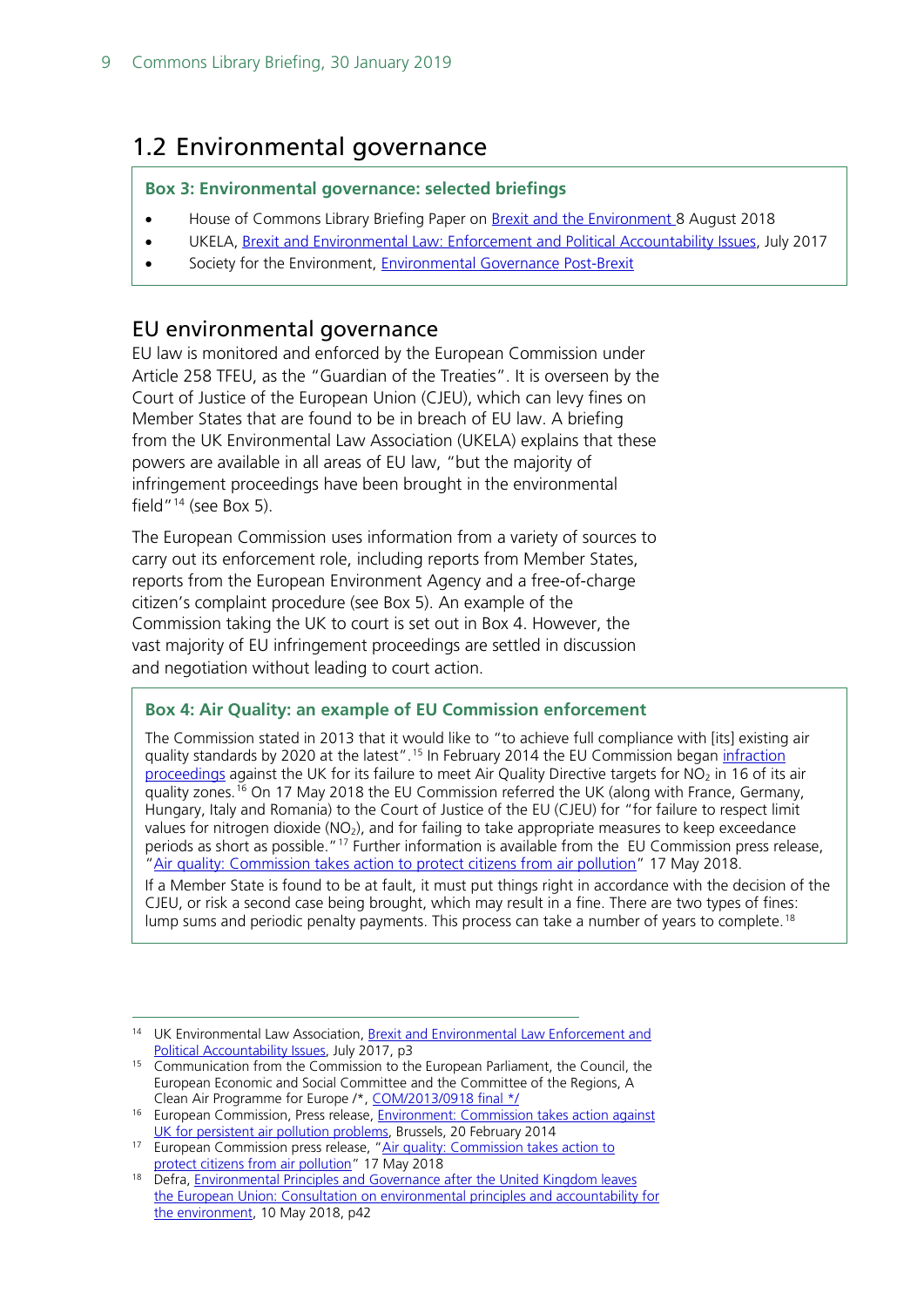#### **Box 5: Citizen action to enforce environmental law**

#### **European Commission**

In addition to domestic rights of action for citizens to enforce their rights, the European Commission has a [standard complaints form](https://ec.europa.eu/info/about-european-commission/contact/problems-and-complaints/complaints-about-breaches-eu-law/how-make-complaint-eu-level_en) which any EU citizen can use free of charge (either online or by post) to submit a complaint against a breach of EU law by a Member State. No explicit time limits for making a complaint are included on the form. The Commission assesses all complaints and, where appropriate, transfers it to a suitable problem-solving mechanism. This often involves discussion and negotiation rather than a formal infringement procedure.

This option is available for all EU law, but the majority of infringement proceedings have been brought in the environmental field. This is explained by UKELA as being due to the often  $\tilde{u}$  unowned" and "diffusively spread" nature of the environment and environmental harms compared to other areas of EU law (such as employment rights) where specific individuals or bodies have clear interests to protect.<sup>[19](#page-9-2)</sup>

#### **European Parliament**

EU citizens and organisations can petition the EU Parliament over concerns about the application of EU law which affect them directly. There is a [European Parliament website](http://www.europarl.europa.eu/atyourservice/en/20150201PVL00037/Petitions) where petitions can be submitted free of charge.

## <span id="page-9-0"></span>*European Union (Withdrawal) Act 2018*: establishing a new governance body

Section 16 of the *EU (Withdrawal Act) 2018* requires that the Government must publish a draft Bill which provides for the establishment of a public authority with functions for taking "proportionate enforcement action (including legal proceedings if necessary)":

(1) The Secretary of State must, within the period of six months beginning with the day on which this Act is passed, publish a draft Bill consisting of—

#### $[...]$

(d) provisions for the establishment of a public authority with functions for taking, in circumstances provided for by or under the Bill, proportionate enforcement action (including legal proceedings if necessary) where the authority considers that a Minister of the Crown is not complying with environmental law (as it is defined in the Bill), and

(e) such other provisions as the Secretary of State considers appropriate.

### <span id="page-9-1"></span>Previous debate on environmental governance

Following the EU referendum, several concerns and proposals were raised in relation to accountability of the Government for upholding environmental standards in the UK following Brexit. There were several calls for a new watchdog to be established to address what was identified as a potential governance gap. For example, [Greener UK](http://greeneruk.org/index.php) called on the Government to create "a powerful independent statutory committee to monitor progress" and "establish an effective new approach to environmental regulation."<sup>[20](#page-9-3)</sup>

<span id="page-9-2"></span><sup>&</sup>lt;sup>19</sup> UKELA, Brexit and Environmental Law, Enforcement and political accountability [issues](https://www.ukela.org/content/doclib/317.pdf) July 2017 [accessed 14 August 2017]

<span id="page-9-3"></span><sup>&</sup>lt;sup>20</sup> Greener UK, Securing a healthier environment and nature's recovery: A briefing for [policy makers following the EU referendum,](http://greeneruk.org/resources/Greener_UK_Environment_%26_Wildlife_Laws.pdf) February 2017 [accessed February 2017]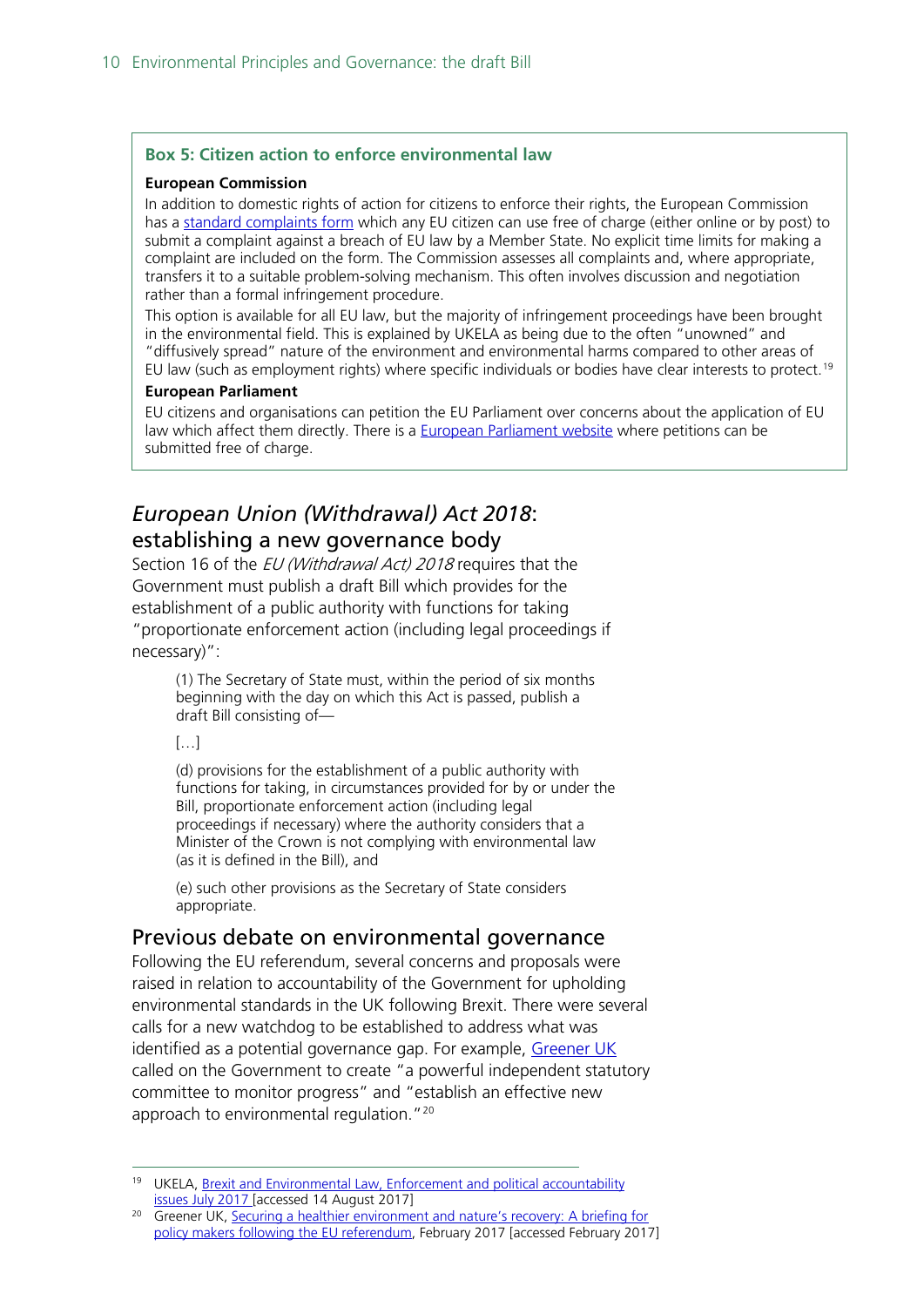Initially, in response to concerns, the Government pointed to existing domestic provisions for regulators to enforce environmental laws, the judicial review process and the role of Parliament as ways of maintaining enforcement and accountability:

**How will the government be held responsible for making sure it complies with its own environmental regulations?** The UK has always had a strong legal framework for enforcing environmental protections and this will continue. This includes provisions for regulators to enforce our existing environmental regulations, and our system of judicial review and its body of public law that enables decisions and actions of public authorities to be challenged through the UK courts.

It is, and it will remain, the role of Parliament (and where appropriate, the devolved legislatures) to hold the executive to account, and Parliament (and the relevant devolved legislature) is ultimately accountable to the electorate. That will not change on our departure from the EU.<sup>[21](#page-10-0)</sup>

In response to Government assurances, stakeholders such as UKELA argued that judicial review alone was "ill-suited" to replacing the supervisory role of the Commission, pointing to the costs involved as well as the loss of the less formal mechanisms such as discussion and negotiation (see Box 5 above).<sup>[22](#page-10-1)</sup>

Subsequently, in November 2017, the Secretary of State for Defra made reference to a "commission-like body" which could oversee all environmental law and said he thought a consultation on what type of body would be appropriate to replace the role of the European Commission and the ECJ was needed.<sup>[23](#page-10-2)</sup> He stated that one of the reasons for needing a new body was that, although the judicial review process is a good thing "on its own I suspect will probably not be enough".[24](#page-10-3) The resulting Government consultation, published in May 2018, stated that "[t]his consultation explores the functions of a new, independent, statutory environmental body to hold government to account on the environment and support our longer term objective for this, to be the first generation to leave the environment in a better state than that in which we inherited it."<sup>[25](#page-10-4)</sup>

More detailed background on this included in the Library Briefing Paper [on Brexit and the environment.](https://researchbriefings.parliament.uk/ResearchBriefing/Summary/CBP-8132) Further discussion of the consultation responses and Government position is included in Section [3](#page-13-0) below.

<span id="page-10-0"></span><sup>&</sup>lt;sup>21</sup> Department for Exiting the European Union, The Repeal Bill: Factsheet 8 [Environmental Protections,](https://www.gov.uk/government/uploads/system/uploads/attachment_data/file/642869/Factsheets_-_Environmental_Protections.pdf) 8 September 2017

<span id="page-10-1"></span><sup>&</sup>lt;sup>22</sup> UKELA, [Report on Brexit and Environmental Law:](https://www.ukela.org/content/doclib/317.pdf) Enforcement and Political

<span id="page-10-2"></span>Accountability Issues, July 2017 [accessed October 2017]<br><sup>23</sup> Environmental Audit Committee Oral evidence: The Government's Environmental Policy[, HC 544,](http://data.parliament.uk/writtenevidence/committeeevidence.svc/evidencedocument/environmental-audit-committee/the-governments-environmental-policy/oral/72503.pdf) 1 November 2017, Q1 and Q4 [accessed 7 November 2017]

<span id="page-10-3"></span><sup>24</sup> Environmental Audit Committee Oral evidence: The Government's Environmental Policy[, HC 544,](http://data.parliament.uk/writtenevidence/committeeevidence.svc/evidencedocument/environmental-audit-committee/the-governments-environmental-policy/oral/72503.pdf) 1 November 2017, Q3 [accessed 7 November 2017]

<span id="page-10-4"></span><sup>&</sup>lt;sup>25</sup> Defra, *Environmental Principles and Governance after the United Kingdom leaves* [the European Union: Consultation on environmental principles and accountability for](https://consult.defra.gov.uk/eu/environmental-principles-and-governance/)  [the environment,](https://consult.defra.gov.uk/eu/environmental-principles-and-governance/) 10 May 2018, p2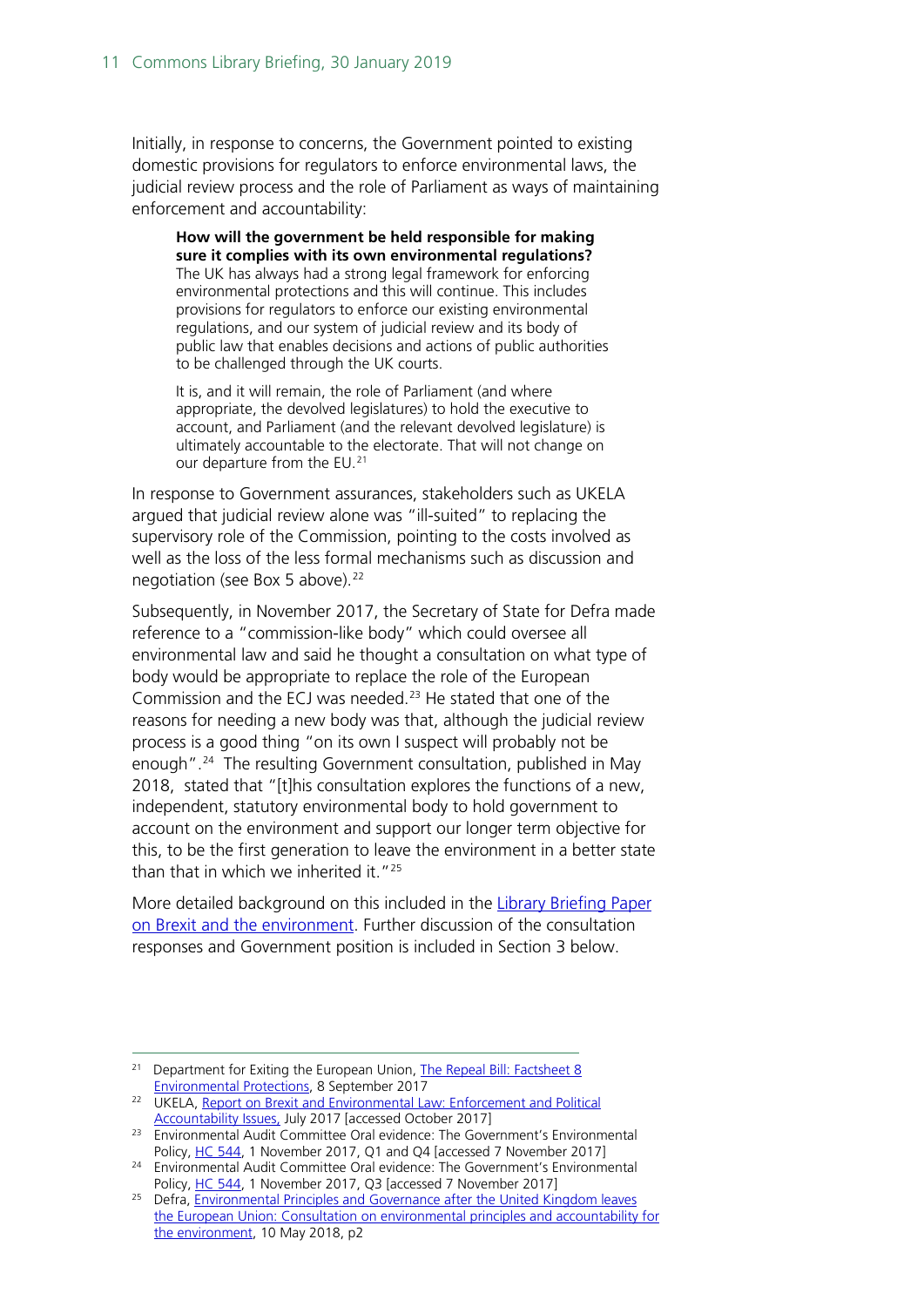# <span id="page-11-0"></span>2. Devolved nations

### <span id="page-11-1"></span>UK Government approach

The Government's Environmental principles and governance consultation set out its starting point that (as many environmental matters are devolved) the statement of principles and the new environmental body would apply to England only and matters that are not devolved, but noted that "a joined up approach would be beneficial":

12. Our starting point is that the statutory statement of environmental principles and the environmental body should cover England and environmental matters that are not devolved. This consultation therefore relates only to areas for which the UK government is responsible.

13. The statutory statement of environmental principles and the new body could, subject to the ongoing framework discussions with the devolved administrations, apply more widely across the UK. The environment does not respect boundaries, and we believe a joined up approach would be beneficial. If the devolved administrations would like to address the issues in this consultation jointly, we would welcome the opportunity to codesign the proposals for the new environmental body and principles with them to ensure they work more widely across the UK, taking account of the different government and legal systems in the home nations.<sup>[26](#page-11-3)</sup>

The Policy paper accompanying the publication of the draft *Environment* (Principles and Governance) Bill reiterated this position:

Environment is a devolved matter, subject to a small number of areas that are reserved. In consequence, this Bill applies to England and to the UK for reserved matters. Overall, we recognise that protecting the environment is inherently an issue that cuts across boundaries, and we continue to welcome the opportunity to co-design with the Devolved Administrations, should they wish to join any proposals, to safeguard our shared natural environment.[27](#page-11-4)

For further information about the territorial extent of the draft Environment (Principles and Governance) Bill see section 3.3 of this paper.

## <span id="page-11-2"></span>Devolved Administrations' approach

For background information about the devolved Administrations' stances on environmental principles and governance in general, see section 5 of the Library briefing paper [Brexit and the Environment](https://researchbriefings.parliament.uk/ResearchBriefing/Summary/CBP-8132) (8 August 2018).

A [blog b](https://www.brexitenvironment.co.uk/2019/01/20/devolution-in-the-environment-bill/)y Professor of Environmental Law at Dundee University (Colin Reed)<sup>[28](#page-11-5)</sup> provides a useful discussion on devolution in the draft

<span id="page-11-3"></span><sup>&</sup>lt;sup>26</sup> Defra, *Environmental Principles and Governance after the United Kingdom leaves* [the European Union: Consultation on environmental principles and accountability for](https://consult.defra.gov.uk/eu/environmental-principles-and-governance/)  [the environment,](https://consult.defra.gov.uk/eu/environmental-principles-and-governance/) 10 May 2018, paras 12-13<br><sup>27</sup> HM Government, **Environment Bill: policy paper**, 19 December 2018

<span id="page-11-5"></span><span id="page-11-4"></span><sup>&</sup>lt;sup>28</sup> Brexit & Environment, All in it together – but not yet? Devolution in the Environment [Bill](https://www.brexitenvironment.co.uk/2019/01/20/devolution-in-the-environment-bill/), 20 January 2019 [accessed 30 January 2019]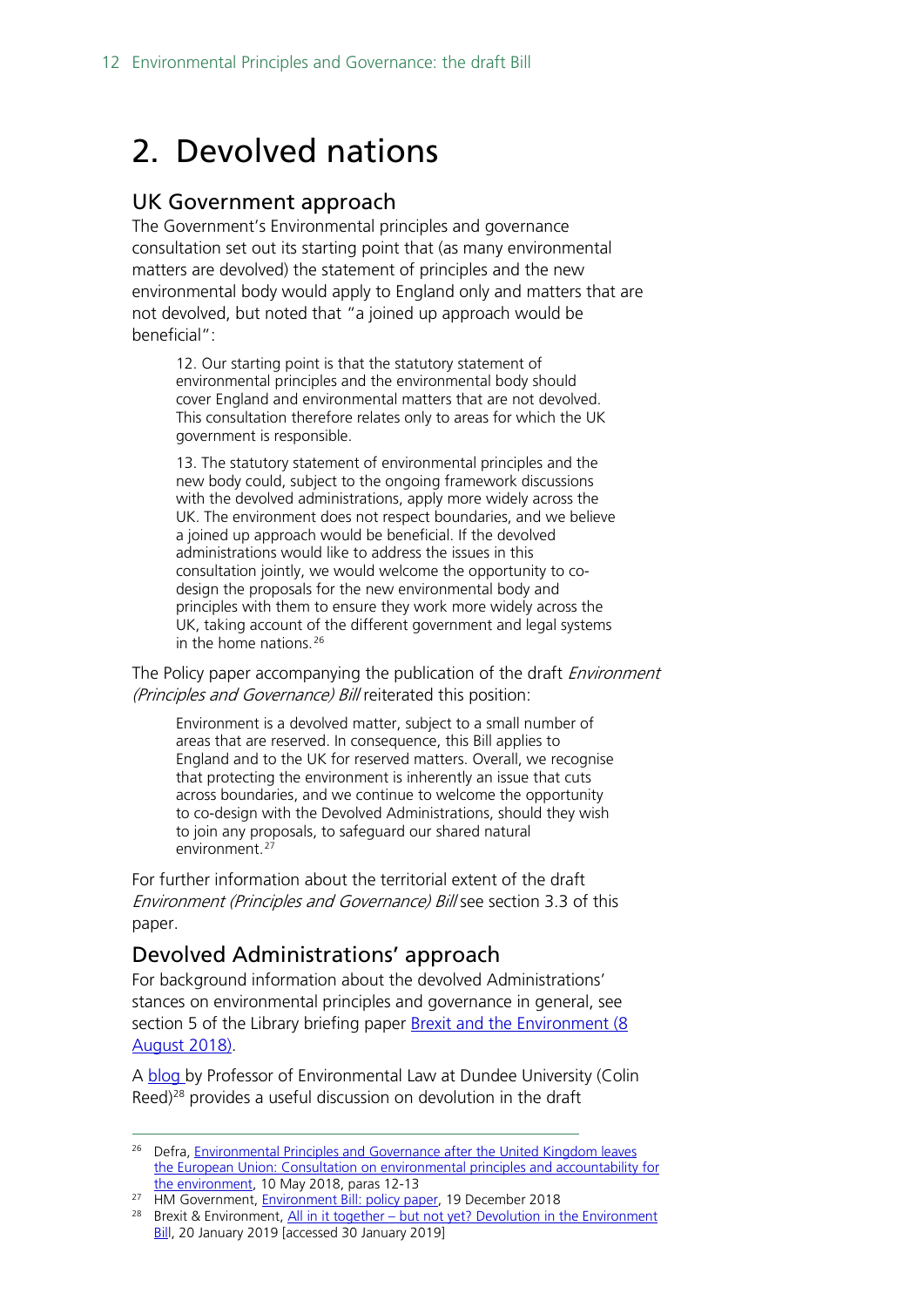Environment Bill and the situations in Scotland, Wales and Northern Ireland.

The National Assembly for Wales Research Service has published a [blog](https://seneddresearch.blog/2019/01/10/environmental-principles-and-governance-post-brexit-the-draft-uk-bill-and-wales/?platform=hootsuite)  [on Environmental principles and governance post-Brexit: the draft UK](https://seneddresearch.blog/2019/01/10/environmental-principles-and-governance-post-brexit-the-draft-uk-bill-and-wales/?platform=hootsuite)  [Bill and Wales \(](https://seneddresearch.blog/2019/01/10/environmental-principles-and-governance-post-brexit-the-draft-uk-bill-and-wales/?platform=hootsuite)10 January 2019) which includes the following summary of the Welsh Government's approach:

The Welsh Government has previously committed to 'take the first proper legislative opportunity to enshrine the environmental principles into law and close the governance gap'.

The Minister for Environment, Energy and Rural Affairs, Lesley Griffiths, has since been considering whether to create a Walesonly environmental governance body and Welsh principles or join the UK Government in establishing a UK-level approach. In correspondence to the Assembly's Climate Change, Energy and Rural Affairs (CCERA) Committee (October 2018) she said the Welsh Government was considering the differences in the governance gap between England and Wales, and that a Welsh consultation would be launched in autumn 2018.

However, a Welsh consultation is yet to be published.

The Welsh Climate Change, Environment and Rural Affairs Committee wrote to the Welsh Minister on 10 January with a number of questions on the draft Bill and its application to Wales, as well as an update on the Welsh Government's proposals for environmental principles and governance arrangements.<sup>[29](#page-12-0)</sup> Any response from the Minister is likely to be published on the [Committee's website.](http://www.assembly.wales/en/bus-home/committees/Pages/Committee-Profile.aspx?cid=444)

The Committee had previously published a report on [Environmental](http://www.assembly.wales/laid%20documents/cr-ld11622/cr-ld11622-e.pdf)  [governance arrangements and environmental principles post-Brexit,](http://www.assembly.wales/laid%20documents/cr-ld11622/cr-ld11622-e.pdf) June 2018, which is accompanied by a [Welsh Government Response.](http://www.assembly.wales/laid%20documents/gen-ld11728/gen-ld11728-e.pdf) The Committee's report was also the subject of a blog piece written by the National Assembly for Wales Research Service, Environmental [governance post-Brexit: closing the 'governance gap',](https://seneddresearch.blog/2018/06/27/environmental-governance-post-brexit-closing-the-governance-gap/) 27 June 2018.

The following resources were published in October 2018 by The UK in a [Changing Europe:](http://ukandeu.ac.uk/)

- [Wales:](http://ukandeu.ac.uk/research-papers/wales-challenges-and-opportunities-to-post-brexit-environmental-governance/) challenges and opportunities for post Brexit environmental governance
- [Scotland:](http://ukandeu.ac.uk/research-papers/scotland-challenges-and-opportunities-for-post-brexit-environmental-governance/) challenges and opportunities for post Brexit environmental governance
- [Northern Ireland:](http://ukandeu.ac.uk/research-papers/northern-ireland-challenges-and-opportunities-for-post-brexit-environmental-governance/) challenges and opportunities for post Brexit environmental Governance

<span id="page-12-0"></span>National Assembly for Wales, Climate Change, Environment and Rural Affairs Committee, Correspondence [from the Chair: UK Government's Draft Environment](http://www.senedd.assembly.wales/documents/s83011/Correspondence%20from%20the%20Chair%20-%2010%20January%202019.pdf)  [\(Principles and Governance\) Bill,](http://www.senedd.assembly.wales/documents/s83011/Correspondence%20from%20the%20Chair%20-%2010%20January%202019.pdf) 10 January 2019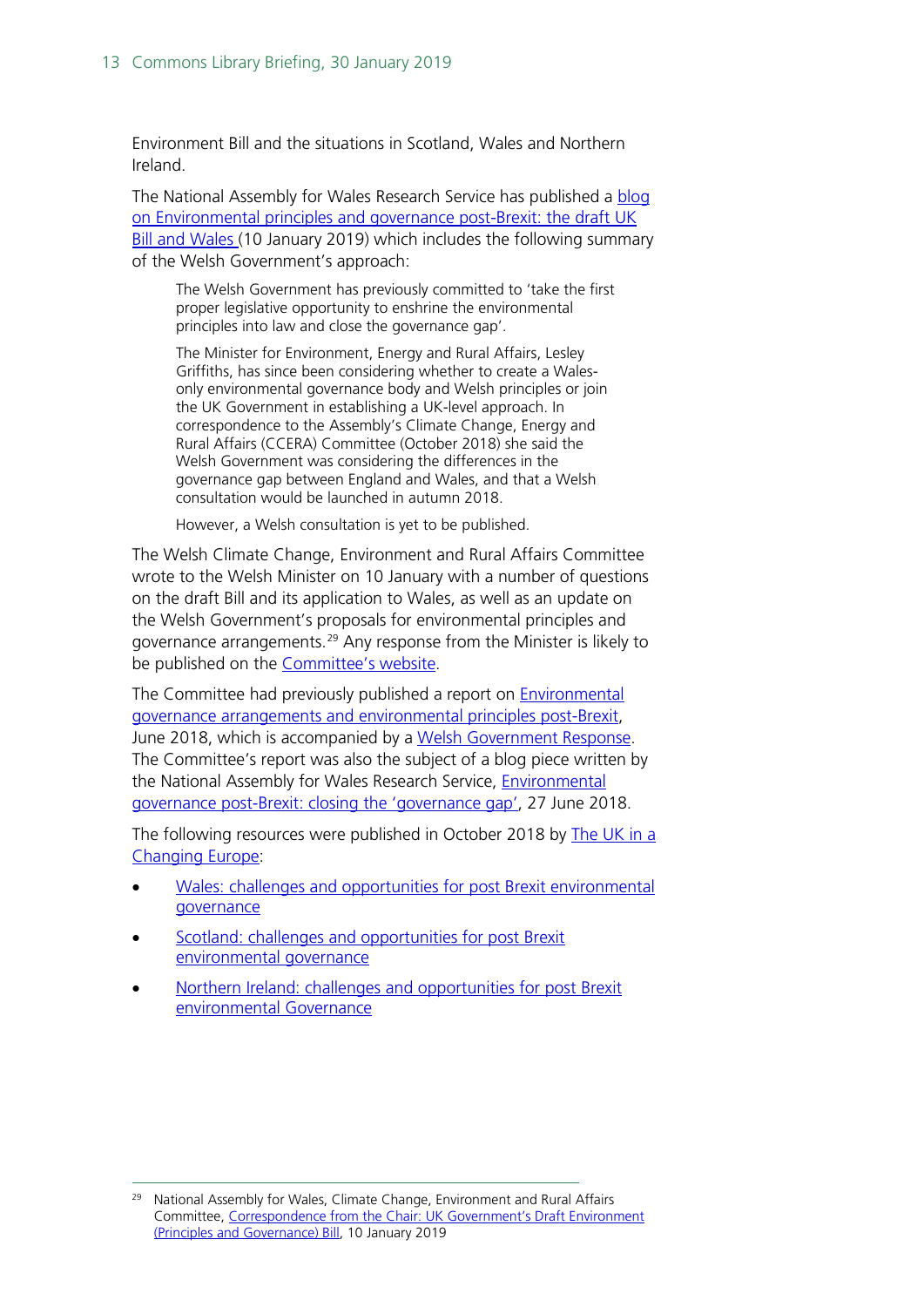# <span id="page-13-0"></span>3. The draft Environment (Principles and Governance) Bill

In accordance with section 16 of the European Union (Withdrawal) Act 2018, the Government was required to publish a draft Bill by 26 December 2018.

The Government published the draft Environment (Principles and [Governance\) Bill and draft Explanatory](https://assets.publishing.service.gov.uk/government/uploads/system/uploads/attachment_data/file/766849/draft-environment-bill-governance-principles.pdf) Notes on 19 December 2018, along with a number of accompanying documents as follows:

- **[Environment Bill: policy paper;](https://www.gov.uk/government/publications/draft-environment-principles-and-governance-bill-2018/environment-bill-policy-paper)**
- Statement of Impacts:
- [Environment \(Principles and Governance\) Bill: Memorandum from](https://www.gov.uk/government/publications/draft-environment-principles-and-governance-bill-2018/environment-principles-and-governance-bill-memorandum-from-defra-to-the-delegated-powers-and-regulatory-reform-committee)  [Defra to the Delegated Powers and Regulatory Reform](https://www.gov.uk/government/publications/draft-environment-principles-and-governance-bill-2018/environment-principles-and-governance-bill-memorandum-from-defra-to-the-delegated-powers-and-regulatory-reform-committee)  [Committee;](https://www.gov.uk/government/publications/draft-environment-principles-and-governance-bill-2018/environment-principles-and-governance-bill-memorandum-from-defra-to-the-delegated-powers-and-regulatory-reform-committee)
- Information paper on the policy statement on Environmental [Principles;](https://assets.publishing.service.gov.uk/government/uploads/system/uploads/attachment_data/file/766299/env-bill-information-paper.pdf) and
- [Environmental Principles and Governance after the United](https://assets.publishing.service.gov.uk/government/uploads/system/uploads/attachment_data/file/767284/env-principles-consult-sum-resp.pdf)  [Kingdom leaves the European Union: Summary of responses and](https://assets.publishing.service.gov.uk/government/uploads/system/uploads/attachment_data/file/767284/env-principles-consult-sum-resp.pdf)  [government response.](https://assets.publishing.service.gov.uk/government/uploads/system/uploads/attachment_data/file/767284/env-principles-consult-sum-resp.pdf)

# <span id="page-13-1"></span>3.1 Wider Environment Bill later in 2019

The draft clauses will form part of a wider Environment Bill which was announced by the Prime Minister in July 2018.<sup>[30](#page-13-2)</sup> The wider Environment Bill is expected to be introduced in the next Parliamentary session and the Government press release commits to the broader Bill including legislative measures to address: air quality, protection and enhancement of landscapes, wildlife and habitats; more efficient handling of resources and waste; and better management of water.<sup>[31](#page-13-3)</sup>

Further information about the "wider ambition of the Bill" is set out in the **Environment Bill: Policy Paper** which was published alongside the draft Bill.

Furthermore, on air quality, the Government's January 2019 Clean Air [Strategy](https://assets.publishing.service.gov.uk/government/uploads/system/uploads/attachment_data/file/770715/clean-air-strategy-2019.pdf) gave some detail of the provisions to tackle air pollution that would be in the wider Bill:

Through the new Environment Bill we will make changes to make smoke control legislation easier to enforce. In addition, we will explore powers for Local Authorities to go further in areas of high pollution, for example, we will continue to explore how we can give Local Authorities powers to increase the rate of upgrades of inefficient and polluting heating appliances. We will also consider what additional, stronger local powers would be effective to further reduce pollution from domestic burning where there is a

<span id="page-13-2"></span><sup>&</sup>lt;sup>30</sup> House of Commons Liaison Committee, Oral evidence: The Prime Minister, HC [1393,](https://www.parliament.uk/documents/commons-committees/liaison/Oral-evidence-with-the-Prime-Minister-18-July-2018-.pdf) 18 July 2018

<span id="page-13-3"></span><sup>&</sup>lt;sup>31</sup> Defra press release, [New environment protections set out in flagship bill,](https://www.gov.uk/government/news/new-environment-protections-set-out-in-flagship-bill--2) 19 December 2018 [accessed 14 January 2019]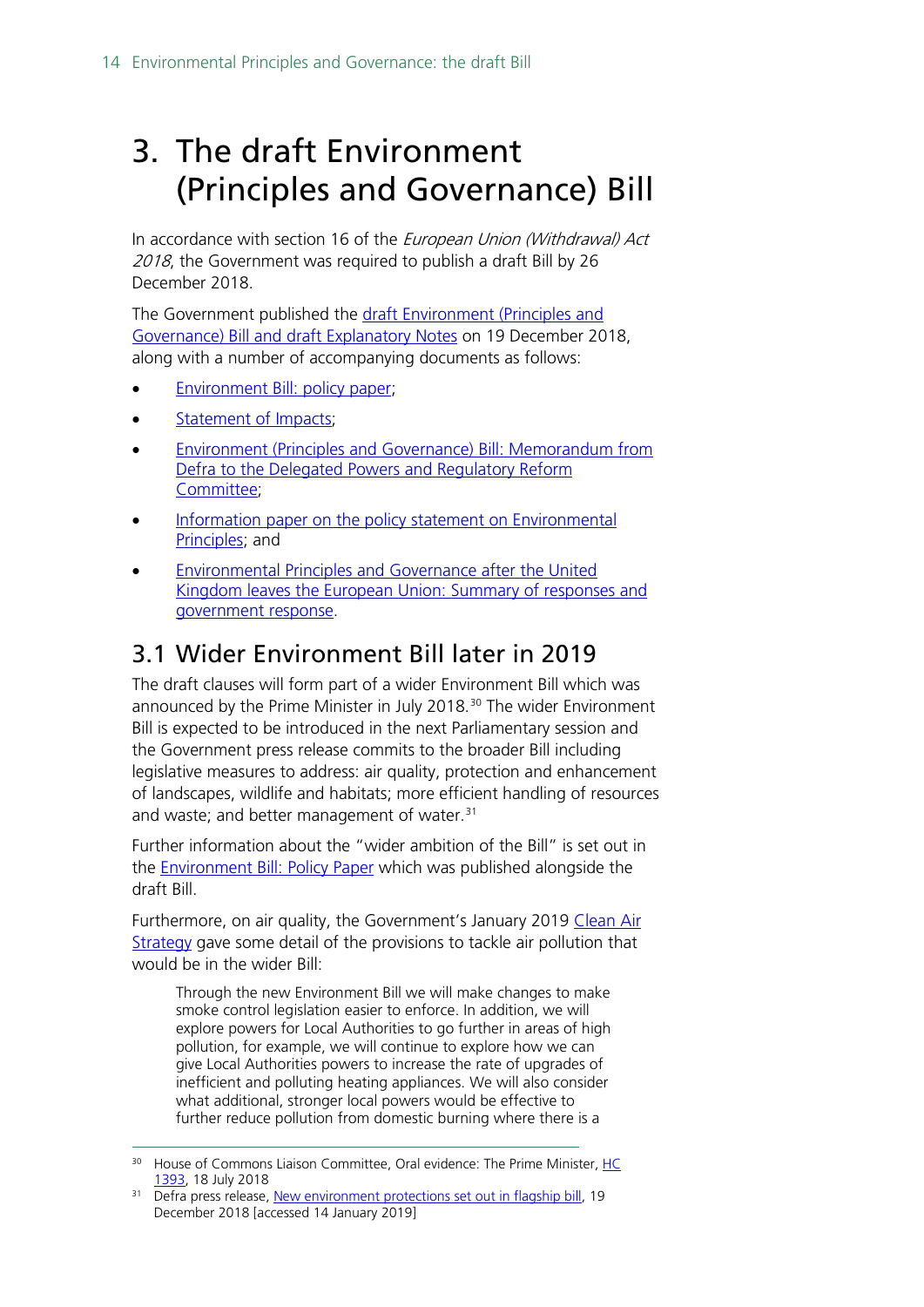clear case that action needs to be taken to protect human health. We will improve and develop new guidance on when existing local and national powers should be used in times of high air pollution. [32](#page-14-3)

More detailed information about these proposals is provided in pages 81-82 of the [Clean Air Strategy.](https://assets.publishing.service.gov.uk/government/uploads/system/uploads/attachment_data/file/770715/clean-air-strategy-2019.pdf)

# <span id="page-14-0"></span>3.2 Overview of draft Bill

The draft Bill as it stands is broadly split into three key areas covering: environmental principles; establishing a new environmental governance body named the Office for Environmental Protection; and introducing a new legal requirement for the Government to publish Environmental Improvement Plans which it will monitor and report on annually. The first of these plans would be the existing 25-year environment plan which was published in January 2018.<sup>[33](#page-14-4)</sup> Each of these key areas is explained further below.

# <span id="page-14-1"></span>3.3 Territorial extent and application

The territorial extent of the draft clauses is set out in draft clause 34. Annex A of the [draft Explanatory Notes i](https://assets.publishing.service.gov.uk/government/uploads/system/uploads/attachment_data/file/766849/draft-environment-bill-governance-principles.pdf)ncludes a table summarising the territorial extent and application in the UK.

All of the draft clauses apply to England. Subject to the below bulletpoints, the draft clauses also apply to Wales, Scotland and Northern Ireland in respect of environmental matters that are not devolved:

- Draft clauses 1-4 (environmental principles) apply to the whole of the UK in respect of UK Ministers and their functions only.
- Draft clauses 5-10 and 14 (environmental improvement plans) apply to England only.

This means that the provisions on the new Office for Environmental Protection (OEP) will apply to the whole of the UK in respect of matters that are not devolved.<sup>[34](#page-14-5)</sup> Furthermore, the draft Explanatory Notes state that the OEP could exercise functions more widely across the UK "subject to the ongoing framework discussions with the devolved administrations".[35](#page-14-6)

# <span id="page-14-2"></span>3.4 Environmental principles

Draft clauses 1-4 relate to environmental principles and fulfil the obligations set out in section 16(1) (a) (b) and (c) and (2) of the European Union (Withdrawal) Act 2018. The Government published an [Information paper on the policy statement](https://assets.publishing.service.gov.uk/government/uploads/system/uploads/attachment_data/file/766299/env-bill-information-paper.pdf) on Environmental Principles alongside the draft clauses.

<span id="page-14-3"></span><sup>&</sup>lt;sup>32</sup> HM Government, *Clean Air Strategy*, January 2019, p59

<span id="page-14-4"></span><sup>&</sup>lt;sup>33</sup> See Library Briefing Paper on the  $25$ -year environment plan, 17 January 2018 for background information.

<span id="page-14-6"></span><span id="page-14-5"></span><sup>&</sup>lt;sup>34</sup> For example, the offshore pollution prevention regime.

<sup>&</sup>lt;sup>35</sup> Draft Explanatory Notes, para 42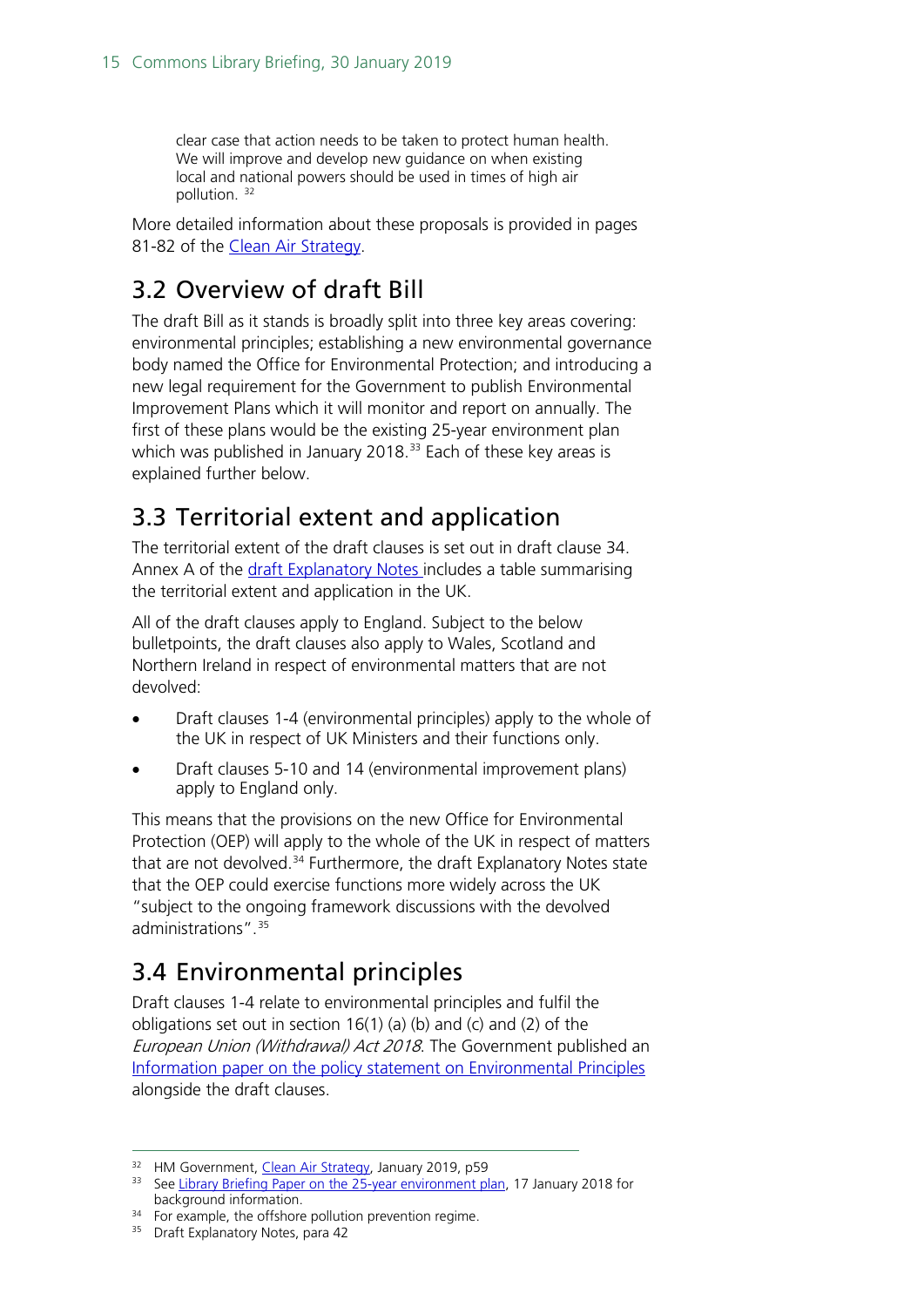### <span id="page-15-0"></span>Policy statement

Draft clause 1 puts a duty on the Secretary of State to prepare a policy statement on environmental principles which sets out how Ministers of the Crown should interpret and proportionately apply environmental principles when making, developing and revising policies. This is a delegated power and the accompanying [delegated powers](https://www.gov.uk/government/publications/draft-environment-principles-and-governance-bill-2018/environment-principles-and-governance-bill-memorandum-from-defra-to-the-delegated-powers-and-regulatory-reform-committee)  [memorandum](https://www.gov.uk/government/publications/draft-environment-principles-and-governance-bill-2018/environment-principles-and-governance-bill-memorandum-from-defra-to-the-delegated-powers-and-regulatory-reform-committee) explains that the policy statement "will provide a level of detail that would be inappropriate to set out on the face of the Bill". It goes onto explain that as the power relates to a new statutory duty, it may require updating to fully incorporate emerging best practice or case law.<sup>[36](#page-15-1)</sup>

The detailed guidance and interpretation on the environmental principles will be included in the policy statement and is not set out in the draft clauses. A draft version of the policy statement has not been published alongside the draft Bill, but the Government published an [Information Paper on the Policy Statement](https://assets.publishing.service.gov.uk/government/uploads/system/uploads/attachment_data/file/766299/env-bill-information-paper.pdf) which provides more detailed information and includes a number of case studies and example.

Draft clause 3 sets out a specific process that the Secretary of State must follow each time the policy statement is updated. It requires the Government to prepare a draft and consult with "such persons as the Secretary of State considers appropriate". The Information paper on the [policy statement c](https://assets.publishing.service.gov.uk/government/uploads/system/uploads/attachment_data/file/766299/env-bill-information-paper.pdf)onfirms that the policy statement will be a statutory document and the expectation is that it should be read alongside other government documents such as National Policy Statements. A lawyer at Friends of the Earth set out their concerns in a blog that this does not replicate the current position under EU law:

[...] we will be moving from the current position where (under Article 191 of the Lisbon Treaty) environmental policy must be "based on" the environmental principles to one where the interpretation and application of the environmental principles (and the decision as to which policies the principles apply to) will be entirely controlled by the Government (because the Government will write the policy statement).  $37$ 

#### **Exemptions**

There are some areas excluded from the scope of the policy statement including: policies relating to armed forces, defence or national security; and taxation, spending or the allocation of resources within government. The Secretary of State may also set out further exemptions relating to "any other matter". This delegated power is justified by Defra in the accompanying delegated powers memorandum in order to "retain flexibility" for any new or emerging policy area that should not be covered. The memorandum confirms that the proposal is that any such exemptions would be added by way of a statutory instrument

<span id="page-15-1"></span><sup>&</sup>lt;sup>36</sup> Defra, Memorandum from Defra to the Delegated Powers and Regulatory Reform [Committee,](https://www.gov.uk/government/publications/draft-environment-principles-and-governance-bill-2018/environment-principles-and-governance-bill-memorandum-from-defra-to-the-delegated-powers-and-regulatory-reform-committee) 19 December 2018, para 14

<span id="page-15-2"></span><sup>&</sup>lt;sup>37</sup> WCL[, Government publishes \(half\) a draft Environment Bill,](https://www.wcl.org.uk/government-publishes-(half)-a-draft-environment-bill.asp) David Abrahams, December 2018 [accessed 10 January 2019]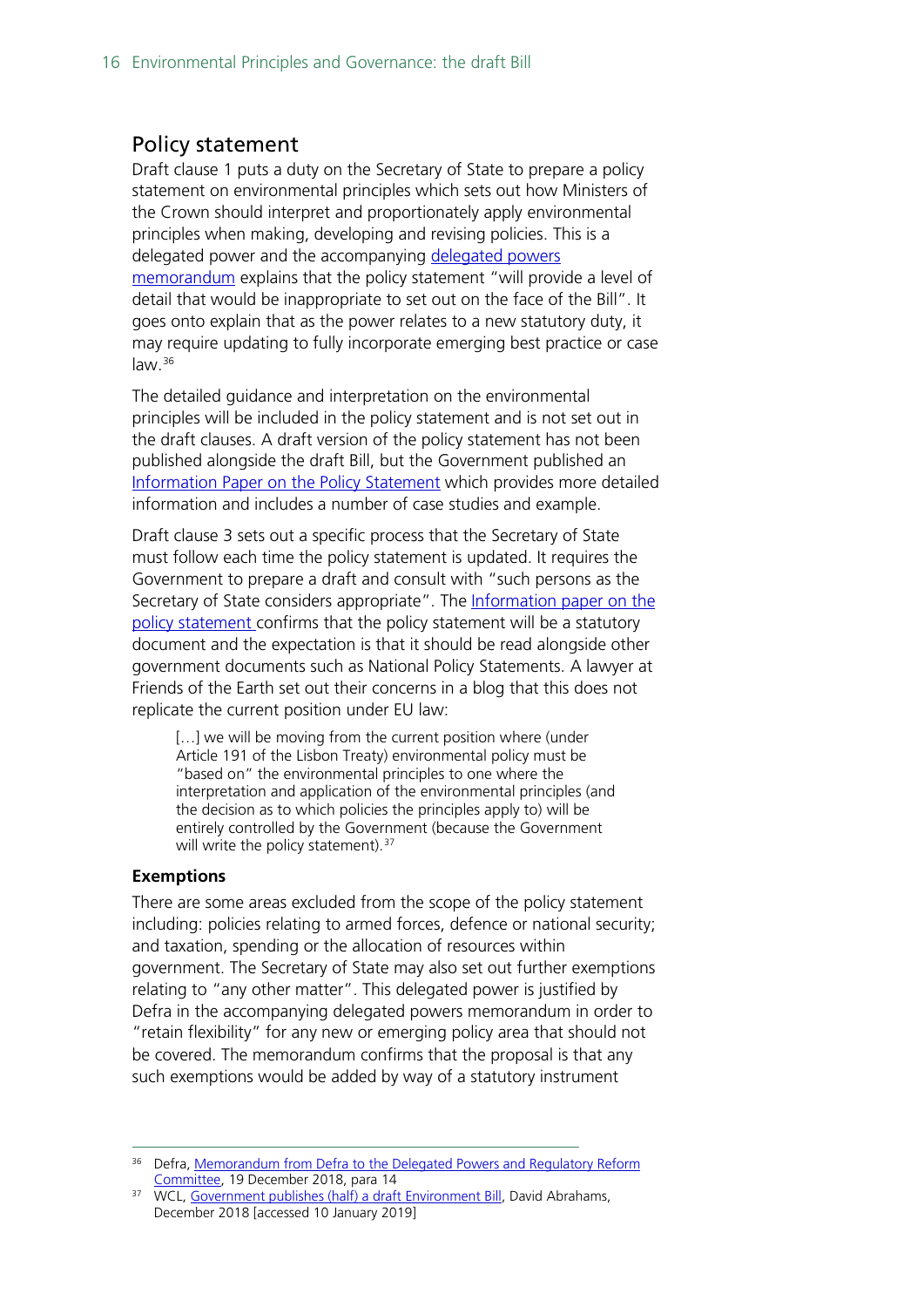under the affirmative resolution procedure, and thus be subject to Parliamentary scrutiny.<sup>[38](#page-16-0)</sup>

Some commentators, such as the executive director of the Aldersgate Group (Nick Molho), have called for the policy statement to *include* (rather than specifically exclude) the Government's fiscal and spending decisions.[39](#page-16-1) Others have called for the Secretary of State's delegated power to set out further exemptions to be removed, with Green Party MP Caroline Lucas describing the relevant provision as a "truly absurd caveat to vital rules protecting our oceans, wildlife and animals. This Get Out of Jail Free card must go."[40](#page-16-2) An environmental lawyer at Prospect Law commented that the exemptions from the Policy Statement were wide and appeared "unjustified":

These exemptions appear unjustified, inconsistent with EU environmental law which the government has promised to transpose into national law, and inconsistent with the express ambition of the Secretary of State to have a "world-leading, independent watchdog to hold government to account on our environmental ambitions once we have left the EU". There is a long way to go in amending these Draft clauses before they can be said to deliver anything equivalent to the force and enforcement of EU environmental laws.<sup>[41](#page-16-3)</sup>

### **Duty on Ministers of the Crown to have regard to the policy statement**

Draft clause 4 places a duty on Ministers of the Crown to "have regard" to the policy statement, except in circumstances where the action would have "no significant environmental benefit" or would be "in any other way disproportionate to the environmental benefit". Examples of such circumstances given in the accompanying Information Note include literacy policy, provision of welfare or media policy.<sup>[42](#page-16-4)</sup> Subject to the exceptions, the draft Explanatory Notes explain that this clause means that "policy-makers must consider the Policy Statement and follow the approach which is set out in the statement". [43](#page-16-5)

The requirement to "have regard to" the policy statement mirrors the language of section 16 of the *EU (Withdrawal) Act 2018*. This standard was subject to much debate at the time of the 2018 Act, with reaction to these draft clauses echoing previous concerns and calling for the duty to be elevated to "act in accordance with" or similar. [44](#page-16-6) Concerns that the requirement was not strong enough was also a key theme of the

<span id="page-16-0"></span><sup>&</sup>lt;sup>38</sup> Defra, Memorandum from Defra to the Delegated Powers and Regulatory Reform [Committee,](https://www.gov.uk/government/publications/draft-environment-principles-and-governance-bill-2018/environment-principles-and-governance-bill-memorandum-from-defra-to-the-delegated-powers-and-regulatory-reform-committee) 19 December 2018, paras 17-19

<span id="page-16-1"></span><sup>&</sup>lt;sup>39</sup> Environment Analyst, [Gove unveils draft environment bill and waste strategy,](https://environment-analyst.com/73152/gove-unveils-draft-environment-bill-and-waste-strategy) 8<br>January 2019 [accessed 9 January 2019]

<span id="page-16-2"></span><sup>40</sup> ENDS Report, Environment bill: ministers would not be bound by environmental [principles,](https://www.endsreport.com/article/61780/environment-bill-ministers-would-not-be-bound-by-environmental-principles) 20 December 2018 [subscription only] [accessed 10 January 2019] and [Caroline Lucas twitter thread](https://twitter.com/carolinelucas/status/1075442884206313473) [19 December 2018]

<span id="page-16-3"></span>Prospect Law blog, The Environment (Principles and Governance) Bill: Environmental<br>Standards after Brexit, 2 January 2019, William Wilson Jaccessed 14 January 2019]

<span id="page-16-4"></span><sup>&</sup>lt;sup>42</sup> Defra, [Information paper on the policy statement on Environmental Principles,](https://assets.publishing.service.gov.uk/government/uploads/system/uploads/attachment_data/file/766299/env-bill-information-paper.pdf) 19 December 2018, p.5 [accessed 20 December 2018]

<span id="page-16-5"></span><sup>43</sup> Draft Explanatory Notes, para 65

<span id="page-16-6"></span><sup>44</sup> See, for example, Environment Analyst, Gove unveils draft environment bill and [waste strategy,](https://environment-analyst.com/73152/gove-unveils-draft-environment-bill-and-waste-strategy) 8 January 2019 [accessed 9 January 2019]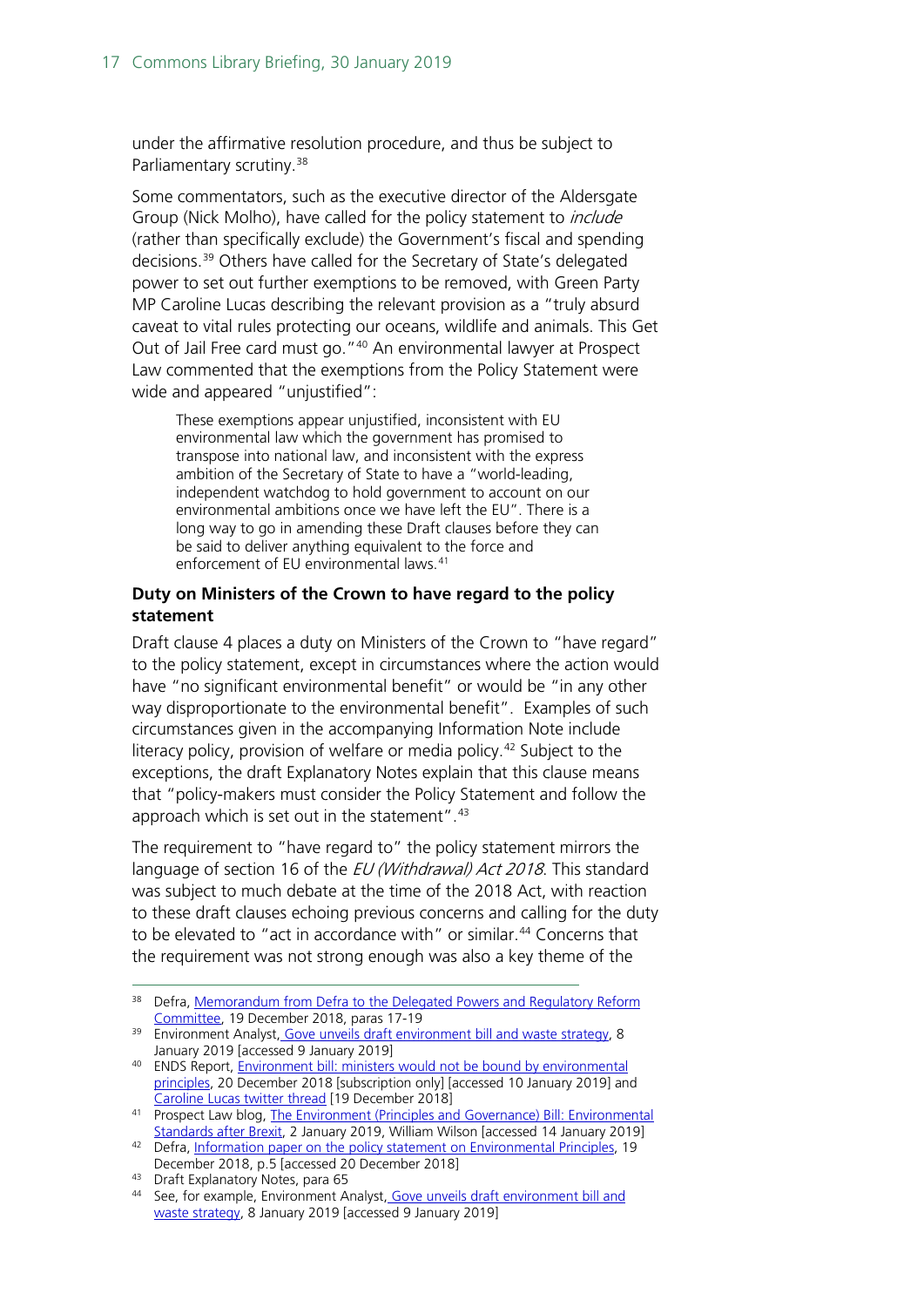responses to the Government consultation.<sup>[45](#page-17-0)</sup> For example, the Environment Agency Chair (Emma Howard Boyd) welcomed the Bill in general, but expressed concerns in a speech in January 2019 that the wording "have regard to" means the "policy decisions risk being narrowly defined" and stated that "we would like to be certain all Ministers will respect the principles".<sup>[46](#page-17-1)</sup>

The Government's aim is for the draft Bill to be broadly equivalent to the existing situation under the TFEU, which it argues is achieved by the "have regard to" obligation:

The government seeks the draft Bill to be broadly equivalent to the corresponding provisions in the Treaty on the Functioning of the European Union – particularly Article 191 which sets out that Union Policy 'shall be based on' the environmental principles; the proposed 'have regard to' obligation is broadly equivalent to this requirement.<sup>[47](#page-17-2)</sup>

The Government's explanation is contested by some, including academics at University College London, who argued that this duty is:

[...] much more limited than current EU law, where the environmental principles are *binding* on all pubic authorities when they are applying EU law that falls within the scope of EU environmental competence, in all relevant cases, including individual administrative decisions. The Explanatory Memorandum dramatically understate the current role of environmental principles in EU law.[48](#page-17-3)

Some legal commentators have also highlighted that the draft Bill's provisions on principles and its governance arrangements are not explicitly linked<sup>[49](#page-17-4)</sup> i.e. that the scope of the OEP's powers do not explicitly include the policy statement on environmental principles. However, the Government's response to the consultation clarifies that the duties upon Ministers set out in the draft Bill will fall within the scope of the OEP and that:

[...] it is therefore possible that the OEP could scrutinise government's application of the principles and take enforcement action in cases where it considered that a duty had not been discharged; this should address concerns raised that oversight and enforcement of the environmental principles is needed.<sup>[50](#page-17-5)</sup>

For further discussion of the scope of the OEP's powers, see section [3.7](#page-21-0) below.

<span id="page-17-0"></span><sup>45</sup> HM Government, Environmental Principles and Governance after the United [Kingdom leaves the European Union: Summary of responses and government](https://assets.publishing.service.gov.uk/government/uploads/system/uploads/attachment_data/file/767284/env-principles-consult-sum-resp.pdf)  [response,1](https://assets.publishing.service.gov.uk/government/uploads/system/uploads/attachment_data/file/767284/env-principles-consult-sum-resp.pdf)9 December 2018, p8

<sup>46</sup> Environment Agency, [Speech: the Natural Laws of Brexit,](https://www.gov.uk/government/speeches/the-natural-laws-of-brexit) 17 January 2019

<span id="page-17-2"></span><span id="page-17-1"></span><sup>47</sup> HM Government, Environmental Principles and Governance after the United [Kingdom leaves the European Union: Summary of responses and government](https://assets.publishing.service.gov.uk/government/uploads/system/uploads/attachment_data/file/767284/env-principles-consult-sum-resp.pdf)  [response,1](https://assets.publishing.service.gov.uk/government/uploads/system/uploads/attachment_data/file/767284/env-principles-consult-sum-resp.pdf)9 December 2018, p14

<span id="page-17-3"></span><sup>48</sup> Maria Lee and Eloise A.K. Scotford, Environmental Principles After Brexit: The draft [Environment \(Principles and Governance\) Bill,](https://papers.ssrn.com/sol3/papers.cfm?abstract_id=3322341) 25 January 2019

<span id="page-17-4"></span><sup>49</sup> See, for example, Brexit & Environment expert roundtable: the Environment [\(Principles and Governance\) Bill,](https://www.brexitenvironment.co.uk/2019/01/14/expert-roundtable-environment-principles-and-governance-bill/) 14 January 2019 [accessed 21 January 2019]

<span id="page-17-5"></span><sup>&</sup>lt;sup>50</sup> HM Government, Environmental Principles and Governance after the United [Kingdom leaves the European Union: Summary of responses and government](https://assets.publishing.service.gov.uk/government/uploads/system/uploads/attachment_data/file/767284/env-principles-consult-sum-resp.pdf)  [response,1](https://assets.publishing.service.gov.uk/government/uploads/system/uploads/attachment_data/file/767284/env-principles-consult-sum-resp.pdf)9 December 2018, p14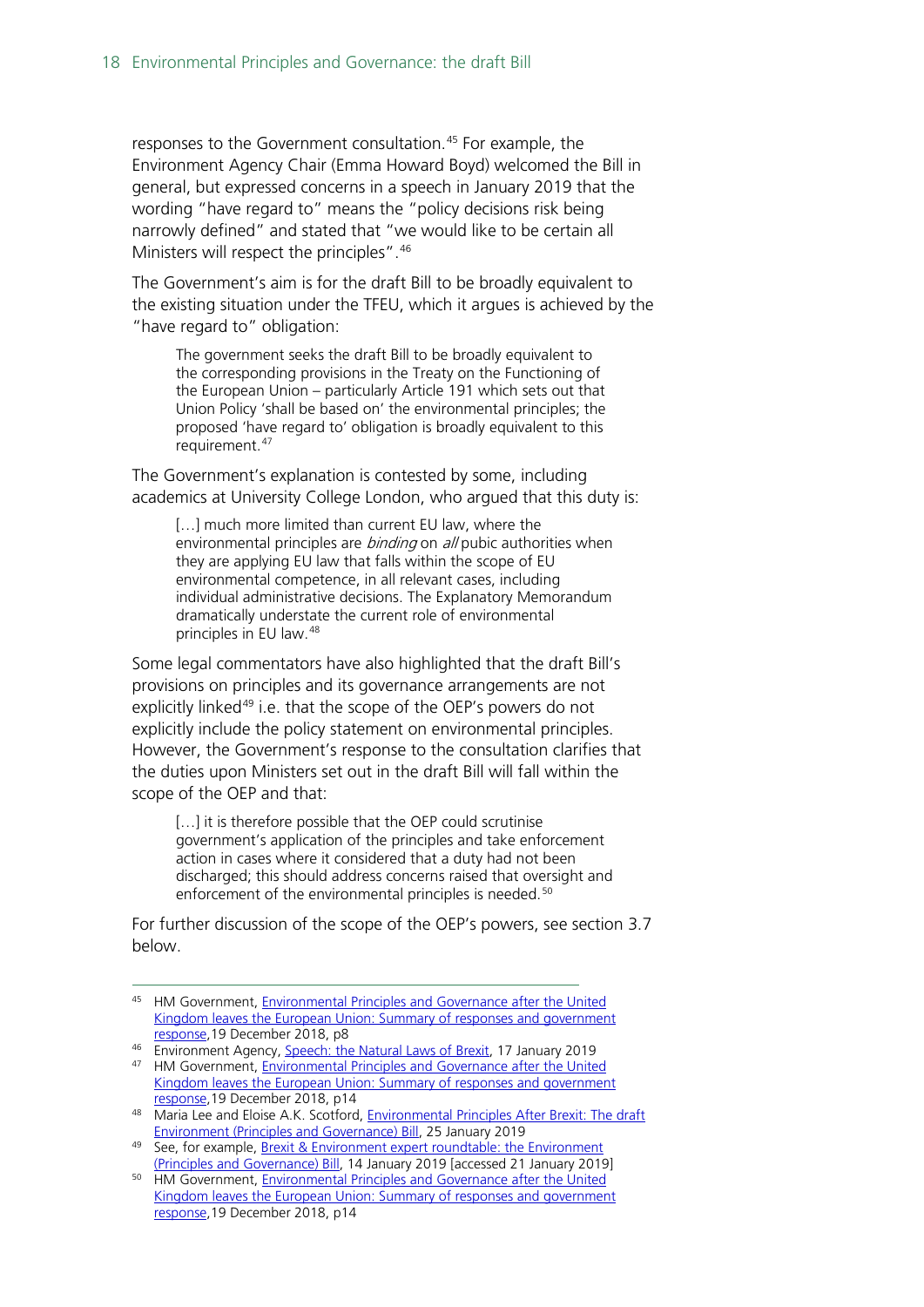### <span id="page-18-0"></span>List of environmental principles

Draft clause 2 lists the environmental principles exactly as set out in the European Union (Withdrawal) Act 2018. Additional principles for inclusion were suggested by some submissions to the Government's consultation (including proportionality and net environmental gain)<sup>[51](#page-18-4)</sup> however, none were included in the draft Bill. The Government's response to the consultation stated that "further work and evidence is being gathered to establish what the circumstances, evidence and/or criteria might be for the Secretary of State to add further principles within the statutory policy statement".<sup>[52](#page-18-5)</sup>

As explained in section [1.1](#page-4-1) above, there is no universal or single definition of environmental principles. Further explanation of the Government's intended meaning of each of the principles set out in the draft Bill is set out in the accompanying draft Explanatory Notes, including a statement that the "principles cannot be changed without primary legislation". More detailed Government explanation is provided in the <u>Information Note</u>.<sup>[53](#page-18-6)</sup>

# <span id="page-18-1"></span>3.5 Definition of "natural environment" and "environmental law"

The definitions set out in the draft Bill are important for understanding the scope and nature of the new domestic governance and principles arrangements. For example, many of the OEP's functions are described by reference to "environmental law".<sup>[54](#page-18-7)</sup>

### <span id="page-18-2"></span>Natural environment

"Natural environment" is defined in draft clause 30 as: wild animals, plants and other living organisms; their habitats, land, water and air (except building or other structures and water or air inside them), and the natural systems, cycles and processes through which they interact.

The draft Explanatory Notes confirm that this would include the offshore environment such as the marine environment, as well as the atmosphere and the soil. The exclusions from the definition mean that the indoor air environment and any indoor water environments (e.g. aquariums) would not fall within this.

### <span id="page-18-3"></span>Environmental law

There is not an existing or generally accepted definition of the "environment" or "environmental law". For the purposes of the draft Bill, the meaning of "environmental law" is set out in draft clause 31 as:

<span id="page-18-4"></span><sup>&</sup>lt;sup>51</sup> HM Government, Environmental Principles and Governance after the United [Kingdom leaves the European Union: Summary of responses and government](https://assets.publishing.service.gov.uk/government/uploads/system/uploads/attachment_data/file/767284/env-principles-consult-sum-resp.pdf)  [response,1](https://assets.publishing.service.gov.uk/government/uploads/system/uploads/attachment_data/file/767284/env-principles-consult-sum-resp.pdf)9 December 2018, p8

<span id="page-18-5"></span><sup>&</sup>lt;sup>52</sup> HM Government, Environmental Principles and Governance after the United Kingdom leaves the European Union: Summary of responses and government [response,1](https://assets.publishing.service.gov.uk/government/uploads/system/uploads/attachment_data/file/767284/env-principles-consult-sum-resp.pdf)9 December 2018, p13

<span id="page-18-6"></span><sup>53</sup> Draft Explanatory Notes, para 57 and Defra, Information paper on the policy [statement on Environmental Principles,](https://assets.publishing.service.gov.uk/government/uploads/system/uploads/attachment_data/file/766299/env-bill-information-paper.pdf) 19 December 2018, Pp. 12-15 [accessed 20 December 2018]

<span id="page-18-7"></span><sup>&</sup>lt;sup>54</sup> These include: monitoring the implementation of environmental law; advising Minister about changes to environmental law; responding to complaints about failure to comply with environmental law; and other enforcement functions.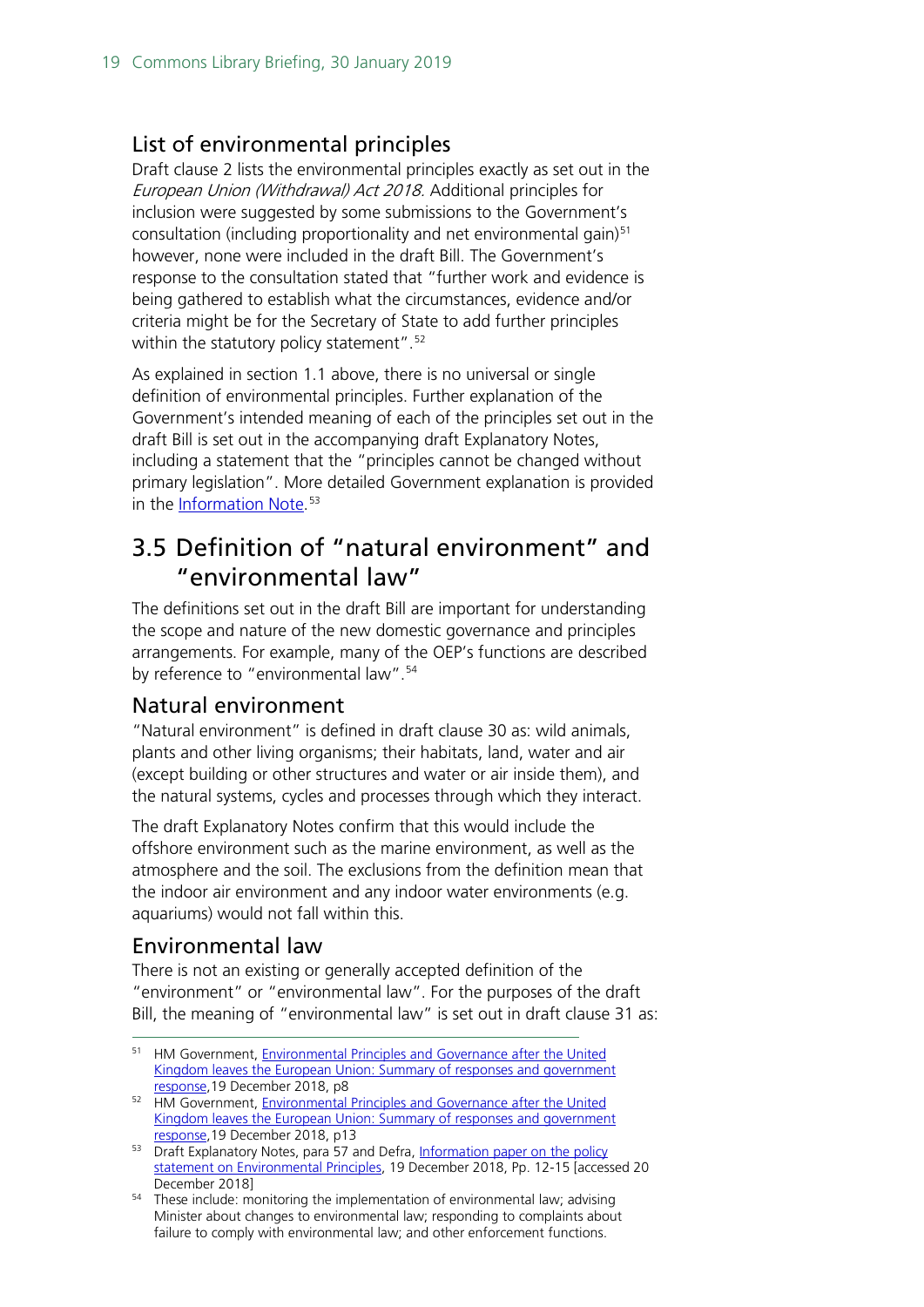the Bill itself and any regulations made under it, and any legislative provision (other than devolved legislative provision) that is mainly concerned with an "environmental matter" and is not concerned with an "excluded matter".

#### **Environmental matters** are:

(a) protecting the natural environment from the effects of human activity;

(b) protecting people from the effects of human activity on the natural environment;

(c) maintaining, restoring or enhancing the natural environment;

(d) monitoring, assessing, considering, advising or reporting on anything in paragraphs (a) to (c).

The draft Explanatory Note provides examples of what would normally be considered to fall within this definition, including: air quality; water resources and quality; marine, coastal or nature conservation; waste management; pollution; and contaminated land. The following would normally be outside of the scope (according to the draft Explanatory Note): forestry; flooding; navigation; planning; cultural heritage; animal welfare or sentience; animal or plant health; health and safety at work; and people's enjoyment of or access to the natural environment.<sup>[55](#page-19-0)</sup>

Explicitly **excluded matters** are set out in draft clause 31(3) as: most climate change mitigation legislation (see section [3.8](#page-34-0) below); disclosure or access to information legislation (to avoid overlap with the Information Commissioner's Office); and legislation relating to the armed forces, defence, national security, taxation, spending or the allocation of resources within government.

Draft clause 31(5) provides a delegated power to the Secretary of State to amend the definition of "environmental law" by regulations. This could be by way of additional inclusion or further exclusions from the meaning. The Secretary of State must consult the OEP and any other persons he/she considers appropriate before making any such regulations. The delegated powers memorandum provides the following justification for this power, explaining that there may be cases where there are questions over whether certain legislative provisions are or are not environmental law:

It is expected that the new body and the government will discuss any such uncertainties at the margins of the definition, and come to a resolution between them. Should that not be possible, clarity can be provided through judgments of the court in the event that the OEP applies for judicial review (clause 25). However, it is also considered desirable to provide a legislative mechanism to clarify any such uncertainties if necessary. Otherwise, it may not be clear to the OEP if it has a locus to act, or to a public authority whether its implementation of a particular legislative provision is subject to oversight and investigation by the OEP.[56](#page-19-1)

<span id="page-19-0"></span> <sup>55</sup> Draft Explanatory Notes, para 211-212

<span id="page-19-1"></span><sup>56</sup> Delegated Powers Memorandum, para 27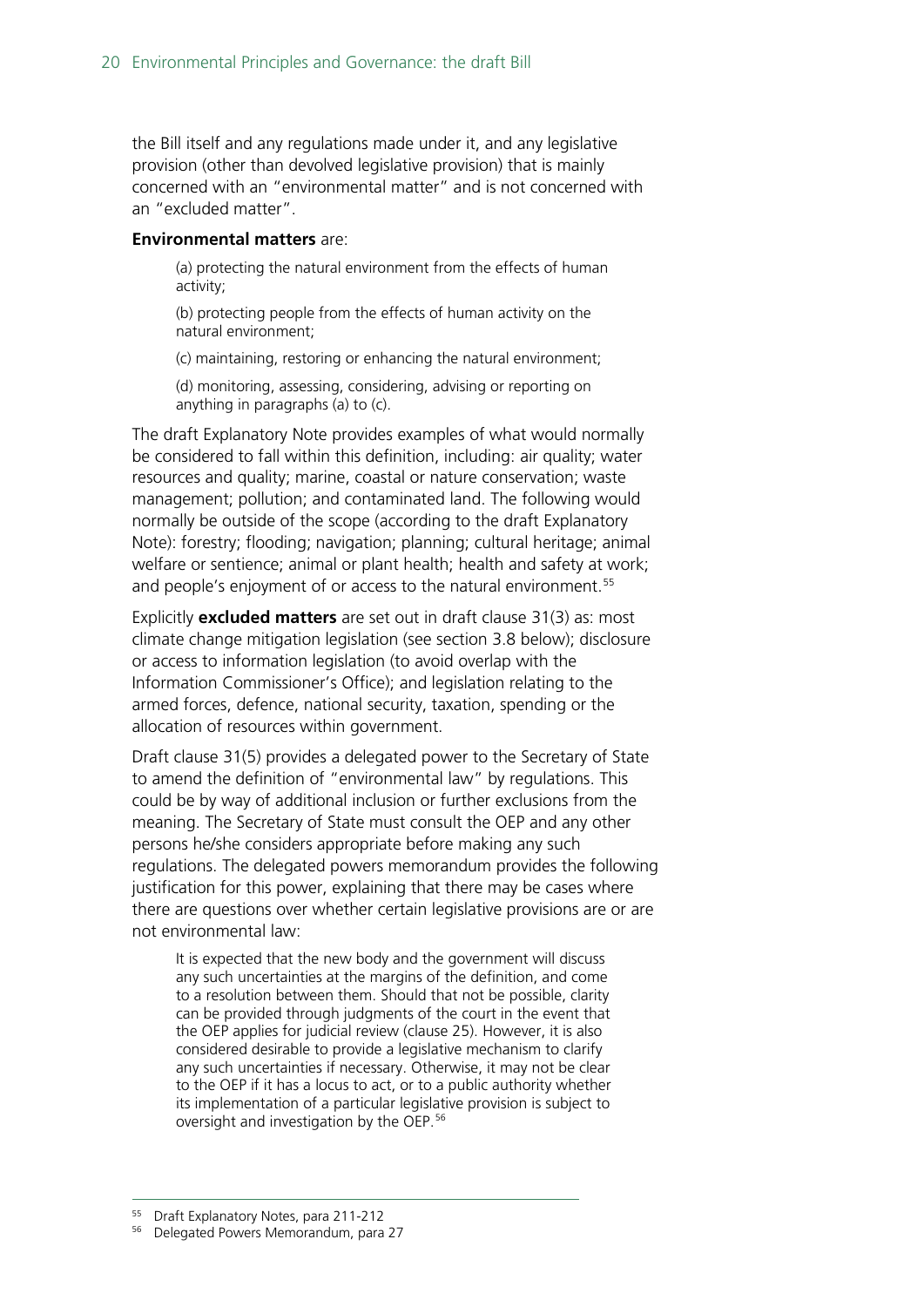## <span id="page-20-0"></span>3.6 Environmental Improvement Plans

Draft clauses 5-10 relate to environmental improvement plans.

Draft clause 6 places a duty on the Secretary of State to prepare an environmental improvement plan (EIP) for improving the "natural environment" (see section [3.5](#page-18-1) above). The plan must relate to a period of at least 15 years and must set out the steps that the Government intends to take to improve the natural environment in that period. It may also set out steps for improving people's enjoyment of the natural environment. Clause 6(6) specifies that the Secretary of State's duties relating to EIPs relate to England only. Draft clause 6(7) confirms that the Government's 25-year environment plan published on 11 January 2018<sup>[57](#page-20-2)</sup> is to be treated as an EIP.

A lawyer at Friends of the Earth commented on the lack of legally binding targets in the draft Bill and called for more ambition from the Government:

Although the draft Bill puts the Government's 25 Year Plan on a statutory footing, it is entirely silent on the setting of legally binding targets.

 $[...]$ 

This is an area where the Government needs to be far more ambitious. Without legally-binding targets we will be left with mere aspirations and the risk that environmental issues will be pushed well down the political agenda, and made subordinate to other political priorities (such as the pursuit of deregulation and economic growth at all costs).<sup>[58](#page-20-3)</sup>

### <span id="page-20-1"></span>Environmental monitoring and reports

Draft clause 7 puts a duty on the Secretary of State to ensure that appropriate monitoring data is obtained to assess whether the natural environment is improving in accordance with the current EIP. It also requires the Secretary of State to specify the kinds of data to be obtained in a statement laid before Parliament.

Alongside the Bill documents, the Government published a *consultation* [on the 25 year environment plan: measuring progress](https://www.gov.uk/government/consultations/25-year-environment-plan-measuring-progress?utm_source=5a9d14ba-9d94-46de-988a-e8a5180a1dac&utm_medium=email&utm_campaign=govuk-notifications&utm_content=immediate) on 19 December 2018, seeking views on the indicators and measures that should be used to show environment change and how the government will measure progress against the 10 goals of the plan. The consultation included a draft indicator framework and closed on 25 January 2019.<sup>[59](#page-20-4)</sup>

In response to a request from the Environmental Audit Committee to update a 2015 briefing on environmental and sustainability metrics. the National Audit Office (NAO) published a report on *Environmental* [metrics: government's approach to monitoring the state of the natural](https://www.nao.org.uk/report/environmental-metrics-governments-approach-to-monitoring-the-state-of-the-natural-environment/)  [environment](https://www.nao.org.uk/report/environmental-metrics-governments-approach-to-monitoring-the-state-of-the-natural-environment/) on 16 January 2019 which sets out the NAO's expectations of good practice for an effective system of performance metrics based

<span id="page-20-2"></span><sup>&</sup>lt;sup>57</sup> See [Library Briefing Paper on the 25-year environment plan,](https://researchbriefings.parliament.uk/ResearchBriefing/Summary/CBP-8196) 17 January 2018 for background information.

<span id="page-20-3"></span><sup>58</sup> WCL[, Government publishes \(half\) a draft Environment Bill,](https://www.wcl.org.uk/government-publishes-(half)-a-draft-environment-bill.asp) David Abrahams, December 2018 [accessed 10 January 2019]

<span id="page-20-4"></span><sup>59</sup> Gov.uk, [Consultation on the 25 year environment plan: measuring progress,](https://www.gov.uk/government/consultations/25-year-environment-plan-measuring-progress?utm_source=5a9d14ba-9d94-46de-988a-e8a5180a1dac&utm_medium=email&utm_campaign=govuk-notifications&utm_content=immediate) 19 December 2018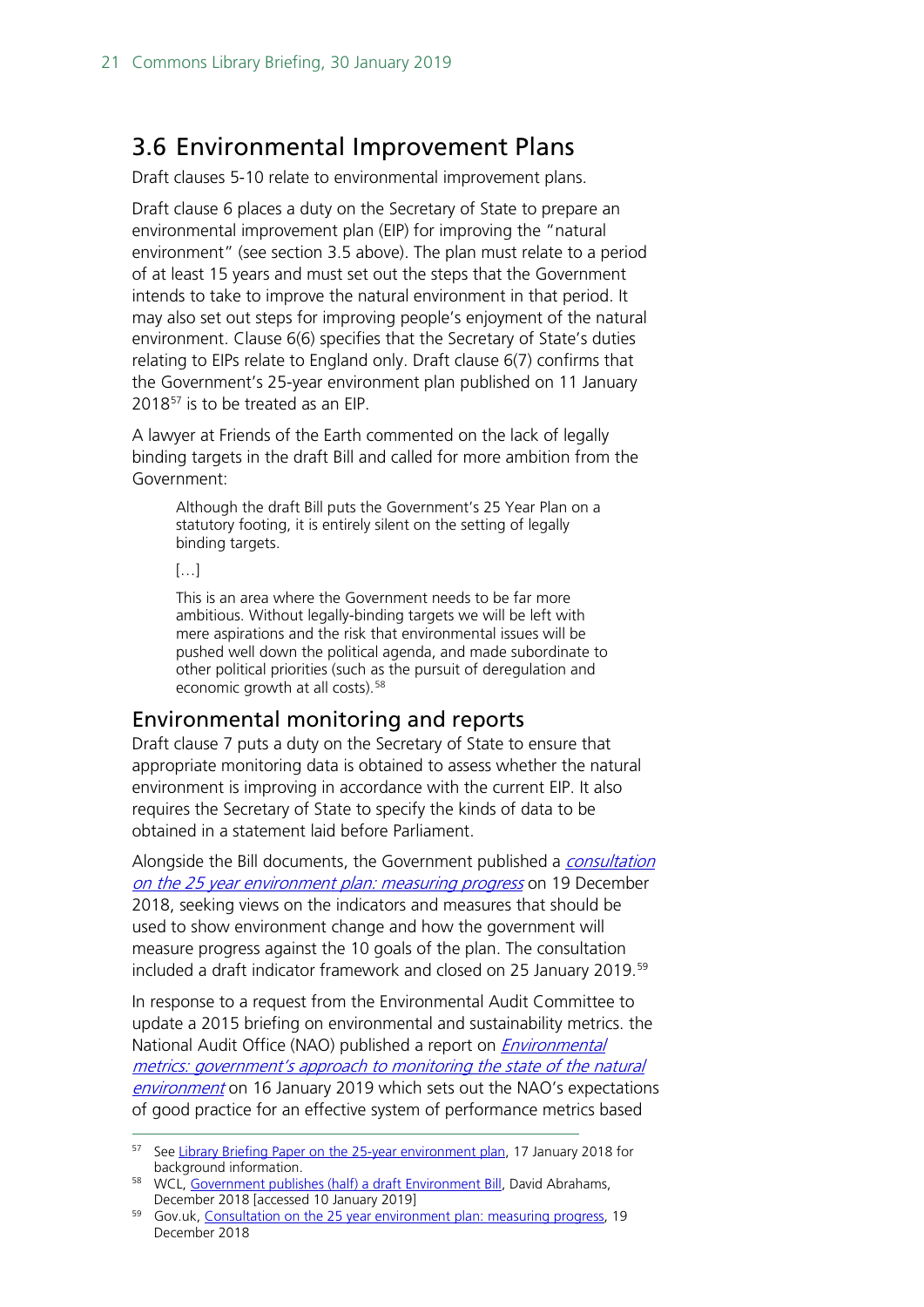on its experience of reviewing government approaches to managing performance. It also examines the government's current environmental metrics and its plans for developing new metrics in this context.

There does not appear to be an explicit requirement for the Secretary of State to publish the actual data collected pursuant to clause 7, but draft clause 8 requires the Secretary of State to prepare annual reports on the implementation of the current environmental improvement plan including a description of actions taken and consideration of whether the environment is improving, which is to be laid before Parliament "as soon as reasonably practicable" after the end of the relevant annual period. The Government's draft indicators framework for the 25 year environment plan sets out data that is currently publicly available (e.g. [water quality tests p](https://data.gov.uk/dataset/92659478-0d30-4484-bfef-6abfbe72b4a5/wfd-cycle-2-site-classifications-2016)ublished every three years).<sup>[60](#page-21-1)</sup>

The Secretary of State must also review the current EIP every five years (or, in the case of the first review, by 31 January 2023), following which they must either lay a revised EIP and the reasons for the revision before Parliament, or (if the Secretary of State does not consider it appropriate to revise the plan) lay a statement before Parliament explaining that and the reasons for it.<sup>[61](#page-21-2)</sup>

The OEP will play a scrutiny role in relation to the annual reports by reporting on the implementation of the EIPs (as explained further in section [3.7](#page-21-0) below). The Secretary of State is then required to respond to the OEP's report, publish the response and lay it before Parliament (draft clause 14).

At a UKELA conference, professor of environmental law at the University of Oxford (Liz Fisher), was reported to question how "constitutionally desirable" this situation would be. She observed that the Bill is "vesting considerable power in the hands of the executive and the ministers to define the baselines which we are working from".[62](#page-21-3)

# <span id="page-21-0"></span>3.7 A new Office for Environmental Protection (OEP)

Draft clauses 11-29 and the Schedule relate to the establishment of the Office for Environmental Protection (OEP) and its functions. These draft clauses fulfil the obligations set out in section  $16(1)(d)$  of the EU (Withdrawal) Act 2018.

The Government has stated that the aim of the OEP is to:

…provide independent assurance of government's delivery of environmental law and the 25 Year Environment Plan, and impartial advice to support the development of improved measures for future application. This will bolster and complement our domestic governance framework to ensure that the U.K. has the ability to implement environmental legislation in an improved and more complete manner, so enabling the law to deliver its

<span id="page-21-1"></span><sup>&</sup>lt;sup>60</sup> Gov.uk, [Consultation on the 25 year environment plan: measuring progress,](https://www.gov.uk/government/consultations/25-year-environment-plan-measuring-progress?utm_source=5a9d14ba-9d94-46de-988a-e8a5180a1dac&utm_medium=email&utm_campaign=govuk-notifications&utm_content=immediate) 19 December 2018

<span id="page-21-2"></span><sup>61</sup> Draft clause 9

<span id="page-21-3"></span><sup>62</sup> ENDS Report, [What do legal experts think of the draft Environment Bill?](https://www.endsreport.com/article/61947/what-do-legal-experts-think-of-the-draft-environment-bill) Simon Pickstone, 18 January 2019 [subscription only]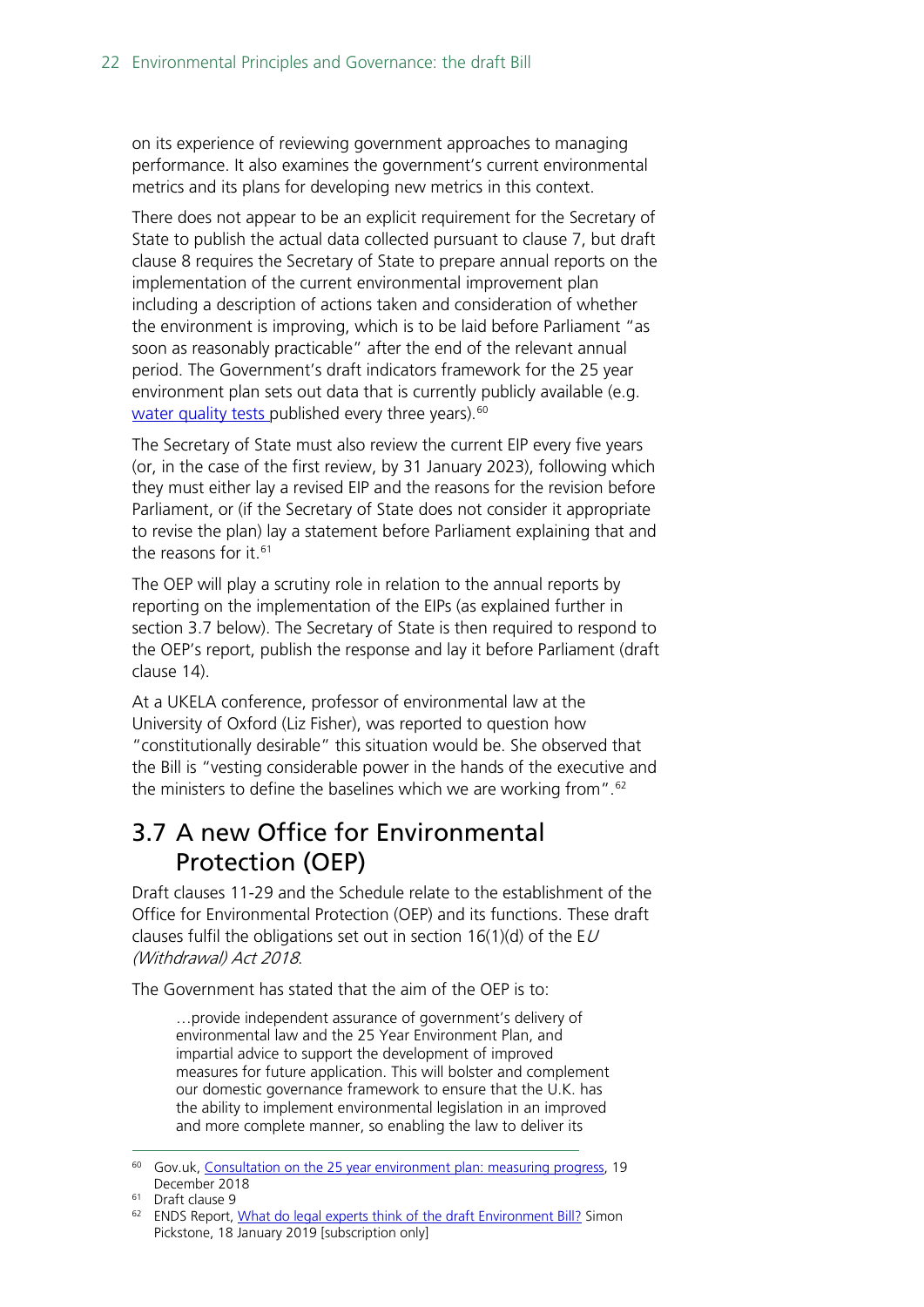intended benefits. This will ensure that the current level of accountability and environmental protection is not weakened after the U.K. leaves the EU, while providing for a wide range of additional social, environmental and economic benefits through improved policy design due to the scrutiny and advice functions."<sup>[63](#page-22-1)</sup>

## <span id="page-22-0"></span>Membership and funding

#### **Membership**

Draft clause 11, along with the Schedule, establishes the new OEP as a Non-Departmental Public Body (NDPB). The OEP board is to consist of:

(a) a Chair (who is to be a non-executive member),

(b) at least two, but not more than five, other non-executive members,

(c) a chief executive (who is to be the accounting officer), and

(d) at least one, but not more than three, other executive members.

The non-executive members (including the Chair) are to be appointed by the Secretary of State. According to the draft Explanatory Notes, this is "customary for NDPBs and reflects the need for adequate ministerial oversight."[64](#page-22-2) A non-executive member of the OEP can be appointed for a fixed term of no more than 5 years.

The appointments process will be in accordance with the Government's [Governance Code for Public Appointments.](https://www.gov.uk/government/publications/governance-code-for-public-appointments)<sup>[65](#page-22-3)</sup> The Secretary of State must consult the Chair before appointing any other non-executive member. The other executive members are to be appointed by the OEP. The draft Explanatory Notes state that these provisions "aim to ensure a balance between ministerial accountability and independence in making appointments to the body, and between non-executive and executive involvement in the governance of the body." $66$  Draft paragraph 1(10) of the Schedule provides that, as far as practicable, the number of nonexecutive members "is at all times greater than the number of executive members."

#### **Funding**

Paragraph 9 of the Schedule provides that the Secretary of State must pay the OEP "such sums as the Secretary of State considers are reasonably sufficient to enable to OEP to carry out its functions." The draft Explanatory Notes state that funding will be provided by grant-inaid, which will be set out in a separate line in Defra's financial estimate, to "...ensure adequate transparency."<sup>[67](#page-22-5)</sup>

The draft Explanatory Notes sets out the heading of various costs that will be associated with the creation of the OEP:

<span id="page-22-1"></span><sup>&</sup>lt;sup>63</sup> HM Government, Draft Environment (Principles and Governance) Bill: Statement of [Impacts,](https://assets.publishing.service.gov.uk/government/uploads/system/uploads/attachment_data/file/766291/env-bill-statement-impacts.pdf) December 2018, p2-3

<sup>&</sup>lt;sup>64</sup> Draft Explanatory Notes, para 230

<span id="page-22-3"></span><span id="page-22-2"></span><sup>&</sup>lt;sup>65</sup> Draft Explanatory Notes, para 229

<span id="page-22-4"></span><sup>&</sup>lt;sup>66</sup> Draft Explanatory Notes, para 228

<span id="page-22-5"></span><sup>&</sup>lt;sup>67</sup> Draft Explanatory Notes, para 244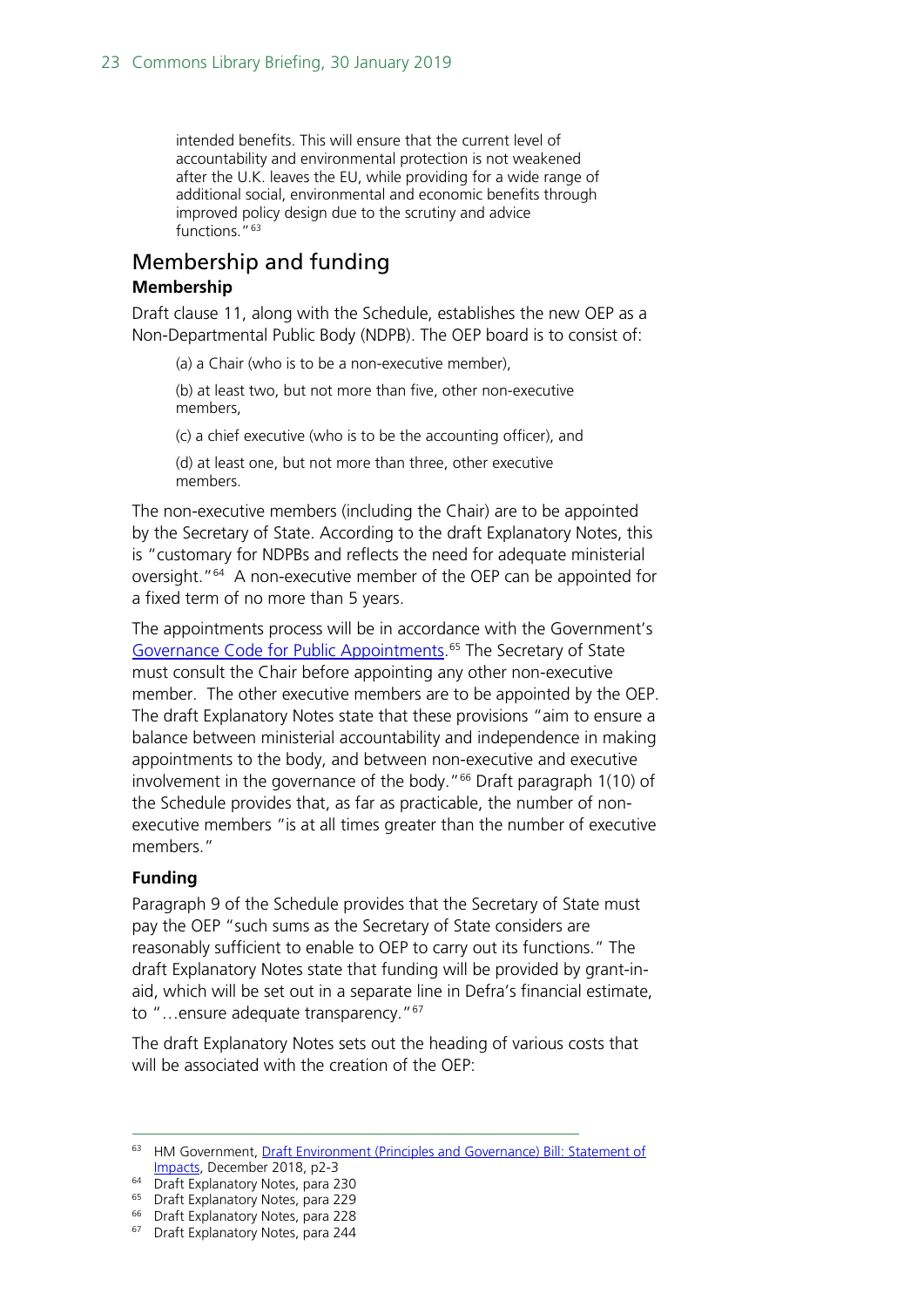One-off setup costs, including for public appointments, staff recruitment, and enabling IT systems

Governance costs, including remuneration and expenses for nonexecutive members

Direct staffing and other operating costs for its enforcement, complaints and scrutiny functions

Corporate and 'back office' costs including finance, premises, communications, HR and IT.[68](#page-23-0)

Under Paragraph 11 of the Schedule the OEP must produce an annual statement of accounts to be laid before Parliament. This must include an assessment of whether it has been provided with sufficient sums to carry out its functions for each financial year.

#### **Commentary**

Defra's control over funding and board membership has been criticised by a number of environmental groups for lacking true independence from Government. For example, a WWF-UK briefing stated:

The Bill as drafted gives ministers control over the OEP's funding and board members, with the Secretary of State providing a budget. This means the OEP will essentially be within the control of the Government – the same Government it is meant to be holding to account. This does not bode well for the long-term effectiveness and sustainability of the OEP - particularly if we look at how official wildlife agency Natural England has during the past several years been starved of cash and sidelined in decision making.[69](#page-23-1)

The perception of the OEP's independence was also a concern raised by the National Audit Office (NAO) in its January 2019 report on Environmental Metrics:

The watchdog will be funded through Defra, with a chair appointed by the Secretary of State for Defra. While in principle this is not incompatible with it being functionally independent, it could bring risks for its independence in practice or for its perceived independence.[70](#page-23-2)

An ENDS Report article on a UKELA conference reported the opinion that establishing the OEP by royal charter could go further to assure its independence:

Others went further. David Wolfe, a QC at Matrix Chambers, said that the OEP could function as a truly independent body, but only if it were established by royal charter.

As chair of the Press Recognition Panel, one such body enjoying the protection of a royal charter, Wolfe said he was virtually "untouchable" by government because a decision on removing

<sup>&</sup>lt;sup>68</sup> Draft Explanatory Notes, para 254

<span id="page-23-1"></span><span id="page-23-0"></span><sup>69</sup> WWF-UK, ["Much to do in strengthening new environmental laws"](https://www.wwf.org.uk/updates/much-do-strengthening-new-environment-laws) 21 December 2018

<span id="page-23-2"></span><sup>&</sup>lt;sup>70</sup> National Audit Office, *Environmental metrics: government's approach to monitoring* [the state of the natural environment](https://www.nao.org.uk/wp-content/uploads/2019/01/Environmental-metrics-governments-approach-to-monitoring-the-state-of-the-natural-environment.pdf) HC 1866 Session 2017–2019, 16 JANUARY 2019, p11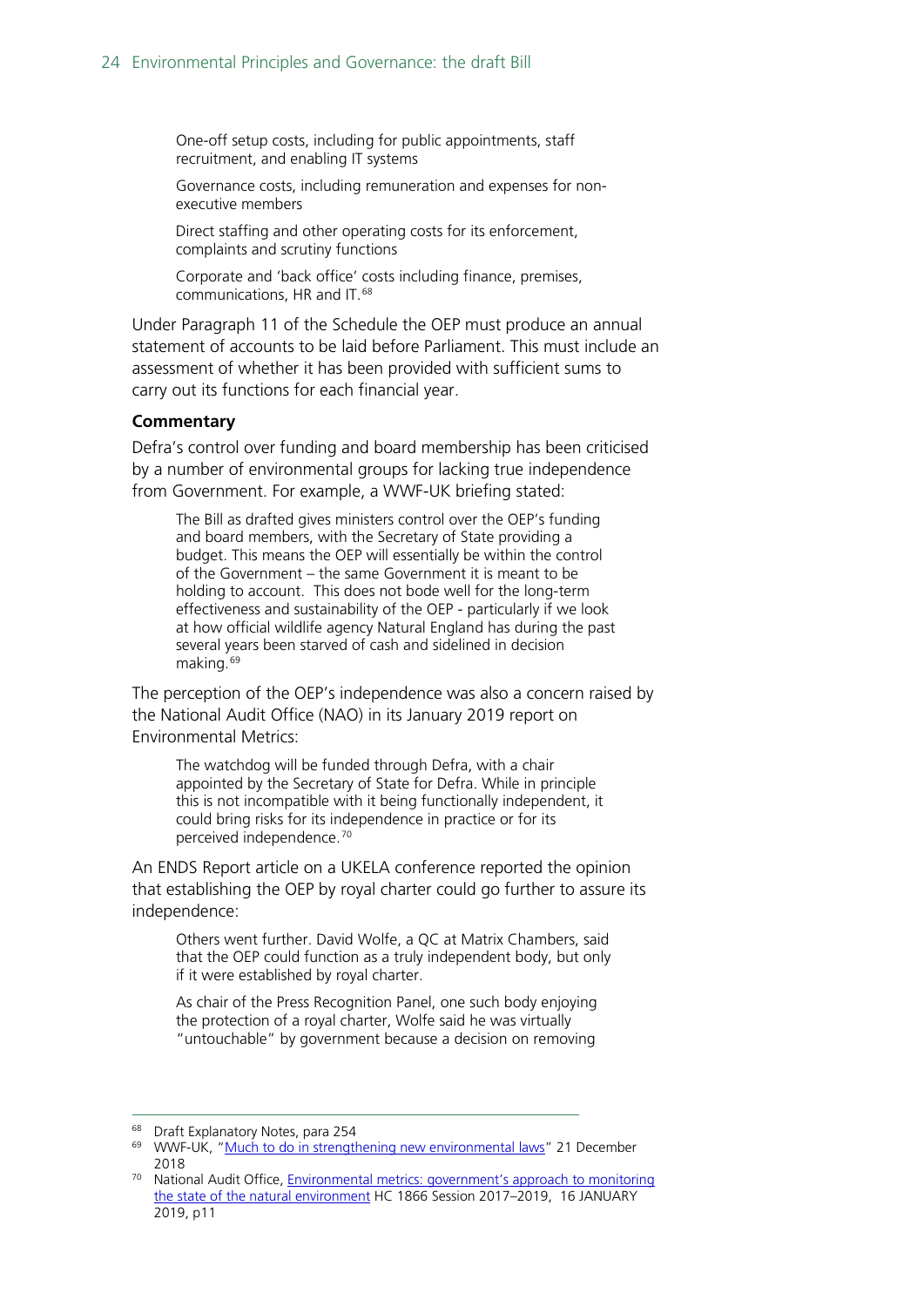him would require a two thirds majority in parliament. "Don't let anybody tell you that [independence] can't be done," he urged.<sup>[71](#page-24-0)</sup>

The issue of the OEP's independence from Government was also raised by respondents to the consultation process. This included calls, including from the Environmental Audit Committee, for the OEP to be established as a Parliamentary Body and for the Chair of the OEP to be subject to a pre-appointment hearing. The Government responded to these points as follows setting out why it did not consider a Parliamentary Body to be appropriate:

Establishing the OEP as a Parliamentary Body was considered, however this would prevent it from taking legal proceedings against the government if it were to remain within the wellestablished constitutional boundaries by which Parliament currently operates. However we recognise the need for Parliament to have a clear role, and that Mary Creagh, the Chair of the Environmental Audit Committee has requested for the Chair of the OEP to be subject to a pre-appointment hearing. This will be considered as part of the follow up to government's response to the Public Administration and Constitutional Affairs Committee Report on Pre-Appointment Hearings which is looking at the overarching principles around the hearings.[72](#page-24-1)

Not all commentators have been critical. The Country Land and Business Association (CLA) stated it was "pleased" with the OEP's ability to scrutinise Government without "extra cost and complexity":

In our consultation response we called for the proposed new body to ensure the Government is scrutinised and penalised sufficiently so that environmental targets are met but without adding extra cost and complexity. We are pleased the Government has listened to us and believe existing green powers will be strengthened so that the farmers and land managers who deliver this important environmental work are supported in their role.<sup>[73](#page-24-2)</sup>

## Operational powers

The draft Schedule provides the OEP with a number of powers in respect of the operation of its functions. These include:

- Paragraph 5: the power to "do anything it thinks appropriate for carrying out its functions without interference or approval from ministers", (except those activities outlined in sub-paragraph (2), such as forming a company or accepting gifts, which it may not do at all.) [74](#page-24-3)
- Paragraph 6: the power to establish committees to "…allow the body to gain access to additional specialised expertise".[75](#page-24-4)

<span id="page-24-0"></span><sup>&</sup>lt;sup>71</sup> ENDSReport, ["What do legal experts think of the draft Environment Bill?"](https://www.endsreport.com/article/61947/what-do-legal-experts-think-of-the-draft-environment-bill) 18 January 2019 [subscription only]

<span id="page-24-1"></span><sup>72</sup> HM Government, Environmental Principles and Governance after the United [Kingdom leaves the European Union: Summary of responses and government](https://assets.publishing.service.gov.uk/government/uploads/system/uploads/attachment_data/file/767284/env-principles-consult-sum-resp.pdf)  [response,1](https://assets.publishing.service.gov.uk/government/uploads/system/uploads/attachment_data/file/767284/env-principles-consult-sum-resp.pdf)9 December 2018, p19

<span id="page-24-2"></span><sup>&</sup>lt;sup>73</sup> CLA, [Green Watchdog will support farmers to care for the environment,](https://www.cla.org.uk/green-watchdog-will-support-farmers-care-environment-says-cla) says CLA, 20 December 2018

<span id="page-24-3"></span><sup>74</sup> Draft Explanatory Notes, para 240

<span id="page-24-4"></span><sup>&</sup>lt;sup>75</sup> Draft Explanatory Notes, para 241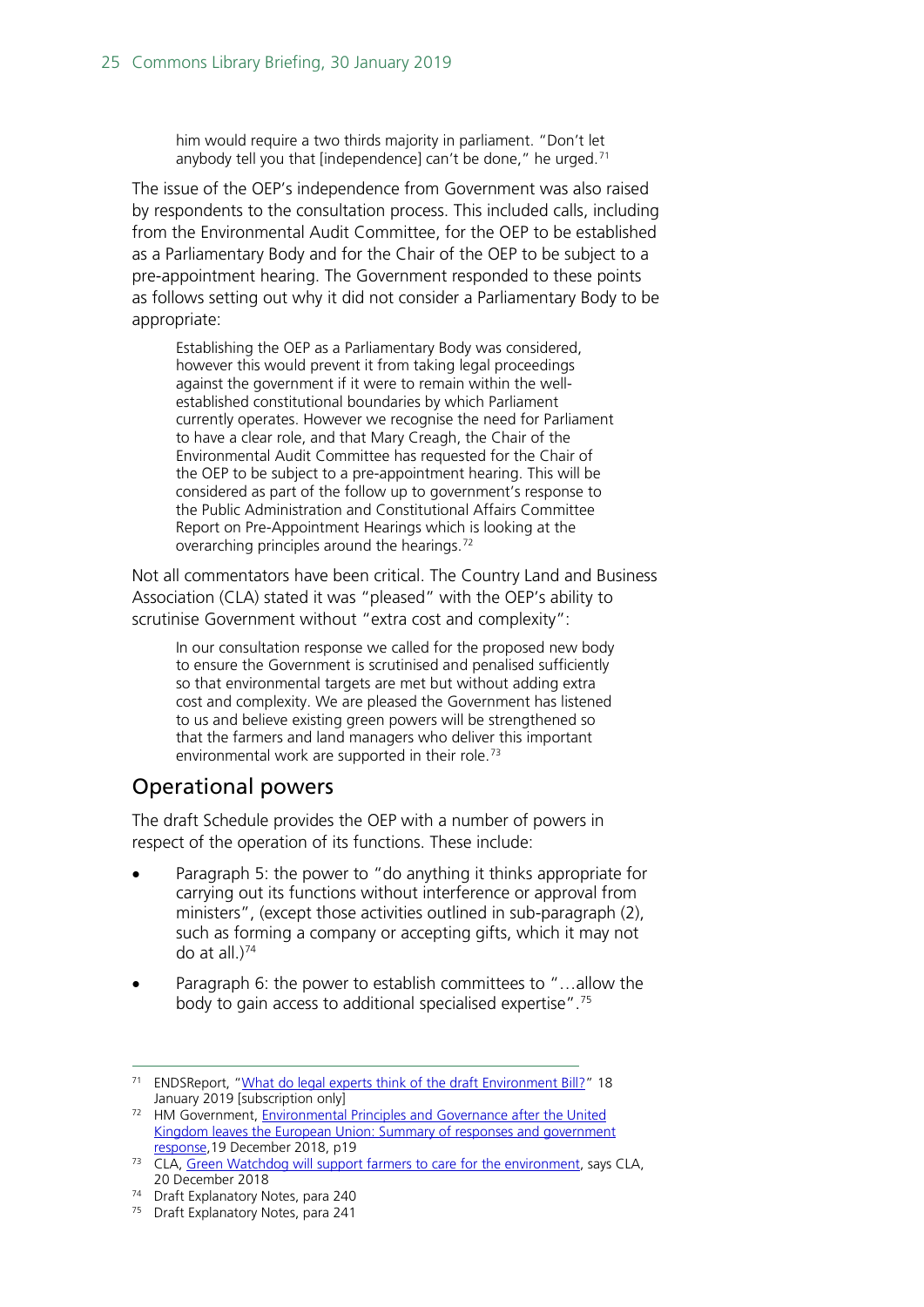- Paragraph 7: the power to delegate any of its functions (other than technical exceptions listed in sub-paragraph 4), to a member, employee or committee, in accordance with a delegation policy, to "…ensure decisions can be made at the most appropriate level."[76](#page-25-0)
- Paragraph 8: the power to determine its own procedures, to "…ensure operational independence from Government."[77](#page-25-1)

### Objectives and priorities

Draft clause 12 provides the OEP must "have regard to the need to actobjectively, impartially, proportionately, and transparently." The term "have regard to" is used because, "it is recognised that the OEP may need to use it judgement to determine when it is appropriate to apply these objectives."[78](#page-25-2)

The OEP must also set out a strategy, which must be laid before Parliament and reviewed every three years, setting out: a.) how it intends to exercise the above objectives, b.) how it intends to avoid overlap in exercise of its monitoring, reporting and advising functions and the exercise by the Committee on Climate Change of its functions, and c.) its complaints and enforcement policy (which must include how the OEP will prioritise cases).

Further information about prioritising cases is given in draft clause 12(4) which states that the OEP must prioritise "…those cases that it considers have, or may have national implications." The draft Explanatory Notes state that "the definition of national implications will be for the OEP to determine. $179$  $179$  Further instructions for prioritising cases are given in draft clause 12(4)(a)-(c):

(a) that relate to ongoing or recurrent conduct,

(b) that relate to conduct that the OEP considers may cause (or has caused) significant damage to the natural environment or to human health, or

(c) that the OEP considers may raise a point of environmental law of general public importance.<sup>[80](#page-25-4)</sup>

Again in regard to the complaints and enforcement policy, the draft Explanatory Notes set out how the OEP must exercise its functions in a way which "respects the integrity of other relevant statutory regimes."<sup>81</sup> The example provided is that decisions made by a Planning Authority may be subject to call-in by or appeal to the Secretary of State and that "in normal circumstances it is expected that the OEP would allow the usual regulatory process to take their course, where they could affect a matter concerning a possible failure to comply with environmental law, before taking enforcement action.["82](#page-25-6)

<span id="page-25-1"></span><span id="page-25-0"></span> <sup>76</sup> Draft Explanatory Notes, para 242

<sup>77</sup> Draft Explanatory Notes, para 242

<sup>78</sup> Draft Explanatory Notes, para 110

<span id="page-25-3"></span><span id="page-25-2"></span><sup>79</sup> Draft Explanatory Notes, para 113

<sup>80</sup> Draft clause 12(4)(a)-(c), Draft Environment (Principles and Governance) Bill

<span id="page-25-5"></span><span id="page-25-4"></span><sup>81</sup> Draft Explanatory Notes, para 112

<span id="page-25-6"></span><sup>82</sup> Draft Explanatory Notes, para 112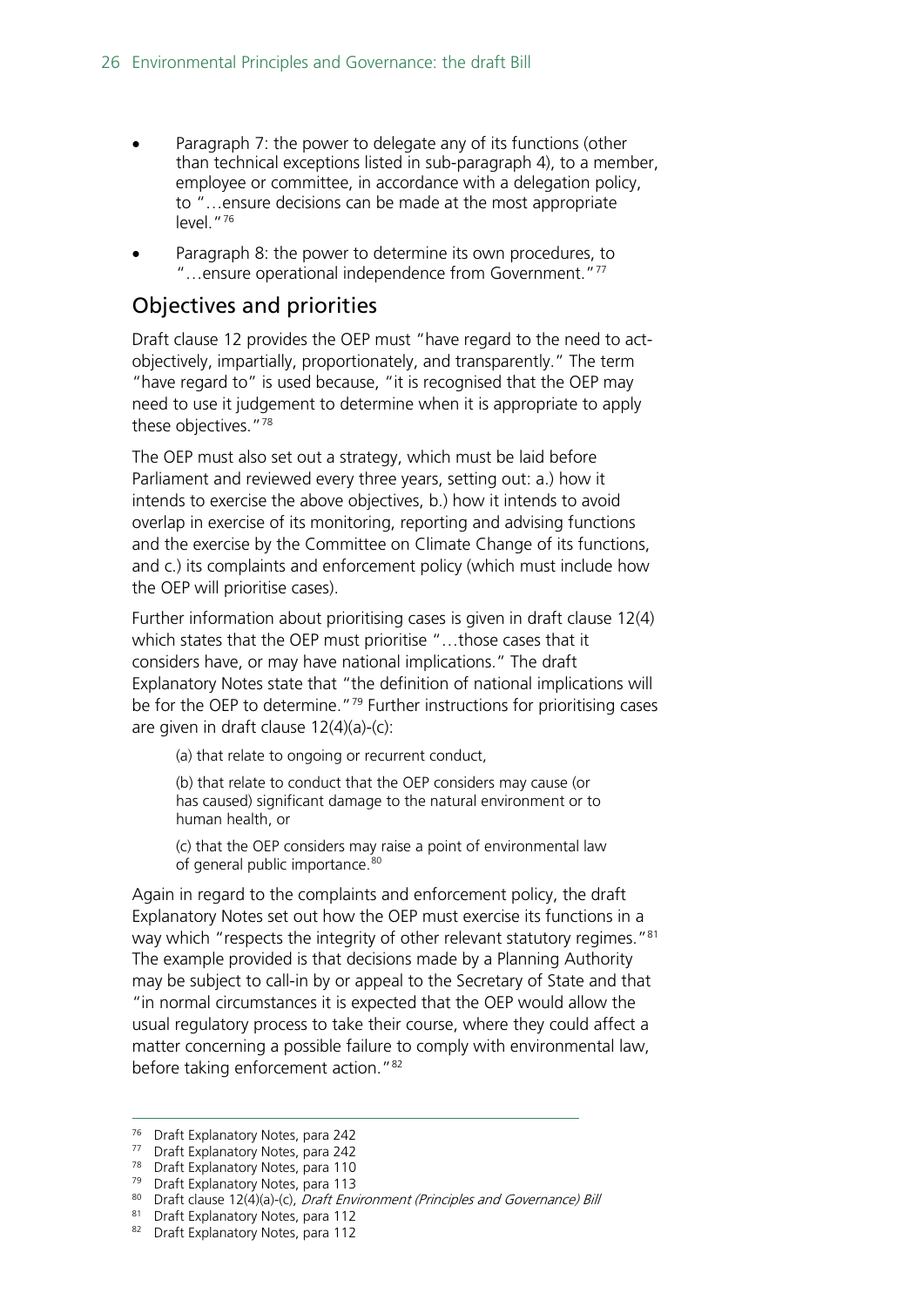## Scrutiny and advice functions

### **Monitoring and reporting on environmental improvement plans**

Under draft clause 14 the OEP must "monitor progress in improving the natural environment in accordance with the current environmental improvement plan." It must prepare a progress report, to be laid before Parliament, for each annual reporting year as part of the wider monitoring and reporting process on EIPs set out in section [3.6](#page-20-0) above.

The draft Explanatory Notes set out that under this clause "the OEP will monitor and assess and analyse environmental statistics and reports to ensure it has an effective knowledge base. This information will then be analysed alongside information published by the Government to assess progress made in improving the natural environment in accordance with the current environmental improvement plan."<sup>[83](#page-26-0)</sup>

### **Monitoring and reporting on environmental law**

Draft clause 15 requires the OEP to monitor the implementation of environmental law (as defined in clause 31 – see section [3.5](#page-18-1) above). The OEP may (but is not required to) produce a report, to be laid before Parliament, on any matter concerned with the "implementation of environmental law", for example, "any failure to fully implement environmental legislation."[84](#page-26-1) A response to this report must be laid before Parliament by the Secretary of State within three months of the OEP's report being laid.

In a Brexit & Environment article, Dr Ole Pedersen, Newcastle Law School, questioned what monitoring implementation would actually mean in practice:

Finally, the main function of the OEP to monitor the 'implementation of environmental law' (Clause 15) strikes me as a peculiar choice of phrase. 'Implementation' makes sense when domestic law is enacted against an international or supranational background or benchmark and when there is something to compare the domestic law to (for example EU law). That won't necessarily be the case for post-Brexit UK environmental law. In the absence of an overall statutory objective, what is the OEP supposed to compare the government's 'implementation' against?<sup>[85](#page-26-2)</sup>

### **Advising on changes to environmental law**

Under draft clause 16 the OEP must give advice to a Minister of the Crown about:

(a) any proposed change to environmental law, or

(b) any other matter relating to the natural environment, on which the Minister requires it to give advice.<sup>[86](#page-26-3)</sup>

The OEP may also choose to give advice to a Minister of the Crown about any changes to environmental law proposed by a Minister. Under

<span id="page-26-0"></span><sup>83</sup> Draft Explanatory Notes, para 120

<span id="page-26-1"></span><sup>84</sup> Draft Explanatory Notes, para 129

<span id="page-26-2"></span><sup>85</sup> Brexit & Environment, Expert Roundtable: The Environment (Principles and [Governance\) Bill,](https://www.brexitenvironment.co.uk/2019/01/14/expert-roundtable-environment-principles-and-governance-bill/) 14 January 2019

<span id="page-26-3"></span><sup>86</sup> Draft clause 16(1) Draft Environment (Principles and Governance) Bill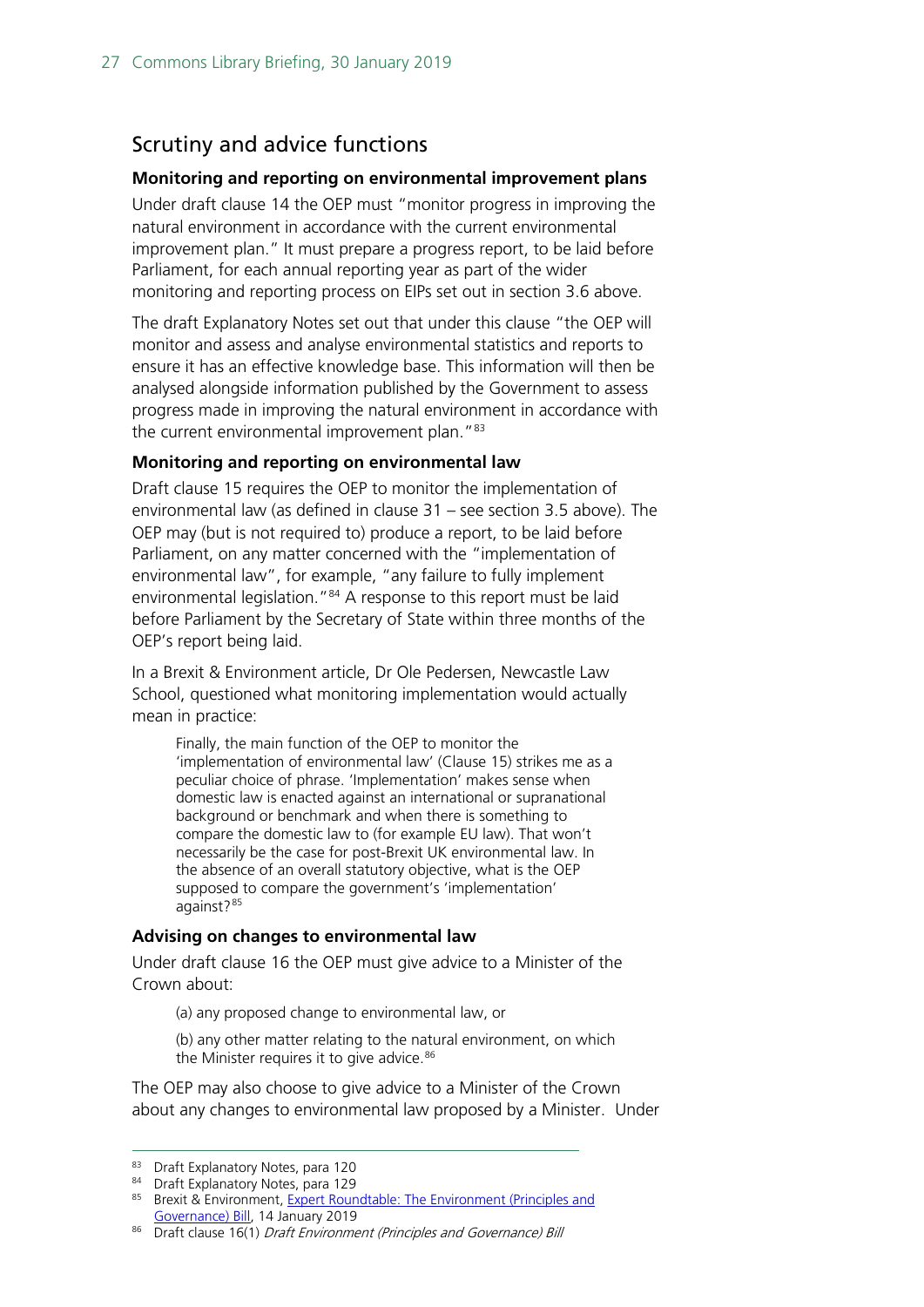subclause 6 the Minister may, but is not required to, lay the advice and any response to it before Parliament.

### <span id="page-27-0"></span>Failure of public authorities to comply with environmental law

Under draft clause 17 a public authority's failure to comply with environmental law is defined as follows:

- (a) unlawfully failing to take proper account of environmental law when exercising its functions;
- (b) unlawfully exercising, or failing to exercise, any function it has under environmental law.[87](#page-27-1)

A public authority is defined as "a person carrying out any function of a public nature that is not a devolved function." This definition goes on to specifically exclude:

(a) the OEP;

(b) a court or tribunal;

(c) either House of Parliament or a person exercising functions in connection with proceedings in Parliament;

(d) a devolved legislature, or a person exercising functions in connection with proceedings in a devolved legislature;

(e) the Scottish Ministers, the Welsh Ministers or a Northern Ireland department.<sup>[88](#page-27-2)</sup>

The Government's initial consultation proposal was that the new body will only be able to hold national government (and not all public authorities) directly to account. Section 16 of the *European Union* (Withdrawal) Act 2018 specifies "Minister of the Crown" only. The consultation did seek views on whether any other authorities should be directly or indirectly in the scope of the new body. The Government's Response set out that the "majority of respondents considered that the public authorities should be directly within the scope of the OEP."<sup>[89](#page-27-3)</sup> It also explains why this initial proposal has now been changed in the draft Bill, including in order to avoid a governance gap:

In response to the majority of respondents' view that public authorities should be directly within the OEP's scope, the draft Bill proposes that its complaints and enforcement functions will apply directly to any public authority failing to comply with environment law. Clause 17(3) confirms that public authorities include any person or body carrying out a function of a public nature (subject to certain exemptions) will be within the scope of the OEP.

While concerns about this approach are recognised, it would not be possible for the OEP to bring legal proceedings against central government in domestic courts for the actions of another public

<sup>87</sup> Draft clause 17(2) Draft Environment (Principles and Governance) Bill

<span id="page-27-2"></span><span id="page-27-1"></span><sup>88</sup> Draft clause 17(3) Draft Environment (Principles and Governance) Bill

<span id="page-27-3"></span><sup>89</sup> HM Government, Environmental Principles and Governance after the United [Kingdom leaves the European Union Summary of responses and government](https://assets.publishing.service.gov.uk/government/uploads/system/uploads/attachment_data/file/767284/env-principles-consult-sum-resp.pdf)  [response,](https://assets.publishing.service.gov.uk/government/uploads/system/uploads/attachment_data/file/767284/env-principles-consult-sum-resp.pdf) 19 December 2018, p27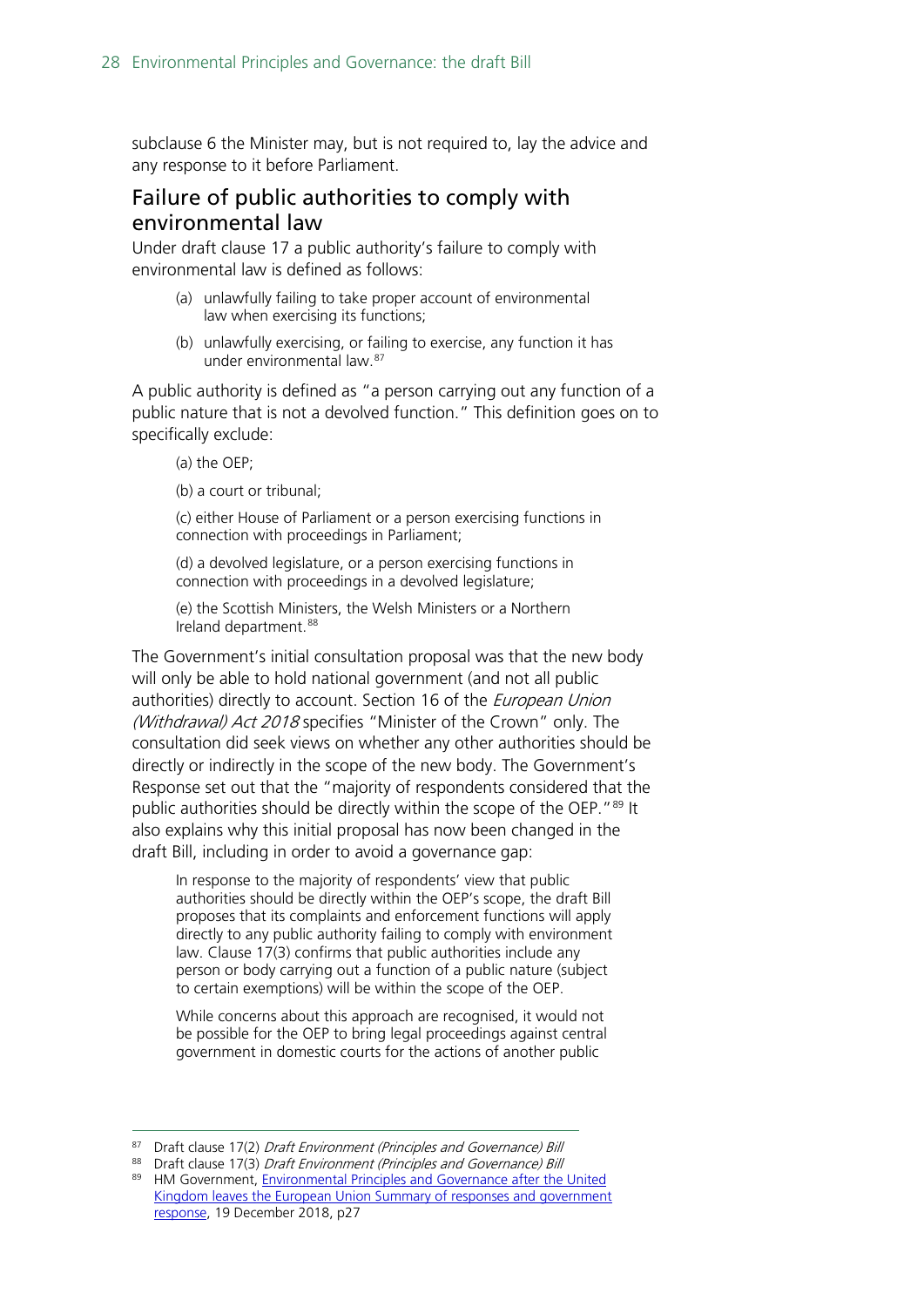authority. Therefore all public authorities must be in scope in of the OEP order to avoid a governance gap when we leave the EU.<sup>[90](#page-28-1)</sup>

An ENDS article set out concern from a law firm that under this provision a utility company could fall under the definition of "public authority", and therefore come within the OEP's remit:

Dean Hickey, an associate in Eversheds Sutherland's environment, health and safety team, said the bill's definition of a public authority would include hybrid authorities, such as utility companies, within the scope of the proposed Office for Environmental Protection (OEP).

Article 17 of the draft environment bill defines a public authority as "a person carrying out any function of a public nature that is not a devolved function". While it excludes the OEP itself, a court or tribunal, parliament and the devolved administrations, the bill makes no mention of hybrid authorities.<sup>[91](#page-28-2)</sup>

### <span id="page-28-0"></span>OEP enforcement functions

Clauses 17 to 29 of the draft Bill gives the OEP a number of enforcement tools to address failings of public authorities in relation to environmental law.

The OEP is given the power to investigate a complaint. After it has concluded an investigation it must prepare a report and provide it to the public authority that was complained about The OEP can also issue a written information notice (as a tool to request information from the public authority suspected of failing), if it has reasonable grounds to suspect that there has been a serious failure to comply with environmental law. Once an information notice has been issued, the OEP could then proceed to a "decision notice", where it has concluded on the balance of probabilities that there has been a serious failure to comply with environmental law. If the outcome is then not satisfactory, the OEP will have the power to initiate a judicial review against the public authority. Further information about these tools is given in the sections below. The order in which these enforcement tools can be used is illustrated at Figure 4 of the Explanatory Notes.

### Complaints of breach of environmental law

Draft clause 18 allows for the OEP to receive complaints regarding alleged contraventions of environmental law by public authorities. Complaints may be made by "a person" free-of-charge, but public bodies are specifically excluded from being able to make complaints "as this would amount to one arm of government complaining about another."<sup>92</sup>

Under draft clause 18(5) a complaint cannot be made if the public authority complained about has its own internal complaints procedure under which the complaint could be considered, and that procedure has not yet been exhausted. This is generally consistent with restrictions on

<span id="page-28-1"></span><sup>90</sup> HM Government, Environmental Principles and Governance after the United [Kingdom leaves the European Union Summary of responses and government](https://assets.publishing.service.gov.uk/government/uploads/system/uploads/attachment_data/file/767284/env-principles-consult-sum-resp.pdf)  [response,](https://assets.publishing.service.gov.uk/government/uploads/system/uploads/attachment_data/file/767284/env-principles-consult-sum-resp.pdf) 19 December 2018, p28

<span id="page-28-2"></span><sup>91</sup> The ENDS Report, ["Reduce green watchdog's scope, lawyers urge"](https://www.endsreport.com/article/61971/reduce-green-watchdogs-scope-lawyers-urge) 22 January 2019

<span id="page-28-3"></span><sup>92</sup> Draft Explanatory Notes, paras 142 and 148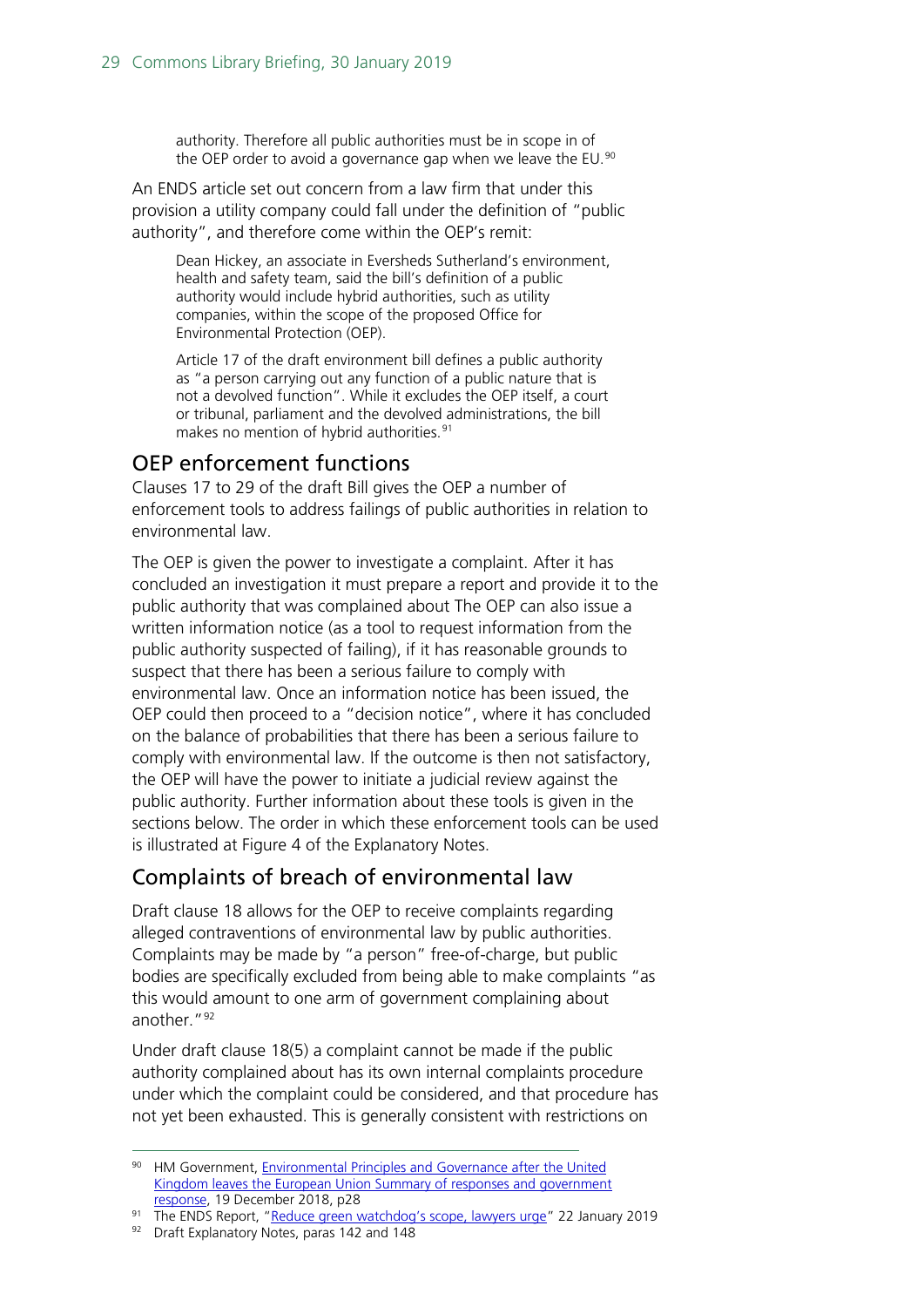when other Ombudsmen, for example the Local Government and Social Care Ombudsman, can investigate complaints.

Draft clause 21 requires that a memorandum of understanding is prepared with other bodies (such as ombudsmen), who could potentially receive the same complaint, about how investigations would be coordinated.

Draft clause 18(6) provides time limits for when a complaint can be submitted as follows:

(a) the end of the 1 year period beginning with the day on which the alleged failure that is the subject of the complaint last occurred, and

(b) if the substance of the complaint was subject to an internal complaints procedure, the end of the 3 month period beginning with the day on which that procedure was exhausted.<sup>[93](#page-29-0)</sup>

These time limits mirror existing limits for the management of complaints by ombudsman such as the [Local Government and Social](https://www.lgo.org.uk/make-a-complaint)  [Care Ombudsman.](https://www.lgo.org.uk/make-a-complaint) Subclause (7) however would allow the OEP to waive this time limit "if it considers that there are exceptional reasons for doing so."[94](#page-29-1) While not explicitly mentioned, this discretionary power may become relevant in the case of a No Deal Brexit scenario (see further information in section [3.8](#page-34-0) below).

### **Duty to Cooperate**

Draft clause 26(1) provides a duty for public authorities to cooperate with the OEP and give it "reasonable assistance as it requests (including the provision of information", in connection with investigations, information and decision notices. Subclause (3) aims to clarify the duty to cooperate in relation to devolved authorities; that the duty would only apply to a devolved authority's reserved functions.<sup>[95](#page-29-2)</sup>

### **Investigation of complaints**

Draft clause 19 sets out the procedure and powers relating to the investigation of complaints. The OEP is given discretion about whether to investigate complaints. After it has concluded an investigation it must prepare a report and provide it to the public authority that was complained about and copy it to the relevant Minister. Under subclause (5) the report must set out:

(a) whether the OEP considers that the public authority has failed to comply with environmental law;

(b) the reasons the OEP came to that conclusion;

(c) any recommendations the OEP may have (whether generally or for the public authority) in light of those conclusions.

The OEP is given discretion, under subclause (6), over whether to publish this report. This will allow it to consider matters of significant confidentiality or sensitivity.<sup>[96](#page-29-3)</sup>

<sup>93</sup> Draft clause 18(6) Draft Environment (Principles and Governance) Bill

<span id="page-29-1"></span><span id="page-29-0"></span><sup>94</sup> Draft clause 18(7) Draft Environment (Principles and Governance) Bill

<span id="page-29-2"></span><sup>95</sup> Draft Explanatory Notes, para 189

<span id="page-29-3"></span><sup>96</sup> Draft Explanatory Notes, para 155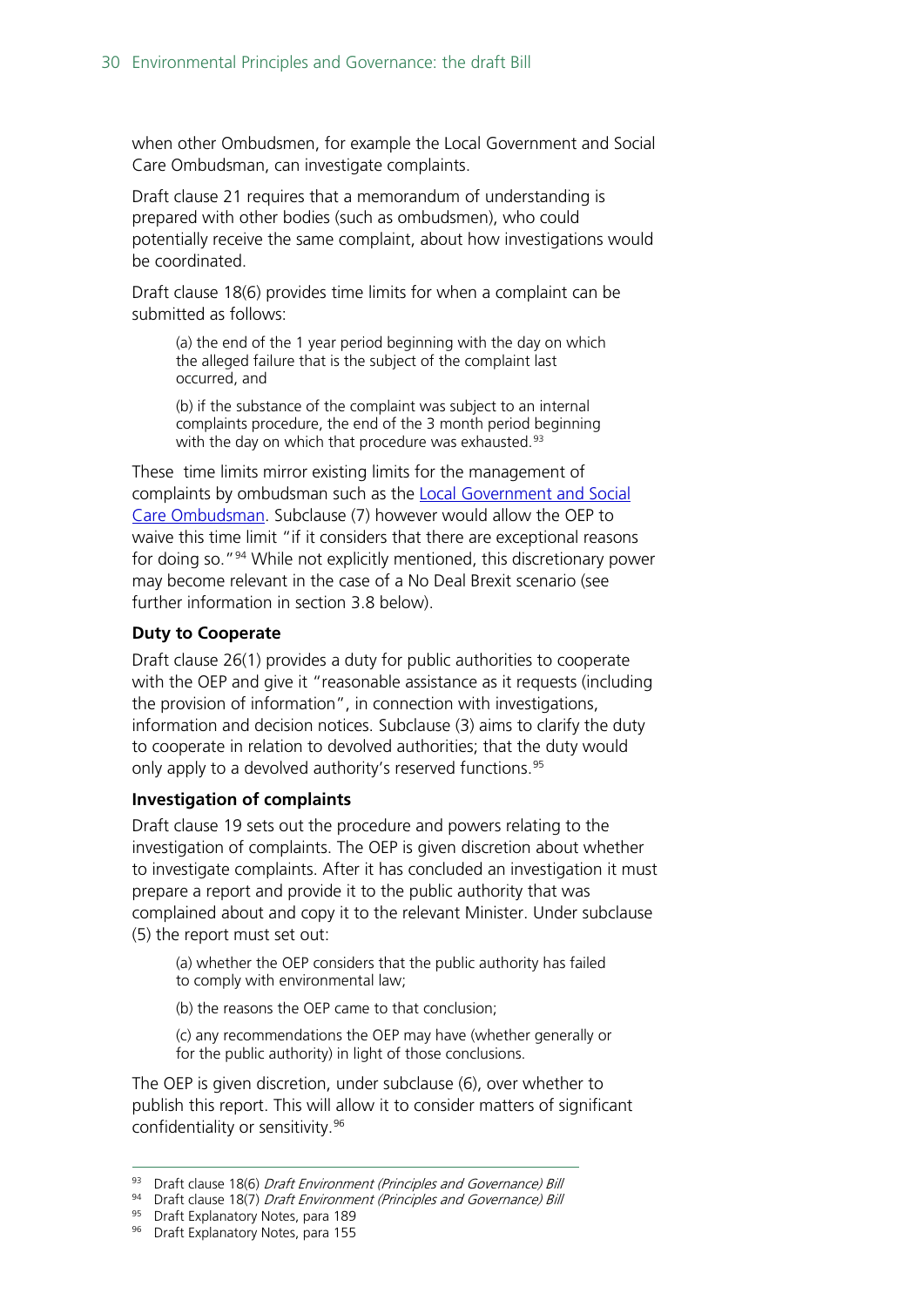The question of whether the OEP would have the power to initiate its own investigations, rather than having to rely on a complaint, was raised in an academic working paper from Maria Lee, Faculty of Laws, University College London:

The provisions on investigation in the draft Bill currently seem to be dependent on first receiving a complaint (clause 19). It makes little sense for the express power to be so restricted, and presumably the conditions and protections around an investigation are not supposed to be limited. An express power for the OEP to carry out investigations into a failure to comply (or into implementation) on its own initiative would be an important addition to the Bill.<sup>[97](#page-30-0)</sup>

#### **Information notices**

Draft clause 22 provides that the OEP can take enforcement action in the form of written information notices if:

(a) the OEP has reasonable grounds for suspecting that the public authority has failed to comply with environmental law, and

(b) it considers that the failure is serious. $98$ 

An information notice is described in the draft Explanatory Note as a means by which the OEP can formally request information from the relevant Minister or authority concerned in relation to a suspected failure.<sup>[99](#page-30-2)</sup> The allegation must be specified in the notice. The public authority in question is expected to respond to the information notice within a two month period, or later date as specified in the notice.

The draft Explanatory Notes state that this action may follow the investigation of a complaint, but it does not have to if there is another reason to suspect there has been a serious breach.<sup>[100](#page-30-3)</sup>

#### **Decision notices**

Under draft clause 24 enforcement action could be taken by the OEP issuing a written decision notice. Before a decision notice can be issued at least one information notice must have been issued previously relating to the alleged failure to comply with environmental law.<sup>[101](#page-30-4)</sup> Furthermore, the OEP can only issue a decision notice to a public authority if:

(a) the OEP is satisfied, on the balance of probabilities, that the public authority has failed to comply with environmental law, and

(b) it considers that the failure is serious.<sup>[102](#page-30-5)</sup>

According to the draft Explanatory Notes the test of the balance of probabilities means that "the OEP must consider that there is more than

<span id="page-30-0"></span><sup>97</sup> Lee, Maria, The New Office for Environmental Protection: Scrutinising and Enforcing [Environmental Law after Brexit,](https://papers.ssrn.com/sol3/papers.cfm?abstract_id=3312296) 8 January 2019, p7

<span id="page-30-1"></span><sup>98</sup> Draft clause 22(1) Draft Environment (Principles and Governance) Bill

<span id="page-30-2"></span><sup>99</sup> Draft Explanatory Notes, para 166

<span id="page-30-3"></span><sup>&</sup>lt;sup>100</sup> Draft Explanatory Notes, para 163

<span id="page-30-4"></span><sup>101</sup> Draft clause 23(5) Draft Environment (Principles and Governance) Bill

<span id="page-30-5"></span><sup>102</sup> Draft clause 23(1) Draft Environment (Principles and Governance) Bill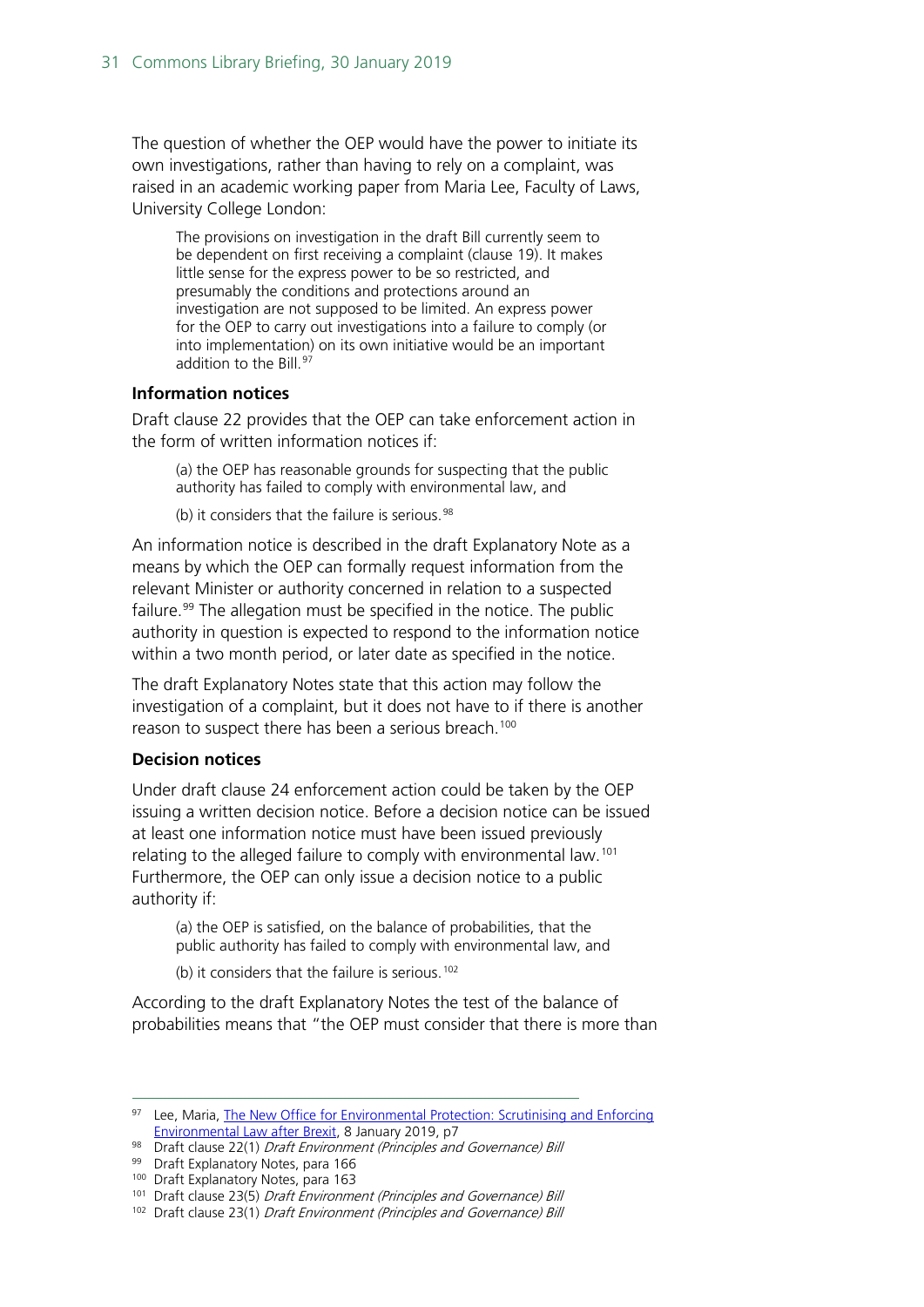a 50% chance that a public authority has failed to comply with environmental law."<sup>[103](#page-31-0)</sup>

Under draft clause 23(2)(b) the decision notice must set out the steps the OEP considers the public authority should take in relation to the failure. The public authority however, is not compelled to carry out the steps set out in this notice. The public authority must respond to the decision notice, within two months unless a later date is specified in the notice, and state whether it intends to take the steps specified and if it plans to take any other steps.<sup>[104](#page-31-1)</sup>

David Abrahams, a Friends of the Earth lawyer, highlighted that the steps in decision notices were not legally enforceable and called for them to be made legally binding:

Although the OEP will have the power to issue information and decision notices, there will be no legal requirement on public bodies to comply with the decisions of the OEP. Under section 23(4) of the draft Bill, a public body in receipt of a decision notice from the OEP could simply refuse to comply with the steps outlined in the decision notice. The OEP will be able to ask the courts to enforce its decision notices using a modified form of judicial review but, if the Government is serious about wanting the new watchdog to have teeth it should, as a minimum, legislate for the watchdog's decision notices to be legally binding.[105](#page-31-2)

#### **Involvement of Ministers and other public authorities**

Where an information or decision notice has been issued, under draft clause 24, the OEP is also required to send a copy of the notice to the relevant Minister, as well as any correspondence between the OEP and the public authority concerned. The aim of this is to "ensure that the Government remains informed about the matter and is able to contribute if appropriate."<sup>[106](#page-31-3)</sup>

Draft clause 24 also covers the situation where a notice should be issued to more than one public authority concerning the same or similar breach of environmental law. In this situation the notice(s) would be issued in parallel to both, or all, parties. The draft Explanatory Memorandum provides air quality as an example of the circumstances in when this might be the case:

If a serious breach of air pollution limit values occurred in a Local Air Quality Management Area, the OEP may wish to commence enforcement proceedings (via notices) against both the Local Authority in question, which has obligations under Part IV of the Environment Act 1995 to put in place an action plan to deliver pollution reduction measures, and the Secretary of State for Environment, Food and Rural Affairs, who has a duty under the Air Quality (Standards) Regulations 2010 to ensure compliance with limit values.<sup>[107](#page-31-4)</sup>

<span id="page-31-0"></span><sup>103</sup> Draft Explanatory Notes, para 169

<span id="page-31-1"></span><sup>104</sup> Draft clause 23(3) and (4) Draft Environment (Principles and Governance) Bill

<span id="page-31-2"></span><sup>105</sup> Wildlife and Countryside Link, Government publishes (half) a draft Environment Bill, 19 December 2018

<span id="page-31-4"></span><span id="page-31-3"></span><sup>106</sup> Draft Explanatory Notes, para 174

<sup>&</sup>lt;sup>107</sup> Draft Explanatory Notes, para 176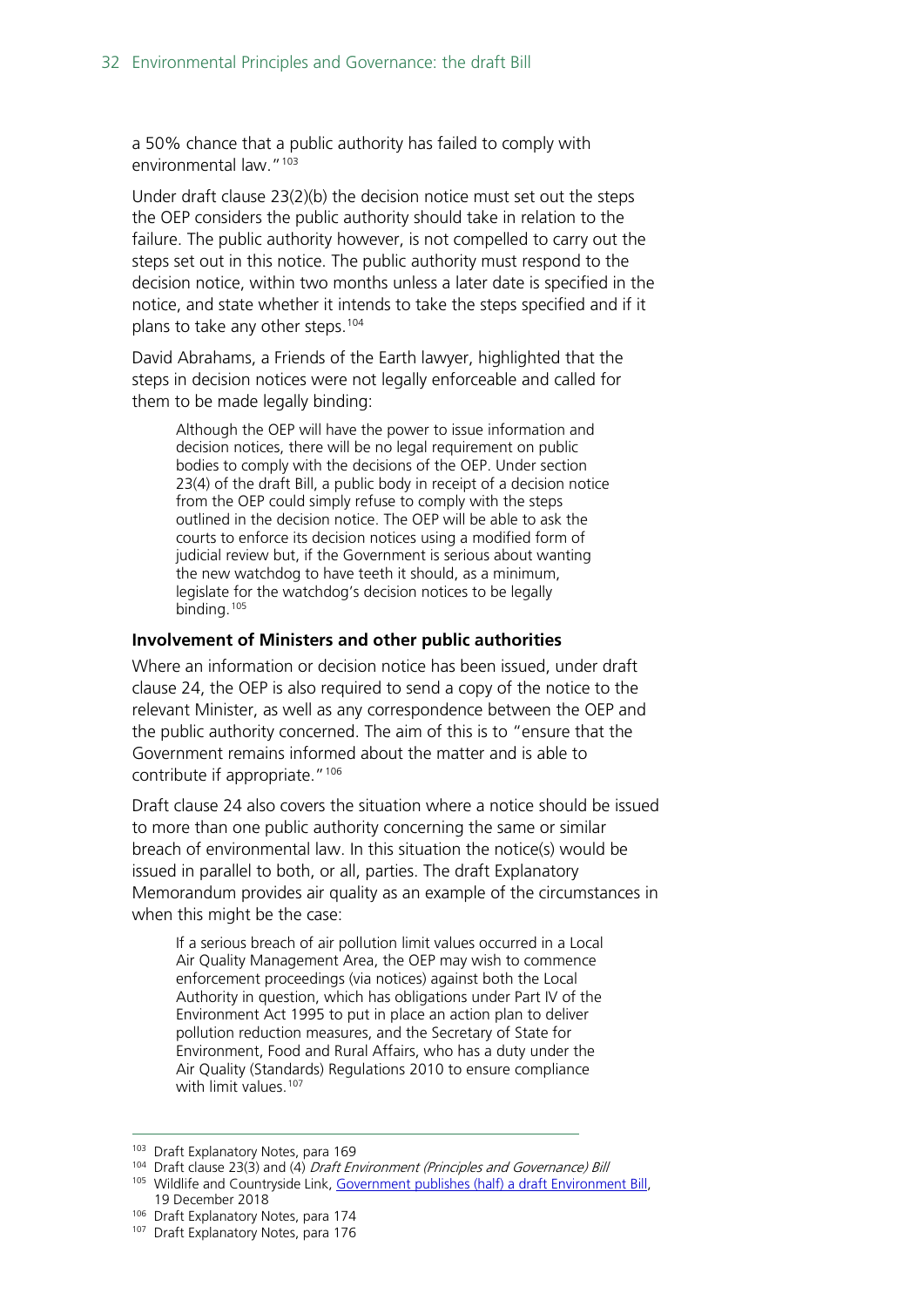#### **Concerns about lack of ability to issue fines**

In the Government's response to the Environmental Governance and Principles consultation it set out its reasons for not giving the OEP the power to issue fines against the Government:

We do not propose that the OEP should have the power to issue fines against the government on the basis that public authorities have a duty to comply with court judgments under the Rule of Law. This forms part of the UK constitution and is made explicit in the Ministerial Code. Failure to comply with a court order can also lead to the responsible person being held to be in contempt of court, as noted by UKELA: 'Failure to comply with a court order following action by the OEP would be contempt of court (as would a failure to comply with an order or undertaking in a judicial review) and the court would have inherent powers to fine, sequester or imprison if need be.'

Fines could be counterproductive if they were to significantly reduce a department's / authority's budget and resources, and so further limited their capacity to fully implement environmental law due to resource limitations. Fines collected in domestic courts are also typically directed to the consolidated fund, which would amount to a recycling of public funds. It is also worth noting that although the power to impose fines is available to the CJEU, it is very rarely used in practice and has never been used in relation to the UK.[108](#page-32-0)

A number of stakeholders have called for the OEP to have the power to issue fines. For example, the academic group Brexit & Environment has highlighted how the OEP's enforcement process is similar to the EU infringement procedure, but has lamented the lack of ability for the OEP to issue fines:

This process is similar to its EU equivalent, the infringement procedure, where the European Commission (playing a similar role to the OEP) enforces environmental law against EU member states and can take cases to the Court of Justice of the European Union (playing a similar role to the UK courts). However, there are important differences: EU member states must comply with the procedure under the EU Treaties, and in later stages of the process the Commission can recommend significant fines. As noted by the ENDS Report, Defra says that fines 'could be counterproductive' if used by the OEP because they would reduce departmental budgets.

We have described fines as the new watchdog's sharpest teeth. Although fines are by no means straightforward to apply in a domestic political setting, there is merit in giving their role more thought before they are removed from the toolbox of environmental policy.<sup>[109](#page-32-1)</sup>

The lack of ability to issue fines was also a concern raised by the Wildlife Trusts:

The proposed green watchdog is too weak. Much more is needed if it is to bear any comparison to the environmental

<span id="page-32-0"></span> <sup>108</sup> Defra, Environmental Principles [and Governance after the UK leaves the EU,](https://assets.publishing.service.gov.uk/government/uploads/system/uploads/attachment_data/file/767284/env-principles-consult-sum-resp.pdf)  [Summary of responses and government response,](https://assets.publishing.service.gov.uk/government/uploads/system/uploads/attachment_data/file/767284/env-principles-consult-sum-resp.pdf) 19 December 2018, p27

<span id="page-32-1"></span><sup>109</sup> Brexit & Environment, " The Environment (Principles and Governance) Bill: An [overview and four unanswered questions](https://www.brexitenvironment.co.uk/2018/12/20/environment-principles-and-governance-bill/)" 20 December 2018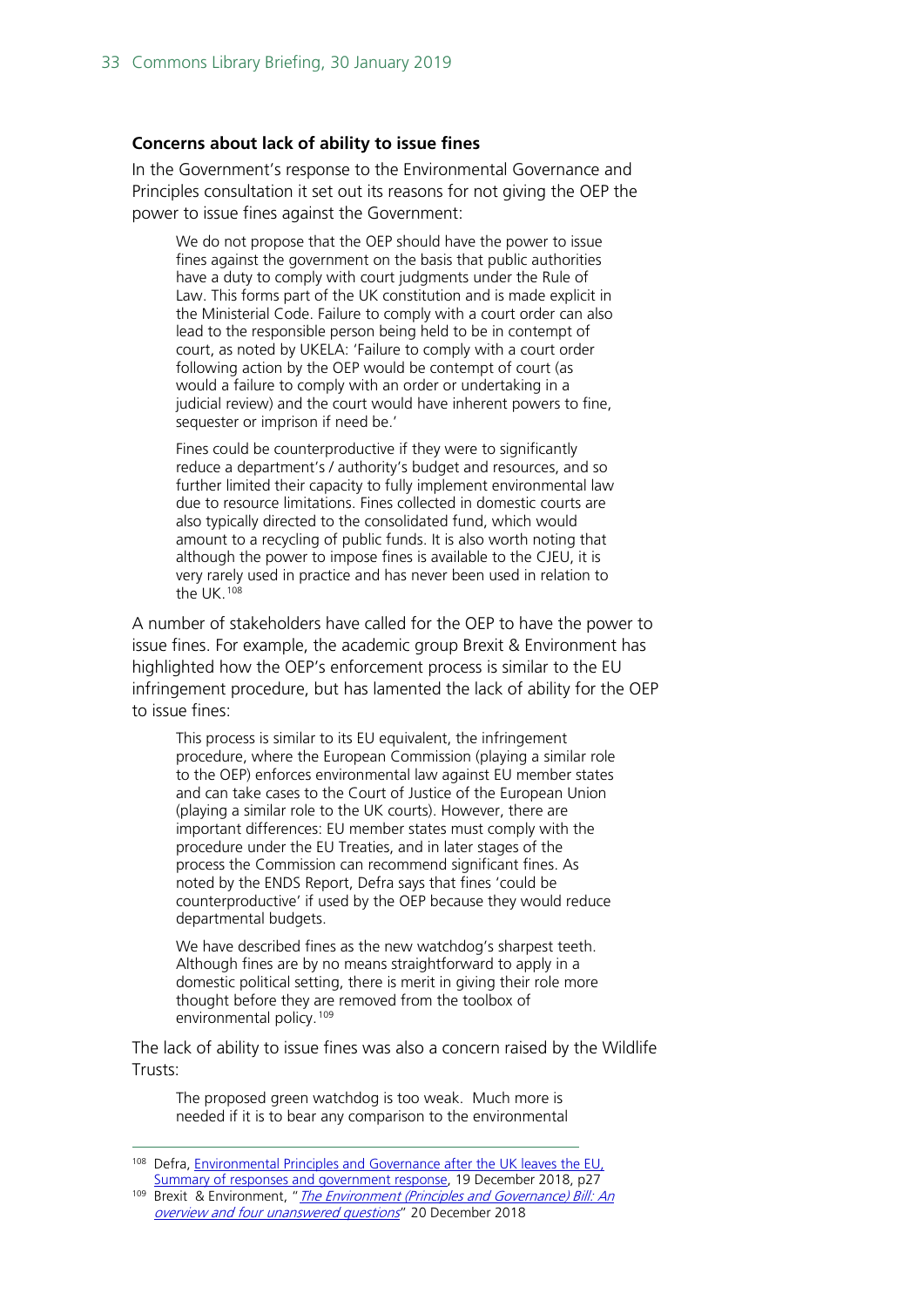enforcement powers currently held by the European Commission and Court. To do this the watchdog would need to be more independent and able to hold the whole Government to account, including through having powers to issue fines if the Government fails to implement environmental legislation properly.<sup>[110](#page-33-1)</sup>

The OEP's lack of equivalent enforcement capacity to the EU Institutions was also highlighted as a concern in the NAO's January 2019 report on Environmental Metrics:

The new environmental body will be crucial in replacing the enforcement capacity of the European Commission. The threat of legal action from the Commission has, for example, been an incentive for the government to take action on air quality, having failed to meet EU concentration limits for nitrogen dioxide concentrations (Figure 12). If the new environmental body is unable to provide an equivalent incentive, there is a risk that areas of poor performance will not receive adequate funding or attention.[111](#page-33-2)

Not all commenters have called for an ability to issue fines. For example, a briefing from law firm Burges Salmon highlighted some complications fines could cause:

The absence of an ability to raise financial penalties has also been raised a concern, however our view is that political pressure is often a more powerful tool to force change. In addition to this, there are all sorts of complications about where any money raised in fines would go and questions over the most productive use of that money, when of course, it all ultimately comes from the UK taxpayer.<sup>[112](#page-33-3)</sup>

### <span id="page-33-0"></span>Legal proceedings

Draft clause 25 gives the OEP powers to bring legal proceedings against a public authority, regarding a breach of environmental law. In order to do this, the OEP must first have issued a decision notice to the public authority in question.<sup>[113](#page-33-4)</sup>

The legal proceedings that could be initiated are described in the draft clause as a "review application" which would be an application for judicial review in England, Wales or Northern Ireland; or an application to the supervisory jurisdiction of the Court of Session in Scotland. [114](#page-33-5)

Once any legal proceedings under this clause had been concluded, the public authority which had been the subject of the review application must publish a statement setting out any steps it intends to take in light of the outcome of those proceedings.<sup>[115](#page-33-6)</sup>

<span id="page-33-1"></span><sup>110</sup> Wildlife Trusts, ["Draft Environment Bill published today"](https://www.wildlifetrusts.org/news/draft-environment-bill-published-today), 19 December 2018

<span id="page-33-2"></span><sup>&</sup>lt;sup>111</sup> National Audit Office, **Environmental metrics: government's approach to monitoring** [the state of the natural environment](https://www.nao.org.uk/wp-content/uploads/2019/01/Environmental-metrics-governments-approach-to-monitoring-the-state-of-the-natural-environment.pdf) HC 1866 Session 2017–2019, 16 JANUARY 2019, para 3.15

<span id="page-33-3"></span><sup>112</sup> Burges Salmon, "Environment Principles and Governance: A new era for UK [environmental law"](https://www.burges-salmon.com/news-and-insight/legal-updates/environmental-principles-and-governance-a-new-era-for-uk-environmental-law/) 17 January 2019

<span id="page-33-4"></span><sup>&</sup>lt;sup>113</sup> Draft clause 25(1) Draft Environment (Principles and Governance) Bill

<span id="page-33-5"></span><sup>114</sup> Draft clause 25(3) Draft Environment (Principles and Governance) Bill

<span id="page-33-6"></span><sup>115</sup> Draft clause 25(9) Draft Environment (Principles and Governance) Bill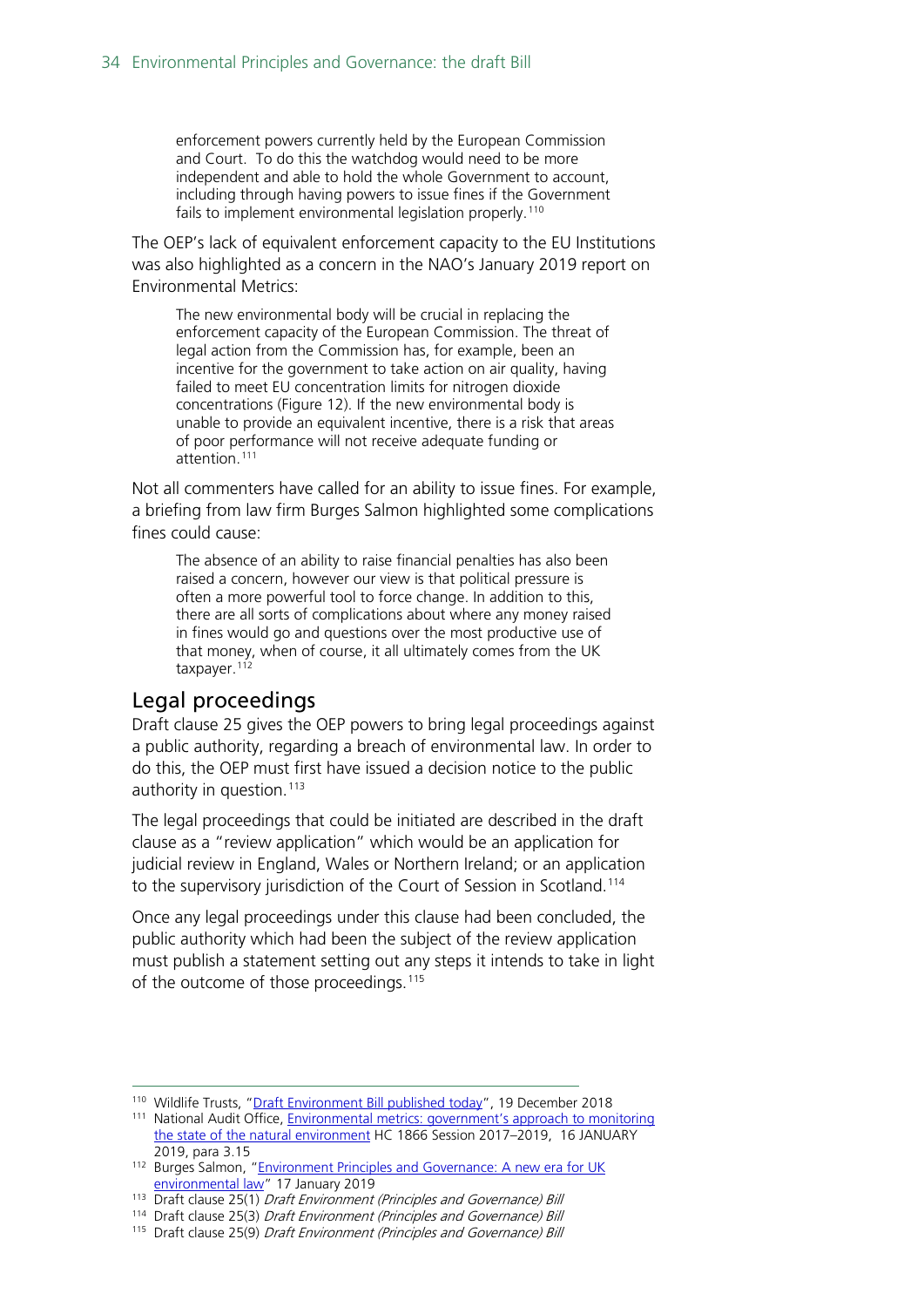Law professor, Maria Lee, speculated on the possible remedies available to the court and, in particular, about whether the courts would be able to require compliance with the steps set out in a decision notice:

As the final step, following a decision notice, the OEP can make a 'review application' to court; in England, this is an application for judicial review. The draft Bill is rather spare on quite what this involves. It cannot be a review of failure to take the steps set out in a decision notice, as there is currently no reviewable legal obligation to take those steps.

 $(\ldots)$ 

The courts have discretion on remedies, and could in principle require a public authority to take steps set out in a decision notice. However, remedies tend to be more limited, and the EU law obligation on national courts to take 'any necessary measure' to ensure compliance with EU law has in the past been helpful in ensuring significant remedies. A legislative requirement on the court to take account of the decision notice in setting remedies would be a small step.<sup>[116](#page-34-2)</sup>

For background reading on judicial review processes see The Judiciary for England and Wales' guide, [The Administrative Court Judicial Review](https://assets.publishing.service.gov.uk/government/uploads/system/uploads/attachment_data/file/727626/Admin_Court_JRG_2018_content_v3_web.pdf)  [Guide 2018,](https://assets.publishing.service.gov.uk/government/uploads/system/uploads/attachment_data/file/727626/Admin_Court_JRG_2018_content_v3_web.pdf) July 2018. For Scotland see Scottish Parliament Information Centre briefing, **Judicial Review**, 8 July 2016.

### **Time limits**

Draft clause 25(7) clarifies the time limits for the OEP's ability to initiate judicial review in England and Wales. The general time limit for starting a claim for judicial review requires that the claim form be filed no later than 3 months after the grounds for making the claim first arose.<sup>[117](#page-34-3)</sup> There are however, specified exceptions to this general rule; for example, where a claim relates to a decision made under planning legislation the claim must be started not later than six weeks after the grounds to make the claim first arose.<sup>118</sup> Draft clause 25(7) provides that the OEP's application for review must be made within 3 months of the day that was specified for the public authority to respond to the OEP's decision notice; and that this time limit would overrule any other time limit which would otherwise apply.

# <span id="page-34-0"></span>3.8 Other key points

### <span id="page-34-1"></span>Climate change

The definition of "environmental law" in draft clause 31 specifically excludes greenhouse gas emissions (other than specific fluorinated gases):

Emissions of greenhouse gases (within the meaning of the Climate Change Act 2008), but not the subject matter of the Fluorinated Greenhouse Gases Regulations 2015 (S.I. 2015/310)

<span id="page-34-2"></span><sup>&</sup>lt;sup>116</sup> Lee, Maria, The New Office for Environmental Protection: Scrutinising and Enforcing Environmental Law after Brexit, 8 January 2019, p7

<span id="page-34-3"></span><sup>&</sup>lt;sup>117</sup> The Judiciary for England and Wales' guide, The Administrative Court Judicial Review [Guide 2018,](https://assets.publishing.service.gov.uk/government/uploads/system/uploads/attachment_data/file/727626/Admin_Court_JRG_2018_content_v3_web.pdf) July 2018, para 5.4.1

<span id="page-34-4"></span><sup>&</sup>lt;sup>118</sup> The Judiciary for England and Wales' guide, The Administrative Court Judicial Review [Guide 2018,](https://assets.publishing.service.gov.uk/government/uploads/system/uploads/attachment_data/file/727626/Admin_Court_JRG_2018_content_v3_web.pdf) July 2018, para 5.4.3.1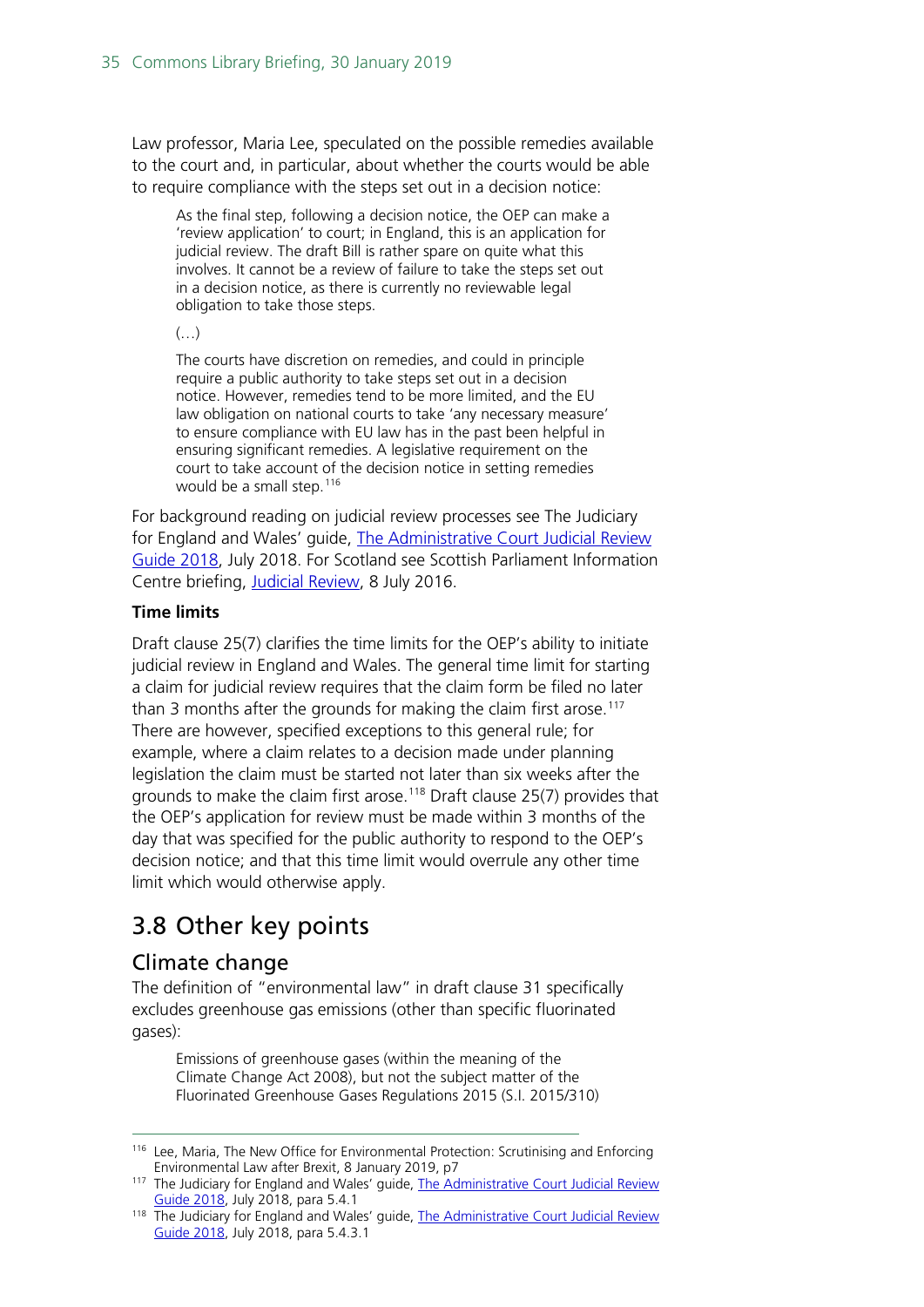The draft Explanatory Notes explain that the practical effect of this is that "most legislation concerning the mitigation of climate change, including that under the *Climate Change Act 2008*, will fall outside the remit of the OEP's complaints and enforcement functions and its monitoring of environmental law, with the exception of the regulation of specific fluorinated greenhouse gases".<sup>[119](#page-35-0)</sup> This exclusion has been included with the intention of avoiding overlap with the remit of the Committee on Climate Change (CCC).

In response to the Government's consultation on governance and principles, a "significant majority" called for the scope of the OEP to include climate change. Common arguments in support of this were that climate change and environmental issues are inextricably linked; and that a potential governance gap would be created by climate change being left out of scope, particularly in relation to the enforcement of climate change legislation. The Government response stated that it "will ensure that the vital role" of the existing CCC is "protected and it is able to operate as it does currently" and that it is continuing to explore potential solutions to this issue. [120](#page-35-1) In relation to how the OEP and CCC would work together, the Government said that it expected that the OEP and CCC would both "operate under a Memorandum of Understanding, which would require them to coordinate the exercise of their functions in a mutually beneficial and complementary way"[.121](#page-35-2)

Commentators including academic group Brexit & Environment and the CCC itself<sup>[122](#page-35-3)</sup> had previously recommended that the enforcement of climate policy be overseen by the OEP, given that the CCC plays an advisory role and does not have enforcement powers.<sup>[123](#page-35-4)</sup> On the implications of this exclusion from the definition of environmental law, Brexit & Environment state that:

It is therefore unclear how climate policy will be enforced after Brexit (e.g. via increased enforcement powers for the CCC).<sup>[124](#page-35-5)</sup>

It goes onto highlight the division created by the F-gases exception as risking "regulatory dis-alignment and overlap":

The exception for fluorinated greenhouse gases splits oversight of climate mitigation efforts: the OEP is responsible for F-gases and the CCC is responsible for other gases. This division risks regulatory dis-alignment and overlap, which sits uncomfortably with Defra's stated justification ('to avoid overlap' with the CCC)

<span id="page-35-1"></span><span id="page-35-0"></span><sup>&</sup>lt;sup>119</sup> Draft Explanatory Notes, para 214

<sup>&</sup>lt;sup>120</sup> Defra, Environmental Principles and Governance after the UK leaves the EU, [Summary of responses and government response,](https://assets.publishing.service.gov.uk/government/uploads/system/uploads/attachment_data/file/767284/env-principles-consult-sum-resp.pdf) 19 December 2018, Q12, p31

<span id="page-35-2"></span><sup>&</sup>lt;sup>121</sup> Defra, *Environmental Principles and Governance after the UK leaves the EU*, [Summary of responses and government response,](https://assets.publishing.service.gov.uk/government/uploads/system/uploads/attachment_data/file/767284/env-principles-consult-sum-resp.pdf) 19 December 2018, Q12, p.32

<span id="page-35-3"></span><sup>&</sup>lt;sup>122</sup> CCC, [Letter to Michael Gove re environmental watchdog,](https://www.theccc.org.uk/wp-content/uploads/2018/06/Letter-CCC-to-Michael-Gove-Environmental-Watchdog.pdf) 30 May 2018 [accessed 14 January 2019]

<span id="page-35-4"></span><sup>123</sup> See: Committee on Climate Change website, [About Us](https://www.theccc.org.uk/about/) [accessed 14 January 2019]

<span id="page-35-5"></span><sup>124</sup> Brexit & Environment, [The Environment \(Principles and Governance\) Bill: An](https://www.brexitenvironment.co.uk/2018/12/20/environment-principles-and-governance-bill/) overview [and four unanswered questions,](https://www.brexitenvironment.co.uk/2018/12/20/environment-principles-and-governance-bill/) 20 December 2018 [accessed 14 January 2019]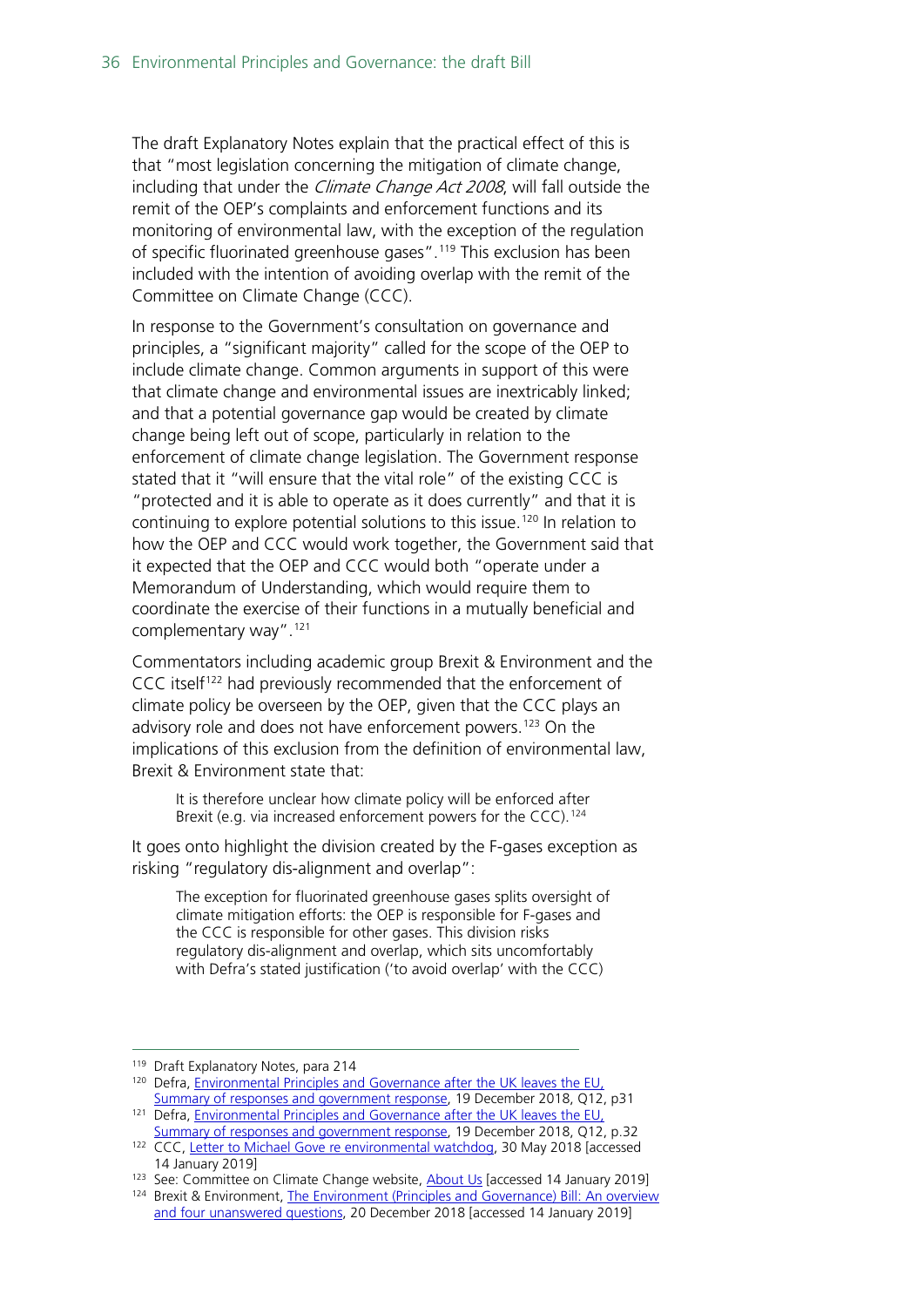for not including climate policy in the OEP's remit in the first place.[125](#page-36-1)

### <span id="page-36-0"></span>No deal scenario

A number of commentators have expressed concerns about a potential environmental governance gap in the case of a no deal scenario. In a blog on the topic, the RSPB's global conservation Director (Martin Harper) explains the common concern that in the case of no deal there is insufficient parliamentary time to put in place new arrangements for enforcement of environmental law or to put in place new environmental laws to address concerns about environmental standards (including environmental principles). [126](#page-36-2)

While not explicitly addressed in the draft clauses, paragraph 139 of draft Explanatory Notes explain that a no deal scenario has been contemplated in the drafting of clause 17 for the creation of the OEP as follows:

No restrictions regarding the date of a failing are included in the definition in subsection (2). This means that, in the event the UK leaves the jurisdiction of the EU institutions before the OEP is fully established (for instance in a 'no deal' scenario), it would still be able to take action against failings which occurred after the UK's date of exit but before it was fully established. <sup>[127](#page-36-3)</sup>

This is further explained in the [Government's policy paper](https://www.gov.uk/government/publications/draft-environment-principles-and-governance-bill-2018/environment-bill-policy-paper) as follows:

We will work to make sure that the OEP is in place as soon as possible in a no deal scenario, with the necessary powers to review, and if necessary take enforcement action, in respect of breaches of environmental law from when the jurisdiction of the Court of Justice of the European Union has ended.

Alongside this, under a no deal scenario we will put in place a holding arrangement during the interim period between 30 March 2019 and the launch of the OEP. This will provide a mechanism for the OEP to receive a report of any perceived or claimed breaches of environmental law made during this interim period. This means that the OEP can consider any early action it may need to take upon its establishment.<sup>[128](#page-36-4)</sup>

The Government's [No Deal Technical Notice: Upholding environmental](https://www.gov.uk/government/publications/upholding-environmental-standards-if-theres-no-brexit-deal/upholding-environmental-standards-if-theres-no-brexit-deal)  [standards if there's no Brexit deal \(](https://www.gov.uk/government/publications/upholding-environmental-standards-if-theres-no-brexit-deal/upholding-environmental-standards-if-theres-no-brexit-deal)updated 19 December 2018) stated that the Government is considering interim measures that may be necessary:

We are considering what interim measures may be necessary in a no deal scenario after 29 March 2019 and before the Environment Act is passed and comes into effect.<sup>[129](#page-36-5)</sup>

<span id="page-36-1"></span><sup>125</sup> Brexit & Environment, [The Environment \(Principles and Governance\) Bill: An](https://www.brexitenvironment.co.uk/2018/12/20/environment-principles-and-governance-bill/) overview [and four unanswered questions,](https://www.brexitenvironment.co.uk/2018/12/20/environment-principles-and-governance-bill/) 20 December 2018 [accessed 14 January 2019] 126 RSPB, Martin Harper's blog, [Why a 'no deal' Brexit increases risks to the](https://community.rspb.org.uk/ourwork/b/martinharper/posts/why-a-no-deal-brexit-increases-risks-to-the-environment) 

<span id="page-36-2"></span>[environment,](https://community.rspb.org.uk/ourwork/b/martinharper/posts/why-a-no-deal-brexit-increases-risks-to-the-environment) 16 January 2019 [accessed 21 January 2019]

<span id="page-36-3"></span><sup>127</sup> Draft Explanatory Notes, para 139

<span id="page-36-4"></span><sup>&</sup>lt;sup>128</sup> Defra, [Policy Paper,](https://www.gov.uk/government/publications/draft-environment-principles-and-governance-bill-2018/environment-bill-policy-paper) 19 December 2018

<span id="page-36-5"></span><sup>&</sup>lt;sup>129</sup> Defra guidance, [Upholding environmental standards if there's no Brexit deal,](https://www.gov.uk/government/publications/upholding-environmental-standards-if-theres-no-brexit-deal/upholding-environmental-standards-if-theres-no-brexit-deal) 19 December 2018 [accessed 21 January 2019]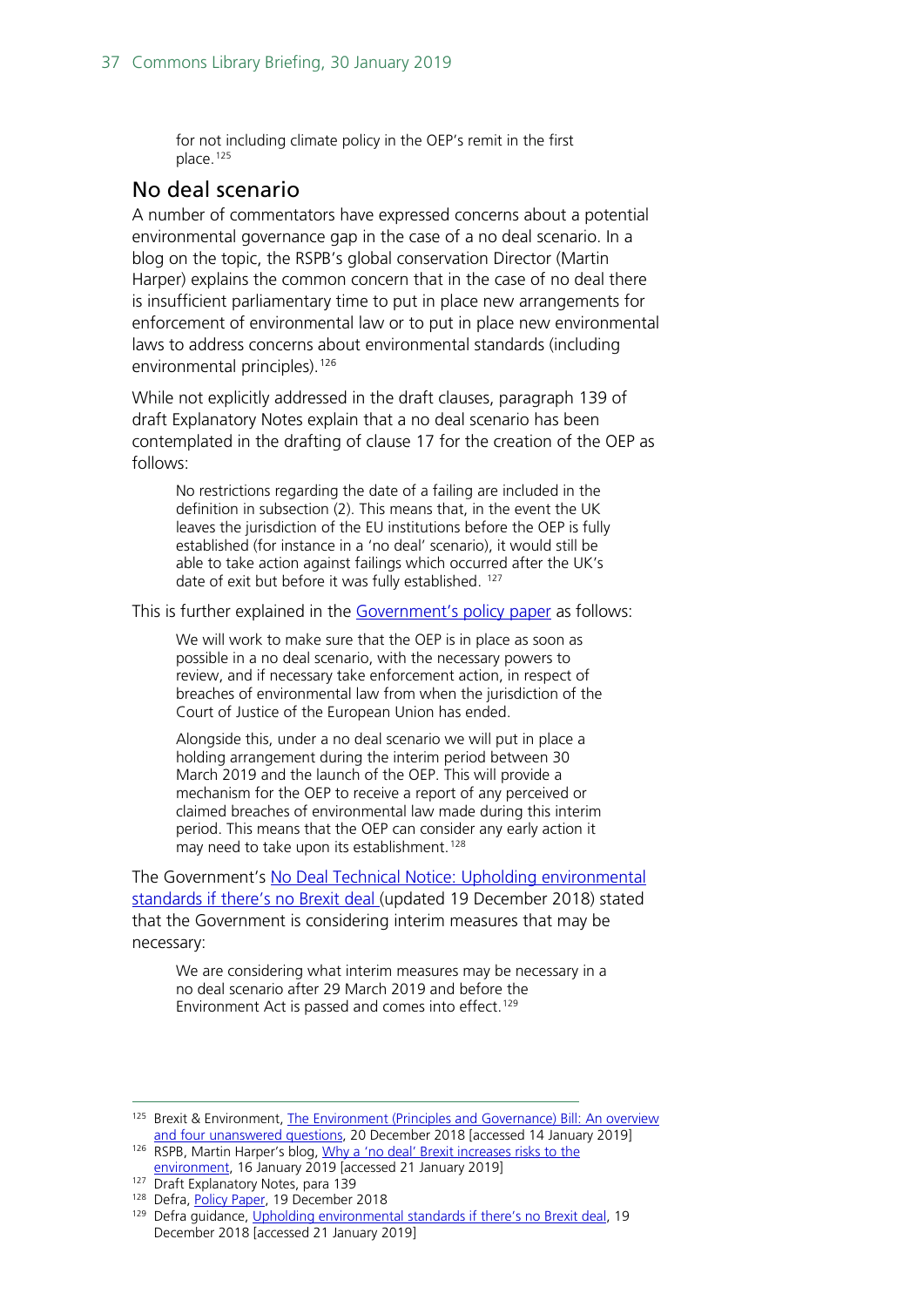# <span id="page-37-0"></span>4. Political and stakeholder reaction

# <span id="page-37-1"></span>4.1 Political reaction

Labour's shadow environment Secretary (Sue Hayman) responded to the publication of draft Bill as follows:

[…]

Labour's 2017 manifesto proposed establishing an Environmental Tribunal which could hold government fully to account rather than the government's proposed Office for Environmental Protection which would be accountable to Defra and not to Parliament.

This draft bill is a step in the right direction, but these proposals will require a clear commitment to a level of funding that this Government consistently refuses to provide public services. Labour will scrutinise the proposals line by line to ensure that this bill becomes more than just a fig leaf.<sup>[130](#page-37-2)</sup>

Labour Chair of the Commons' Environmental Audit Committee (Mary Creagh) provided the following comment:

Making the OEP accountable to and funded by DEFRA is "Not a good start". [131](#page-37-3)

Wera Hobhouse (Liberal Democrat) made the following comment on the OEP's powers during a House of Commons debate on the  $EU$ (Withdrawal) Act:

The European Court of Justice, so hated by Brexit fanatics, has been an outstanding protector of environmental laws and regulations. The Government's recent draft environment Bill does not include a watchdog with anything like the power of the ECJ, and climate action will lose out.<sup>[132](#page-37-4)</sup>

Green Party MP Caroline Lucas wrote a blog for the Huffington Post in which she made the following comments on the draft Bill:

It's certainly positive that ministers have published a draft Environment Bill. With the world's top scientists warning we have 12 years to avoid climate catastrophe, and research showing a 60% drop in global wildlife populations over the last 40 years, we stand on the precipice of an unimaginable crisis.

The Government's draft does acknowledge that – but its plans for action are built on sand. Without a firm foundation of laws and enforcement to keep ministers to their word, even the most ambitious plans are meaningless

 $[...]$ 

The Bill is littered with vague language – with the Government only needing to 'have regard to' core environmental values like the polluter pays and the precautionary principle. There's also a giant get out of jail free card when ministers decide how those

<span id="page-37-3"></span><span id="page-37-2"></span><sup>&</sup>lt;sup>130</sup> Labour, <u>Sue Hayman responds to draft environment bill</u>, 20 December 2018<br><sup>131</sup> ENDS Report, <u>Environment Bill reaction: 'A green Brexit will remain an elusive</u><br>dream', 20 December 2018 [subscription only]

<span id="page-37-4"></span><sup>132</sup> HC Deb Vol 652 [Col 962](http://bit.ly/2RPuE21) 14 January 2019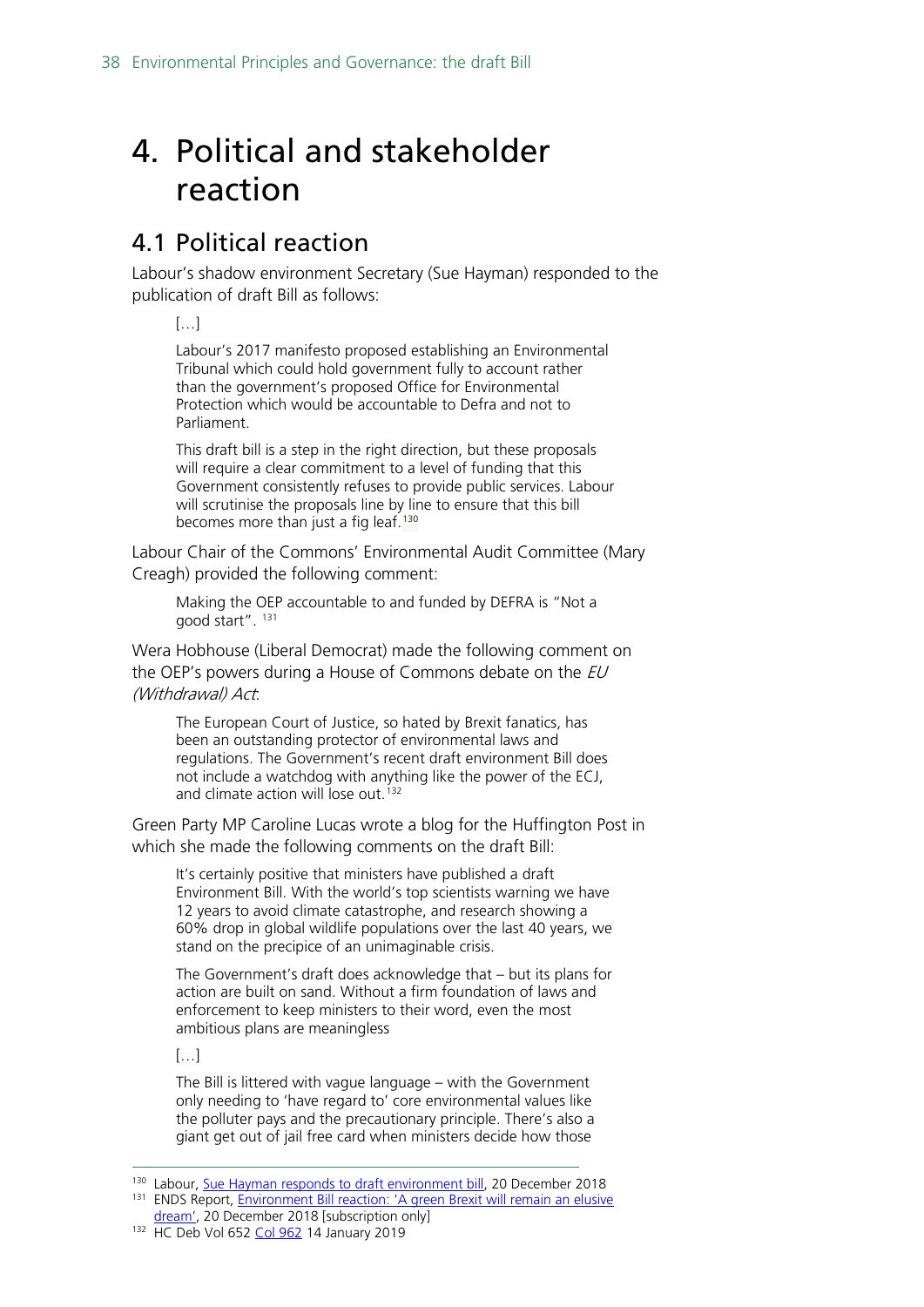principles will be applied. Any activity related to public spending, national security or 'any other matter' specified by the Government will be excluded.

 $[...]$ 

So instead of the independent defender of nature we need – in essence, a green version of the National Audit Office, with budgets set and key staff appointed by Parliament – we've been given a toothless lapdog whose independence and budget are at the whim of Ministers.<sup>[133](#page-38-1)</sup>

# <span id="page-38-0"></span>4.2 Stakeholder reaction

The ambition and aims of the draft Bill were broadly welcomed by stakeholders. However, many noted that there is still work to be done and put forward concerns on specific provisions, in particular relating to the OEP. Some examples of initial reactions are included below.

Business Green summarised the initial reaction as follows:

[...] while the new powers for the OEP were welcomed by green groups, many warned the Bill still does not give the watchdog enough 'teeth' to ensure standards don't slip. Experts this evening expressed disappointment the body won't, for example, be able to levy fines, or wield more "creative" enforcement measures such as compelling senior staff members to attend hearings, or putting non-compliant bodies into Ofsted-style 'special measures'.[134](#page-38-2)

The article went on to highlight the "frustration" that the draft Bill does not include any detail on climate change.<sup>[135](#page-38-3)</sup>

ClientEarth UK environment law and policy advisor Tom West said:

This bill is a step in the right direction and we are pleased that the government has listened to some of our concerns. But there is still a long way to go before the new watchdog has the strong legal teeth needed to protect our environment.<sup>[136](#page-38-4)</sup>

IEMA's Chief Policy Adviser (Martin Baxter) commented on the independence of the OEP:

[...] It's a step in the right direction but right now it doesn't meet our independence tests, as it will very clearly be resourced by and its appointments made by the Secretary of State. To us that sounds like the watchdog will be constrained from holding Government to account.<sup>[137](#page-38-5)</sup>

Angus Evers, Co-Chair of UKELA's Brexit Task Force, stated that:

<span id="page-38-2"></span>134 Business Green, 'Not world leading yet': Government publishes draft Environment [Bill, in part,](https://www.businessgreen.com/bg/news/3068534/not-world-leading-yet-government-publishes-draft-environment-bill-in-part) Madeleine Cuff, 19 December 2018 [accessed 10 January 2019]

<span id="page-38-1"></span><sup>&</sup>lt;sup>133</sup> Huffington Post blog, Behind the Government's green spin lies a record of [environmental destruction,](https://www.huffingtonpost.co.uk/entry/environment_uk_5c1bc1ebe4b05c88b6f5f8d6?skk&guccounter=1&guce_referrer_us=aHR0cHM6Ly90LmNvL1FZeUliM0IxWXI&guce_referrer_cs=Qv6B_RCqJwoGFguA8hZV3A) Caroline Lucas MP, 20 December 2018 [accessed 21 January 2019]

<span id="page-38-3"></span> $135$  Ibid.

<span id="page-38-4"></span><sup>&</sup>lt;sup>136</sup> Client Earth, [UK Government announces Environment Bill: ClientEarth reaction,](https://www.clientearth.org/uk-government-announces-environment-bill-clientearth-reaction/) 19

<span id="page-38-5"></span>December 2018 [accessed 21 January 2019]<br><sup>137</sup> IEMA, [Concerns Over Independence of Gove's New Watchdog,](https://www.iema.net/resources/news/2018/12/19/concerns-over-independence-of-gove%E2%80%99s-new-watchdog/) 19 December 2018 [accessed 21 January 2019]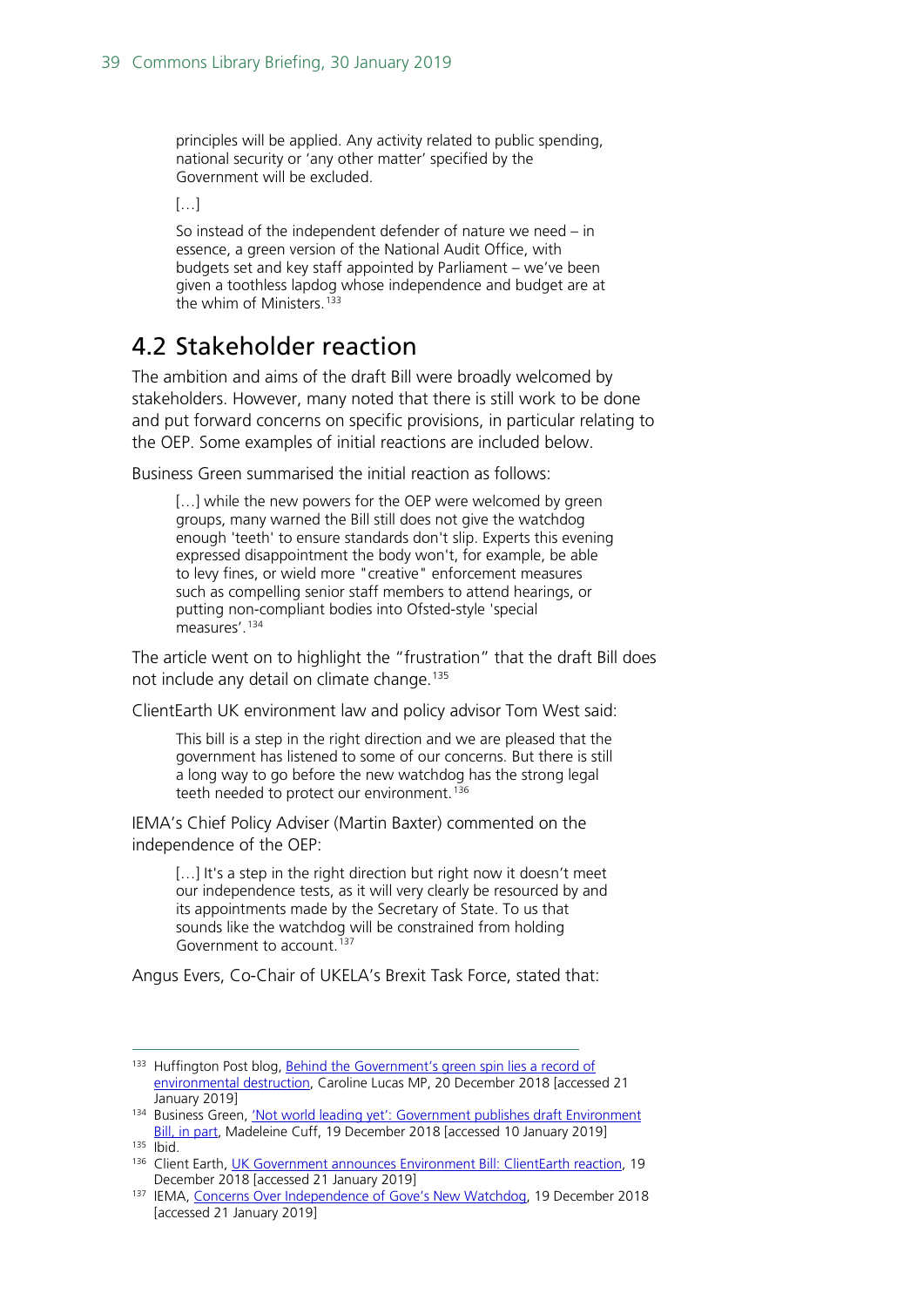The draft Bill is a bold attempt at ensuring that the UK's environmental standards do not slip, but are maintained and even enhanced. [138](#page-39-0)

UKELA have committed to publishing a report scrutinising the effectiveness of the draft Bill in "due course". [139](#page-39-1)

Greener UK's Amy Mount noted the ambition, but warned that environmental protection will be weaker without further work:

There is a real sense of ambition in this announcement, with ministers acknowledging the need to put the environment at the heart of government.

"Yet without further work environmental protection will be weaker. If the government decides its budget, and appoints its officials, how can the new watchdog challenge ministers effectively? And without establishing strong legally binding targets for things such as water quality, how can we properly hold the government to account on leaving our environment in a healthier state?

"If we get it right, this bill could provide the turning point to reversing environmental decline.<sup>"[140](#page-39-2)</sup>

The WWF's Executive Director for Advocacy and Campaigns (Tony Juniper) commented as follows:

The draft Bill marks a significant victory for Michael Gove in his battle for a greener Brexit, against others in government who are looking to slash and burn environmental ambition after the UK leaves the EU.

Areas to be welcomed include the proposed legal underpinning of the 25 Year Environmental Plan, a commitment to reverse the loss of nature and the aim of putting environmental ambition and accountability at the very heart of government.

We must, however, be in no doubt that the Bill still has a long way to go if the Government is to uphold the promise to leave nature in a better state for the next generation. This is why WWF will be campaigning for serious improvements in certain areas as the Bill passes through Parliament. This includes legally binding targets for the restoration of nature, a truly independent environmental watchdog and a duty to reduce our country's global footprint.[141](#page-39-3)

Further commentary and press coverage is available in the following articles:

- BBC News, New environmental watchdog to get legal teeth after [Brexit,](https://www.bbc.co.uk/news/uk-politics-46626932) Roger Harrabin, 20 December 2018
- Maria Lee, [The New Office for Environmental Protection:](https://papers.ssrn.com/sol3/papers.cfm?abstract_id=3312296)  [Scrutinising and Enforcing Environmental Law after Brexit,](https://papers.ssrn.com/sol3/papers.cfm?abstract_id=3312296) 8 January 2019

<span id="page-39-0"></span><sup>&</sup>lt;sup>138</sup> UKELA press release, [UKELA welcomes opportunity to develop environmental law](https://www.ukela.org/press-releases?pressid=116) and policy, 20 December 2018 [accessed 21 January 2019]

<span id="page-39-1"></span><sup>&</sup>lt;sup>139</sup> UKELA press release, UKELA welcomes opportunity to develop environmental law<br>[and policy,](https://www.ukela.org/press-releases?pressid=116) 20 December 2018 [accessed 21 January 2019]

<span id="page-39-2"></span><sup>140</sup> Greener UK, [Greener UK reacts to draft environment bill](https://greeneruk.org/greener-uk-reacts-draft-environment-bill) [accessed 10 January 2019]

<span id="page-39-3"></span><sup>141</sup> WWF, [Much to do in strengthening new environment laws,](https://www.wwf.org.uk/updates/much-do-strengthening-new-environment-laws) 21 December 2018 [accessed 10 January 2019]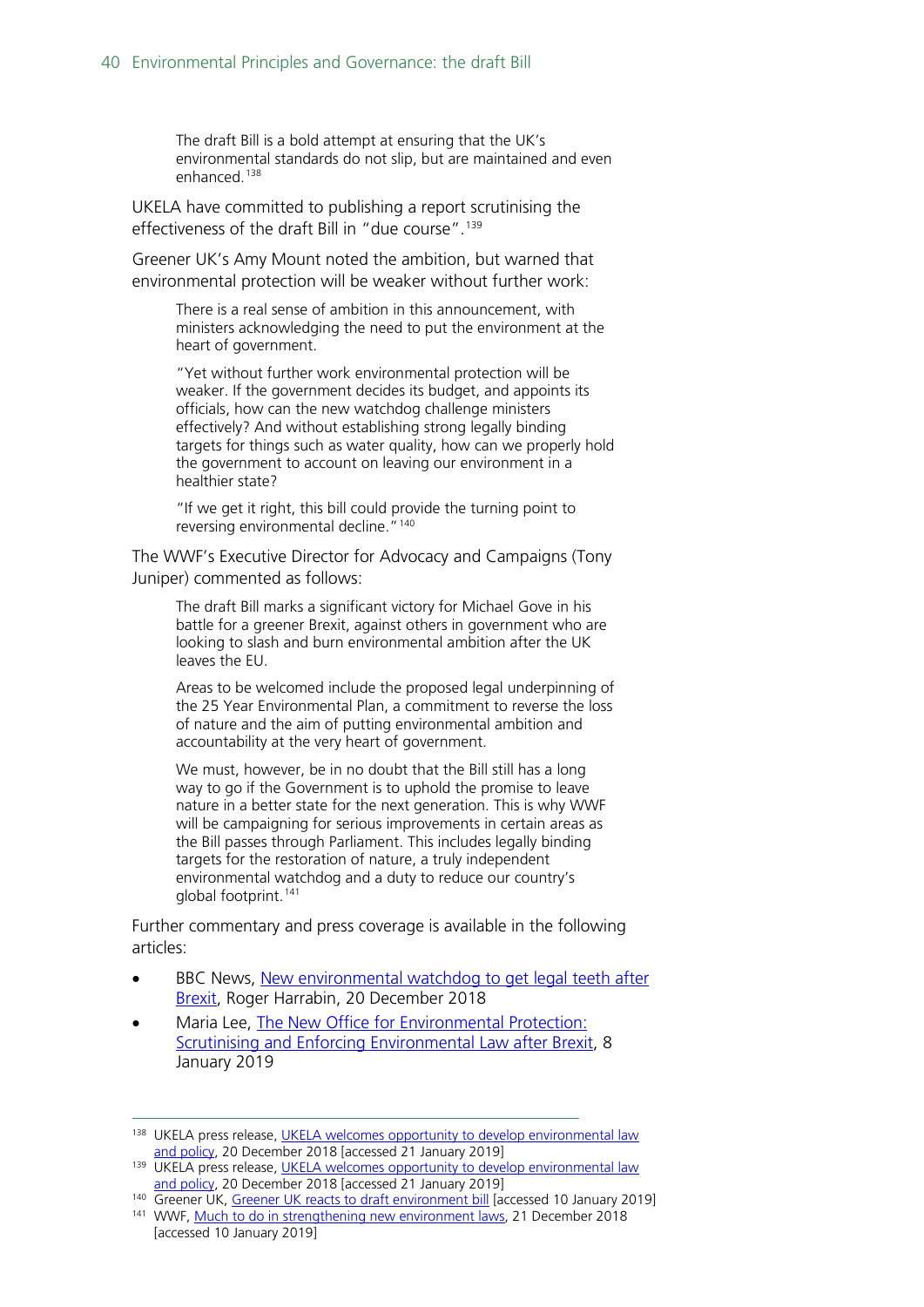- Brexit & Environment, [The Environment \(Principles and](https://www.brexitenvironment.co.uk/2018/12/20/environment-principles-and-governance-bill/)  [Governance\) Bill: An overview and four unanswered questions](https://www.brexitenvironment.co.uk/2018/12/20/environment-principles-and-governance-bill/) 20 December 2018
- **•** Brexit & Environment, **Expert Roundtable: The Environment** [\(Principles and Governance\) Bill,](https://www.brexitenvironment.co.uk/2019/01/14/expert-roundtable-environment-principles-and-governance-bill/) 14 January 2019
- Friends of the Earth, [Draft Environment Bill not a blueprint for](https://friendsoftheearth.uk/nature/draft-environment-bill-not-blueprint-greener-postbrexit-britain)  [greener post-Brexit Britain,](https://friendsoftheearth.uk/nature/draft-environment-bill-not-blueprint-greener-postbrexit-britain) 19 December 2018
- Edie.net, [Draft Environment Bill outline vision for UK's post-Brexit](https://www.edie.net/news/11/draft-environment-bill-post-brexit-green-watchdog-teeth--/)  [green watchdog,](https://www.edie.net/news/11/draft-environment-bill-post-brexit-green-watchdog-teeth--/) 20 December 2018
- CIWM Journal, [Office for environmental protection outlined in](https://ciwm-journal.co.uk/office-for-environmental-protection-outlined-in-draft-environment-bill/)  [draft environment bill,](https://ciwm-journal.co.uk/office-for-environmental-protection-outlined-in-draft-environment-bill/) 20 December 2018
- Burges Salmon, [Environment Principles and Governance: A new](https://www.burges-salmon.com/news-and-insight/legal-updates/environmental-principles-and-governance-a-new-era-for-uk-environmental-law/)  [era for UK environmental law,](https://www.burges-salmon.com/news-and-insight/legal-updates/environmental-principles-and-governance-a-new-era-for-uk-environmental-law/) 17 January 2019
- RSPB Blog by Martin Harper, Why a 'no deal' Brexit increases risks [to the environment,](https://community.rspb.org.uk/ourwork/b/martinharper/posts/why-a-no-deal-brexit-increases-risks-to-the-environment) 16 January 2019
- The Bar Council, Bar Council latest Brexit Paper asks: Will the new [watchdog have enough power?,](https://www.barcouncil.org.uk/media-centre/news-and-press-releases/2019/january/brexit-paper-28-who-will-hold-the-government-to-account-on-environment-post-brexit/) 18 January 2019
- Brexit & Environment, All in it together but not yet? Devolution [in the Environment Bill](https://hopuk-my.sharepoint.com/personal/smithld_parliament_uk/Documents/SES%20work/Brexit%20&%20Environment,%20All%20in%20it%20together%20%E2%80%93%20but%20not%20yet?%20Devolution%20in%20the%20Environment%20Bill,%2020%20January%202019), 20 January 2019
- Maria Lee and Eloise A.K. Scotford, [Environmental Principles After](https://papers.ssrn.com/sol3/papers.cfm?abstract_id=3322341)  [Brexit: The draft Environment \(Principles and Governance\) Bill,](https://papers.ssrn.com/sol3/papers.cfm?abstract_id=3322341) 25 January 2019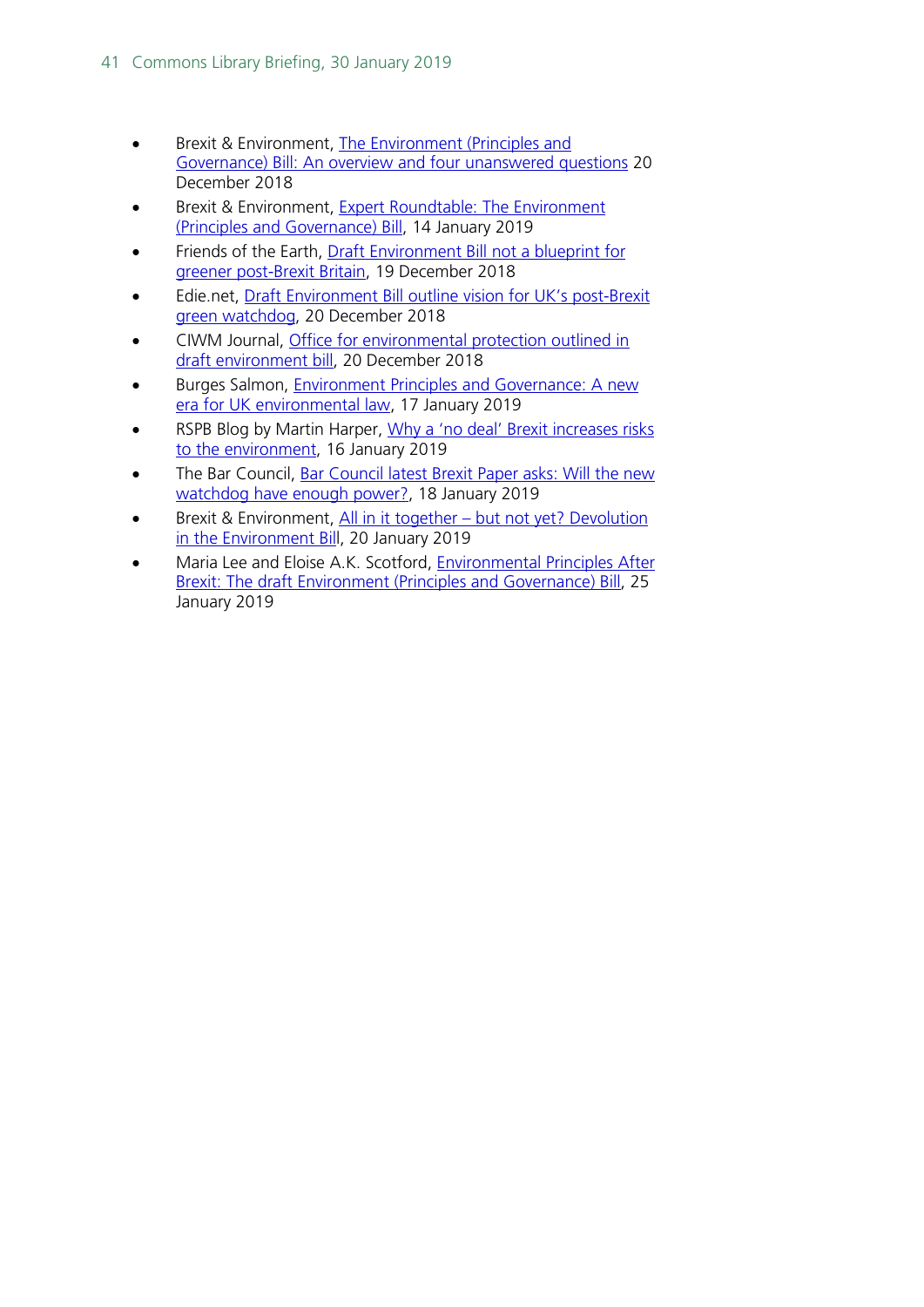# <span id="page-41-0"></span>5. Parliamentary scrutiny

# <span id="page-41-1"></span>5.1 Pre-legislative scrutiny

The Environment, Food and Rural Affairs Select Committee (EFRA) and the Environmental Audit Committee (EAC) launched a [joint call for](https://www.parliament.uk/business/committees/committees-a-z/commons-select/environment-food-and-rural-affairs-committee/inquiries/parliament-2017/scrutiny-of-the-draft-environment-bill-17-19/)  [evidence on the draft clauses](https://www.parliament.uk/business/committees/committees-a-z/commons-select/environment-food-and-rural-affairs-committee/inquiries/parliament-2017/scrutiny-of-the-draft-environment-bill-17-19/) on 20 December 2018, with the following Terms of Reference:

Does the proposed constitution of the oversight body provide it with enough independence to scrutinise the Government?

Does the proposed oversight body have the appropriate powers to take 'proportionate enforcement action'?

Are there any conflicts of interest or overlap with existing government bodies?

As drafted are the principles legally enforceable? What will need to be included in the National Policy Statement to interpret the application of the principles?

Are there any conflicts with other legislators or legislation, for example the Scottish Continuity Bill?

Does the Bill meet the government's commitment to nonregression from EU environmental standards?

Is there anything else missing that should be included to meet the enforcement, governance and other gaps in environmental protection left by leaving the European Union?

The inquiries are currently open and accepting written evidence. More information is available on the Committees' webpages.<sup>[142](#page-41-3)</sup>

# <span id="page-41-2"></span>5.2 EAC Report on principles and governance (July 2018)

On 24 July 2018, the House of Commons Environmental Audit Committee published its report, [The Government's 25 Year Plan for the](https://publications.parliament.uk/pa/cm201719/cmselect/cmenvaud/803/803.pdf)  [Environment,](https://publications.parliament.uk/pa/cm201719/cmselect/cmenvaud/803/803.pdf) which examined the Government's Principles and Governance consultation proposals.

The Committee recommended the establishment of an Environmental Enforcement and Audit Office, reporting to Parliament, with the power to fine the Government and its agencies for failure to comply and that "As a minimum, the proposed watchdog must replicate or build on the role the EU institutions play in protecting our environment. The Government's proposals as yet do not do that."<sup>[143](#page-41-4)</sup>

The [Government's response](https://publications.parliament.uk/pa/cm201719/cmselect/cmenvaud/1672/1672.pdf) to the Committee's report was published on 6 November 2018.<sup>[144](#page-41-5)</sup> In relation to the Committee's governance proposals the Government stated that it believed the "most appropriate

<span id="page-41-4"></span><span id="page-41-3"></span><sup>142</sup> See: **EFRA inquiry page** 

<sup>&</sup>lt;sup>143</sup> House of Commons Environmental Audit Committee, [The Government's 25](https://publications.parliament.uk/pa/cm201719/cmselect/cmenvaud/803/803.pdf) Year [Plan for the Environment,](https://publications.parliament.uk/pa/cm201719/cmselect/cmenvaud/803/803.pdf) 24 July 2018, paras 69-74

<span id="page-41-5"></span><sup>144</sup> House of Commons Environmental Audit Committee, The Government's 25 Year Plan for the Environment: [Government Response to the Committee's Eighth Report](https://publications.parliament.uk/pa/cm201719/cmselect/cmenvaud/1672/1672.pdf) Twelfth Special Report of Session 2017–19, 6 November 2018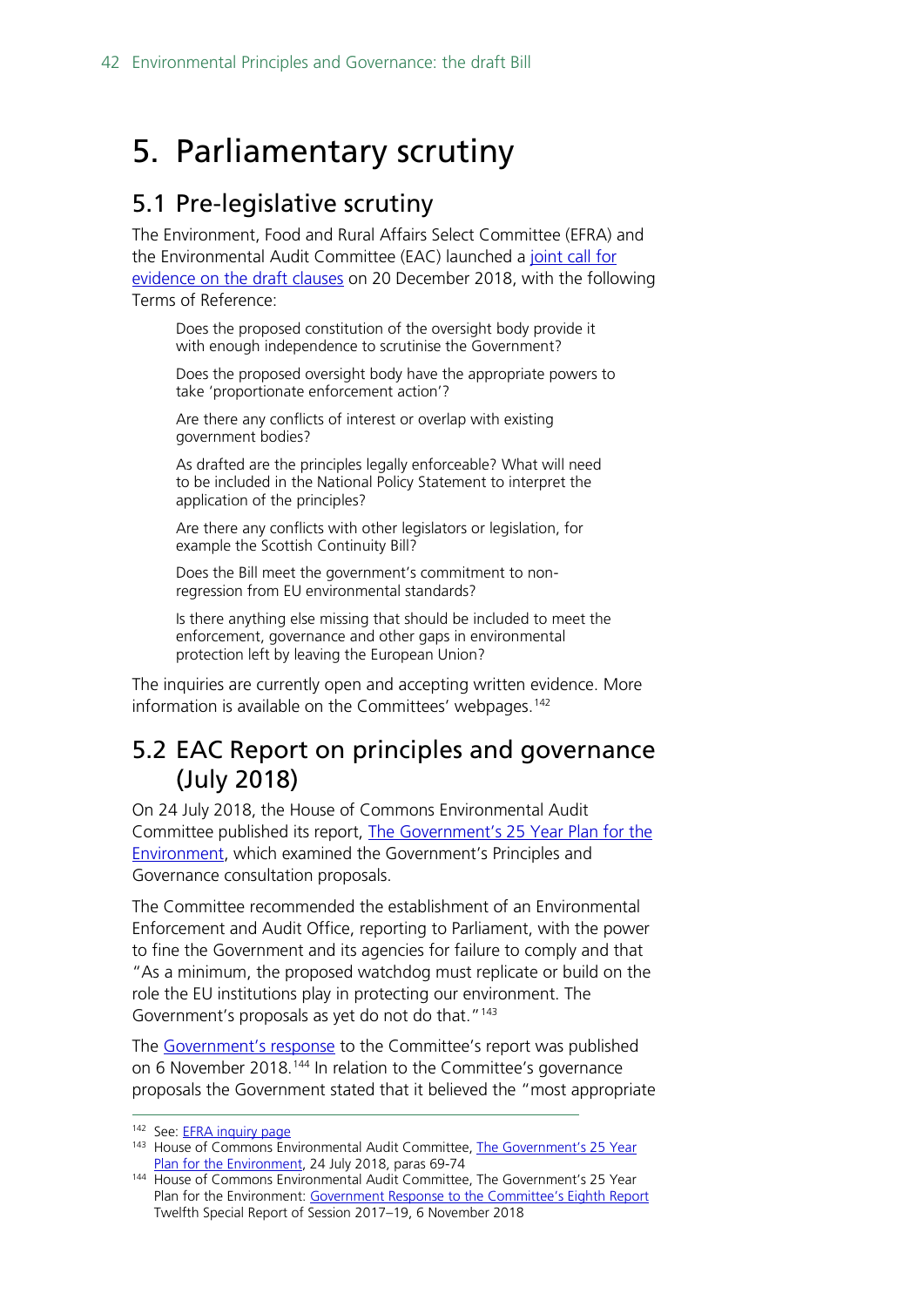approach would create an independent body that will be accountable to Parliament."<sup>[145](#page-42-1)</sup> The Government also set out that many issues were still subject to the consultation on which is was considering views. This included the issue of whether any bodies other than national Government should be directly or indirectly in the scope of the new body.[146](#page-42-2)

On environmental principles the Committee argued that the wording from the Consultation and the EU Withdrawal Act that Government should 'have regard to' the principles and that their application was limited to central Government, rather than including all public bodies, was "too weak".<sup>[147](#page-42-3)</sup> It also expressed concern that the interpretation of the principles "may be fiercely contested". The Committee recommended that the forthcoming Environmental Principles and Governance Bill must include provisions for "all public bodies to act in accordance with the principles" and should "consider micro-duties aimed at specific public bodies that reflect their individual remits."<sup>[148](#page-42-4)</sup>

In relation to the Committee's recommendation on environmental principles, the Government stated:

The government is committed to ensuring that the environmental principles will have an equivalent effect in the UK after we leave the EU. The draft legislation and forthcoming policy statement will provide further details of how these environmental principles will be interpreted and how they will apply in the making and development of policies. In most cases, it is central government which is responsible for policy making. In instances relating to other public bodies, there is Governmental oversight, and through central government's scrutiny, the environmental principles will be considered. We will also consider how to engage with public authorities during the development of the policy statement.<sup>[149](#page-42-5)</sup>

# <span id="page-42-0"></span>5.3 House of Lords EU Energy and Environment Sub-Committee

On 30 January 2019 the House of Lords EU Energy and Environment Sub-Committee announced a forthcoming roundtable discussion with the title [Who will uphold environmental law after Brexit?](https://www.parliament.uk/business/committees/committees-a-z/lords-select/eu-energy-environment-subcommittee/news-parliament-2017/post-brexit-environmental-law/) The session will be held on 6 February 2019.

According to the Committee's website, Members will use this session to explore whether the proposals in the Government's draft *Environment* 

<span id="page-42-1"></span><sup>145</sup> House of Commons Environmental Audit Committee, The Government's 25 Year Plan for the Environment: [Government Response to the Committee's Eighth Report](https://publications.parliament.uk/pa/cm201719/cmselect/cmenvaud/1672/1672.pdf) Twelfth Special Report of Session 2017–19, 6 November 2018, p8

<span id="page-42-2"></span><sup>146</sup> House of Commons Environmental Audit Committee, The Government's 25 Year Plan for the Environment: [Government Response to the Committee's Eighth Report](https://publications.parliament.uk/pa/cm201719/cmselect/cmenvaud/1672/1672.pdf) Twelfth Special Report of Session 2017–19, 6 November 2018, p9

<span id="page-42-3"></span><sup>&</sup>lt;sup>147</sup> House of Commons Environmental Audit Committee, The Government's 25 Year [Plan for the Environment,](https://publications.parliament.uk/pa/cm201719/cmselect/cmenvaud/803/803.pdf) 24 July 2018, paras 109

<span id="page-42-4"></span><sup>148</sup> House of Commons Environmental Audit Committee, The Government's 25 Year [Plan for the Environment,](https://publications.parliament.uk/pa/cm201719/cmselect/cmenvaud/803/803.pdf) 24 July 2018, paras 109-111

<span id="page-42-5"></span><sup>149</sup> House of Commons Environmental Audit Committee, The Government's 25 Year Plan for the Environment: [Government Response to the Committee's Eighth Report](https://publications.parliament.uk/pa/cm201719/cmselect/cmenvaud/1672/1672.pdf) Twelfth Special Report of Session 2017–19, 6 November 2018, p12-13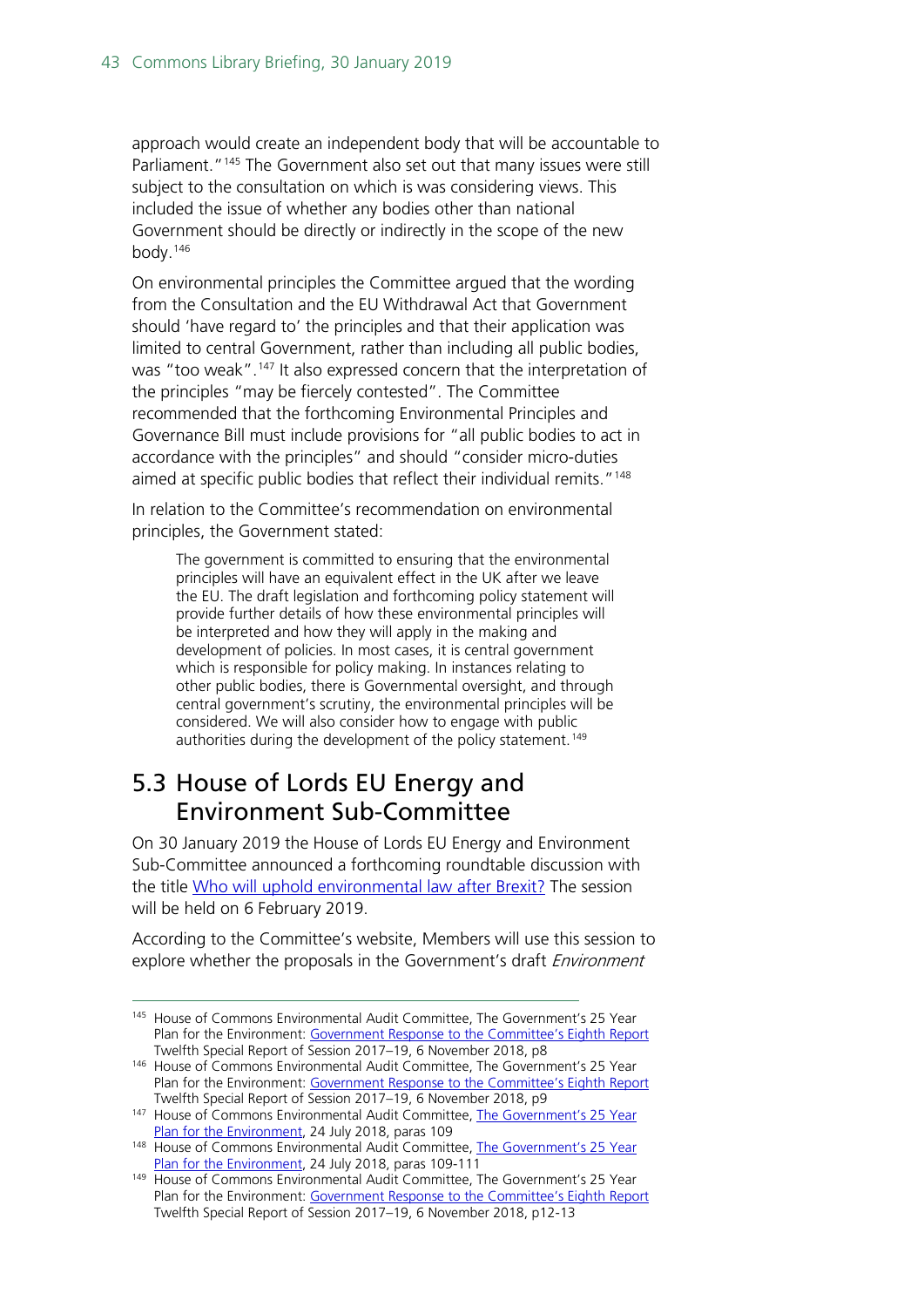(Principles and Governance) Bill, to establish an Office for Environmental Protection, are "sufficient to ensure that Brexit does not result in a reduction in environmental protection."<sup>[150](#page-43-0)</sup> Specific issues that may be raised include:

Whether the proposed Office of Environmental Protection (OEP) is sufficiently independent.

Whether it has the powers it will need to hold the Government to account.

Whether it should have a UK-wide remit?

Whether its proposed remit should be extended to include legislation aimed at reducing greenhouse gas emissions.

What changes would need to enable the OEP to enforce any 'non-regression' clause that might be agreed as part of a Withdrawal Agreement. specific issues that may be raised include:

Whether the proposed Office of Environmental Protection (OEP) is sufficiently independent.

Whether it has the powers it will need to hold the Government to account.

Whether it should have a UK-wide remit?

Whether its proposed remit should be extended to include legislation aimed at reducing greenhouse gas emissions.

What changes would need to enable the OEP to enforce any 'non-regression' clause that might be agreed as part of a Withdrawal Agreement.<sup>[151](#page-43-1)</sup>

<span id="page-43-0"></span><sup>150</sup> House of Lords EU Energy and Environment Sub-Committee website, Who will [uphold environmental law after Brexit?,](https://www.parliament.uk/business/committees/committees-a-z/lords-select/eu-energy-environment-subcommittee/news-parliament-2017/post-brexit-environmental-law/) 30 January 2019

<span id="page-43-1"></span><sup>151</sup> House of Lords EU Energy and Environment Sub-Committee website, Who will [uphold environmental law after Brexit?,](https://www.parliament.uk/business/committees/committees-a-z/lords-select/eu-energy-environment-subcommittee/news-parliament-2017/post-brexit-environmental-law/) 30 January 2019